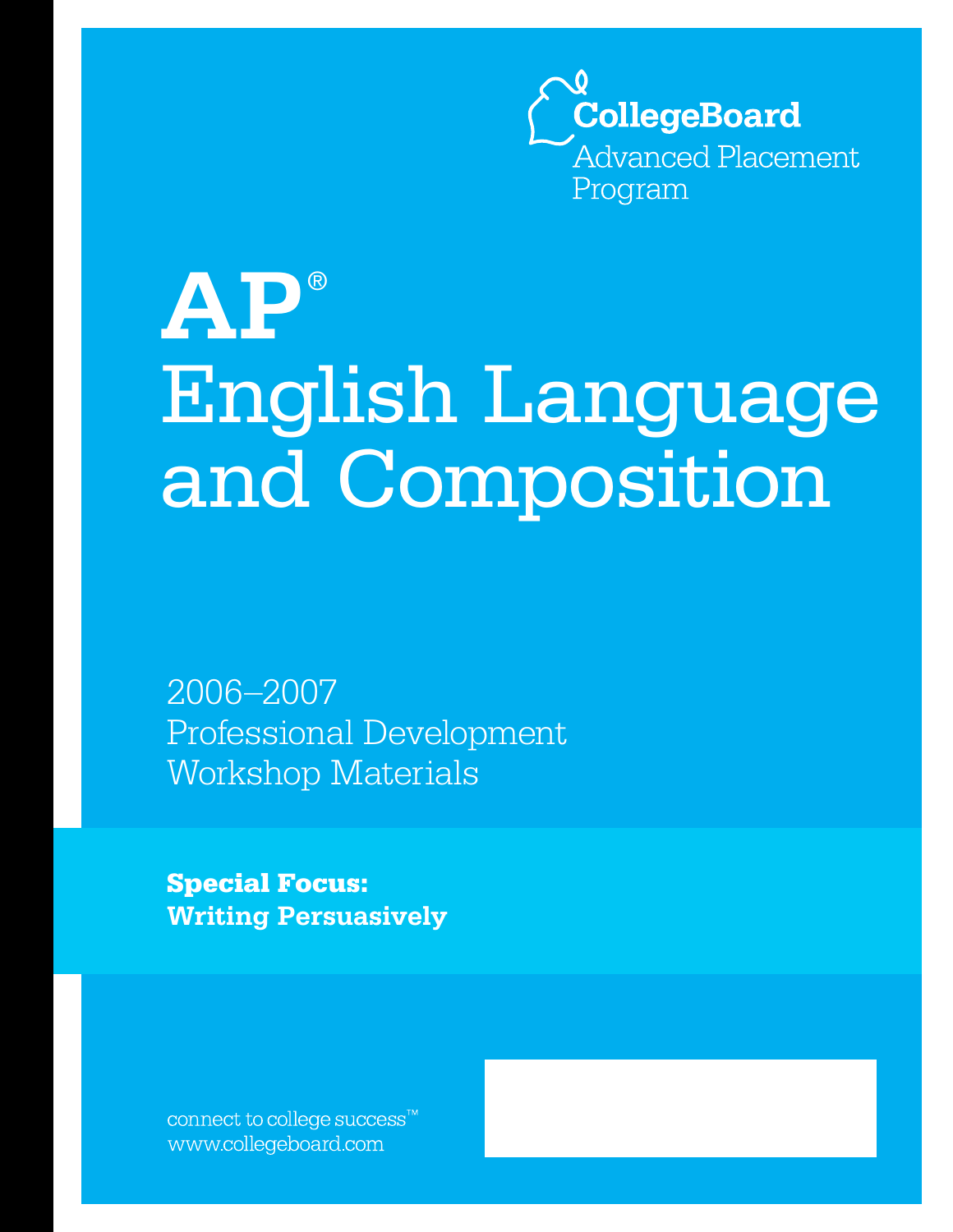CollegeBoard **Advanced Placement** Program

# AP® English Language and Composition

2006–2007 Professional Development Workshop Materials

**Special Focus: Writing Persuasively**

connect to college success<sup>TM</sup> www.collegeboard.com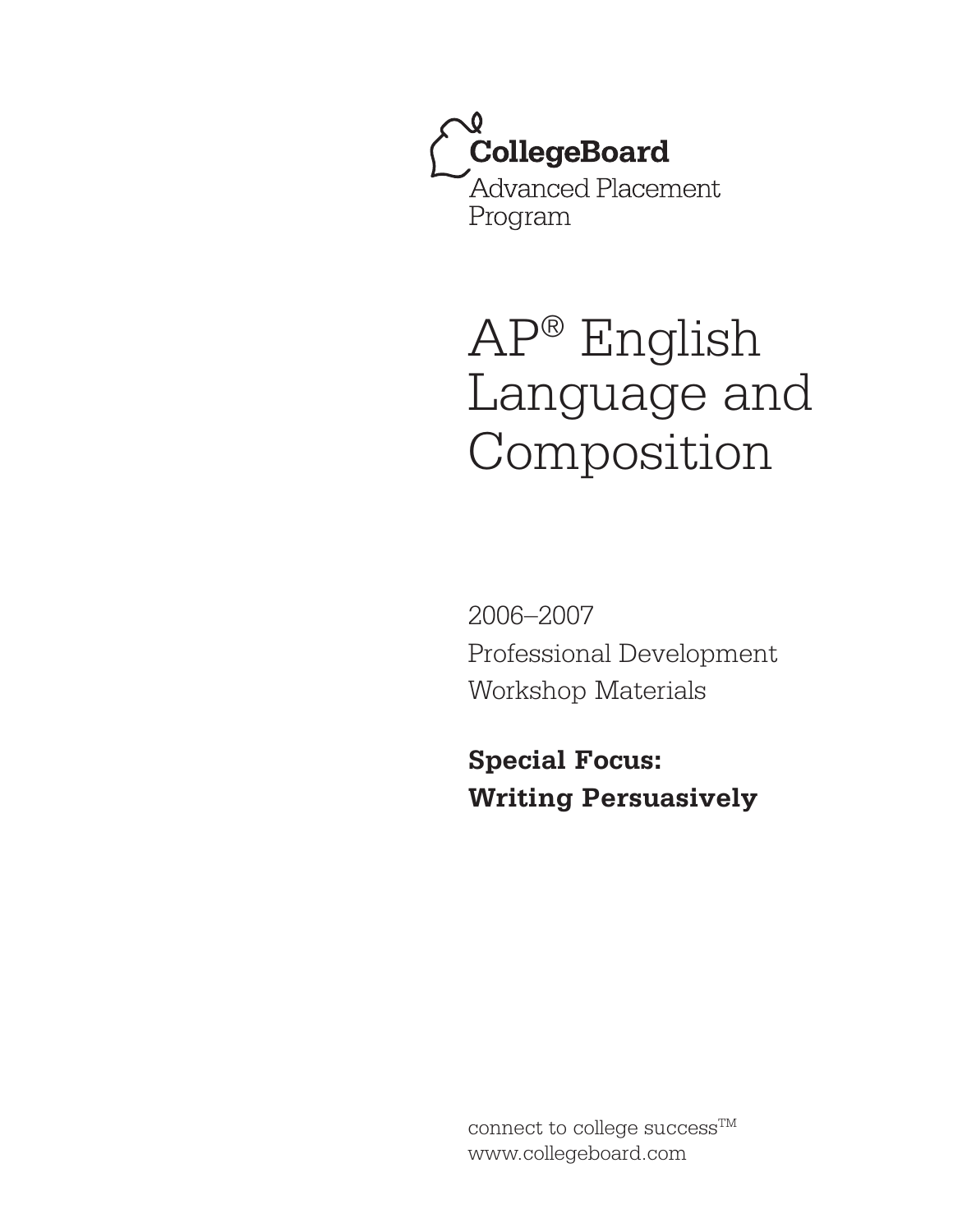# **The College Board: Connecting Students to College Success**

The College Board is a not-for-profit membership association whose mission is to connect students to college success and opportunity. Founded in 1900, the association is composed of more than 5,000 schools, colleges, universities, and other educational organizations. Each year, the College Board serves seven million students and their parents, 23,000 high schools, and 3,500 colleges through major programs and services in college admissions, guidance, assessment, financial aid, enrollment, and teaching and learning. Among its best-known programs are the SAT®, the PSAT/NMSQT®, and the Advanced Placement Program® (AP®). The College Board is committed to the principles of excellence and equity, and that commitment is embodied in all of its programs, services, activities, and concerns.

# **Equity Policy Statement**

The College Board and the Advanced Placement Program encourage teachers, AP Coordinators, and school administrators to make equitable access a guiding principle for their AP programs. The College Board is committed to the principle that all students deserve an opportunity to participate in rigorous and academically challenging courses and programs. All students who are willing to accept the challenge of a rigorous academic curriculum should be considered for admission to AP courses. The Board encourages the elimination of barriers that restrict access to AP courses for students from ethnic, racial, and socioeconomic groups that have been traditionally underrepresented in the AP Program. Schools should make every effort to ensure that their AP classes reflect the diversity of their student population. For more information about equity and access in principle and practice, contact the National Office in New York.

© 2006 The College Board. All rights reserved. College Board, AP Central, APCD, Advanced Placement Program, AP, AP Vertical Teams, CollegeEd, Pre-AP, SAT, and the acorn logo are registered trademarks of the College Board. Admitted Class evaluation Service, connect to college success, MyRoad, SAT Professional Development, SAT Readiness Program, Setting the Cornerstones, and The Official SAT Teacher's Guide are trademarks owned by the College Board. PSAT/NMSQT is a registered trademark of the College Board and National Merit Scholarship Corporation. All other products and services may be trademarks of their respective owners. Permission to use copyrighted College Board materials may be requested online at: www.collegeboard.com/inquiry/cbpermit.html.

**Visit the College Board on the Web: www.collegeboard.com. AP Central is the official online home for the AP Program and Pre-AP: apcentral.collegeboard.com.**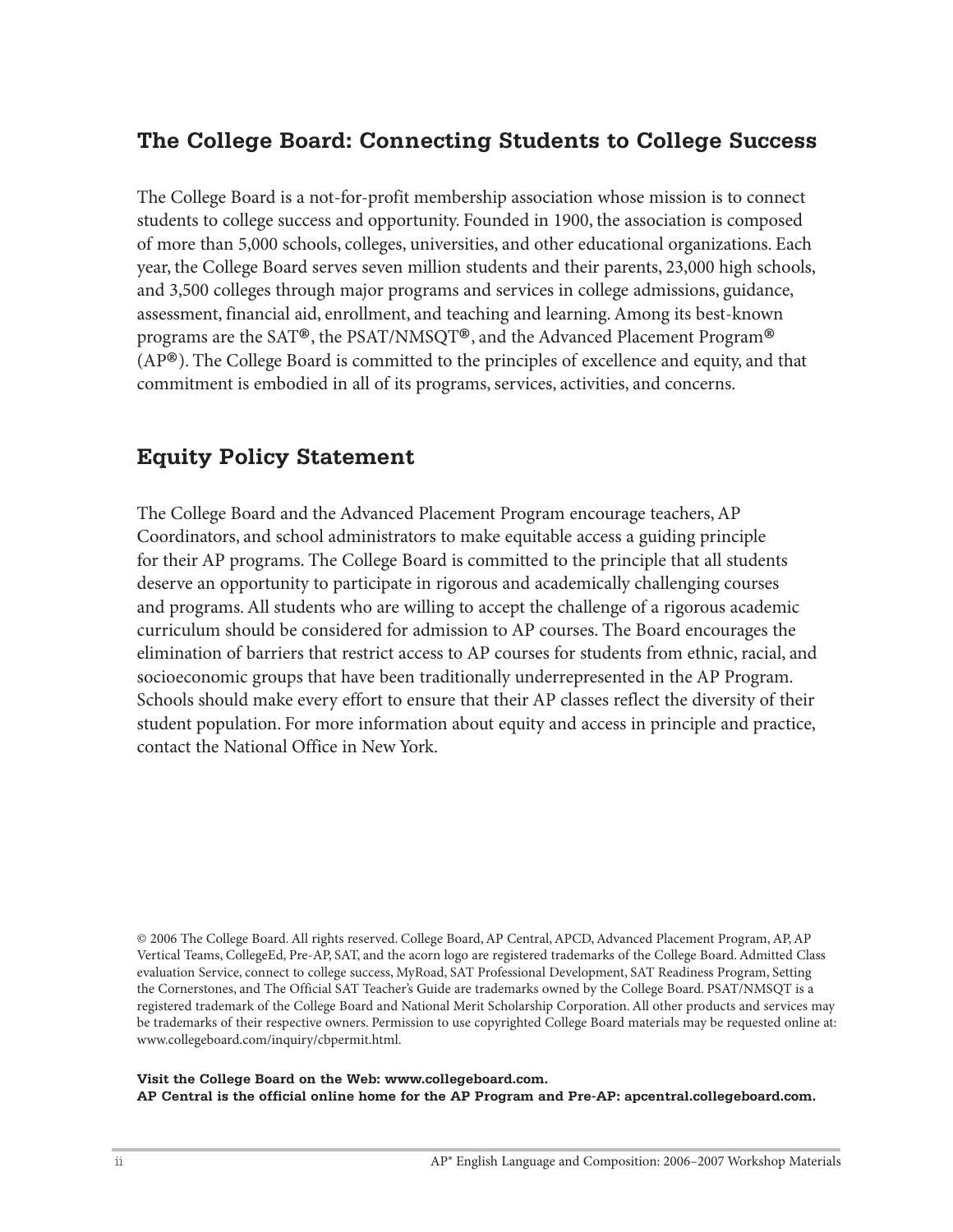# **Special Focus: Writing Persuasively**

| Introduction                                                                                        |  |
|-----------------------------------------------------------------------------------------------------|--|
| The Simple Declarative Sentence: A Conversation with Brent Staples                                  |  |
| The Synthesis Essay: An Innovation on the AP English Language and<br><b>Composition Examination</b> |  |
| Something to Say and a Source or Two to Shape It                                                    |  |
| The Morgan Horse Revisited: Using AP Samples for Revisions                                          |  |
| Using the Toulmin Model of Argument in the Classroom                                                |  |
| Rhetorical Questions for Two Puritan Writers                                                        |  |
| Combining AP English Language with AP U.S. History:<br>One School's Experience                      |  |
|                                                                                                     |  |
|                                                                                                     |  |
|                                                                                                     |  |

 **Important Note:** The following set of materials is organized around a particular theme, or "special focus," that reflects important topics in the AP English Language course. The materials are intended to provide teachers with resources and classroom ideas relating to these topics. The special focus, as well as the specific content of the materials, cannot and should not be taken as an indication that a particular topic will appear on the AP Exam.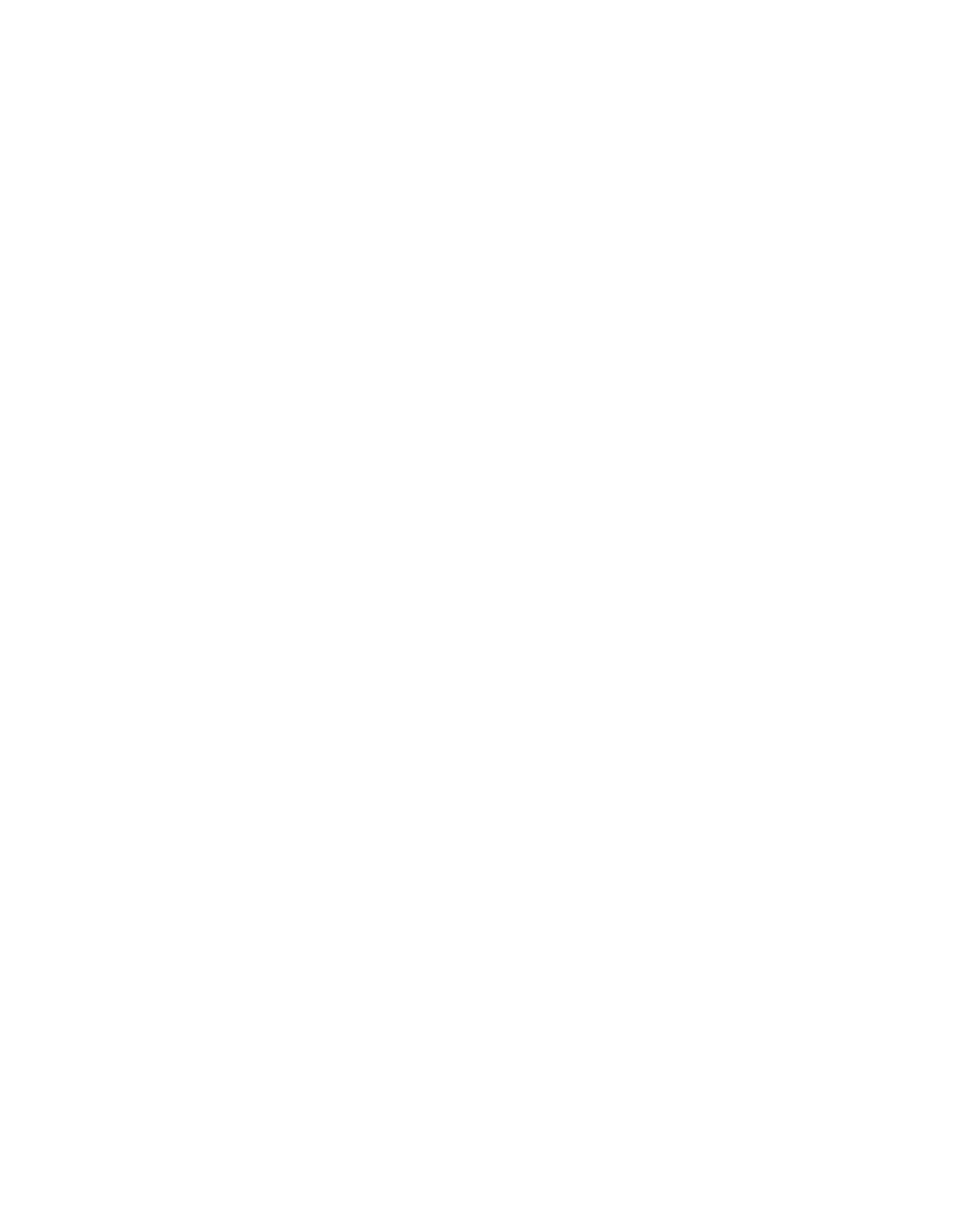# **Introduction**

Renee H. Shea Bowie State University Bowie, Maryland

> Writing persuasively is not easy. We've known that for years—from reports of the National Assessment of Educational Progress (NAEP) and other standardized tests, perhaps from our personal experience, but most of all from our classrooms. Developing an argument requires a range of critical thinking and communication skills, the imagination to see multiple viewpoints on a single issue, a repertoire of ways to support and illustrate a point, and a keen sense of audience. Yet what is more essential to an informed citizenry than proficiency at persuasion? High school students write persuasively to apply for a job or a scholarship. They write persuasively to win an election or respond to a class assignment. It's a practical skill as well as an intellectual one, and the two converge when students write persuasively on the AP English Language and Composition Exam.

Brent Staples, editorial writer for the *New York Times* and author of *Parallel Lives*, is a master of persuasive writing. Such mastery does not come as a bolt of lightning, he assures interviewer Robin Aufses. "Writing is like bricklaying," he asserts. "You learn from watching or being taught by other people [and] 90 percent of writing is actually rewriting." Continuing the metaphor, he likens words to bricks and sentences to courses of bricks, and he sings the praises of "simple declarative sentences," which are "stretched end to end in an illuminating way to make stories, chapters, and books."

The seasoned teachers who have contributed to this collection offer strategies to analyze and write effective arguments, the ones we are accustomed to seeing on the AP English Language Exam, as well as a new type—the synthesis question. This question will ask students to evaluate texts—including visuals, such as graphic displays, photos, and political cartoons—and integrate those sources in an essay. David Jolliffe, the current Chief Reader, explains the evolution and rationale for the synthesis question, which will debut on the AP English Language Exam in 2007.

One of the challenges of the synthesis question will be for students to use sources to develop their argument without being overwhelmed by them and to select judiciously, not merely summarize. Sylvia Sarrett's students speak for themselves about using sources, drawing a distinction between using them explicitly and implicitly. Mary Jo Potts models a way to use a lower-scoring AP Exam sample as a revision activity. Her AP students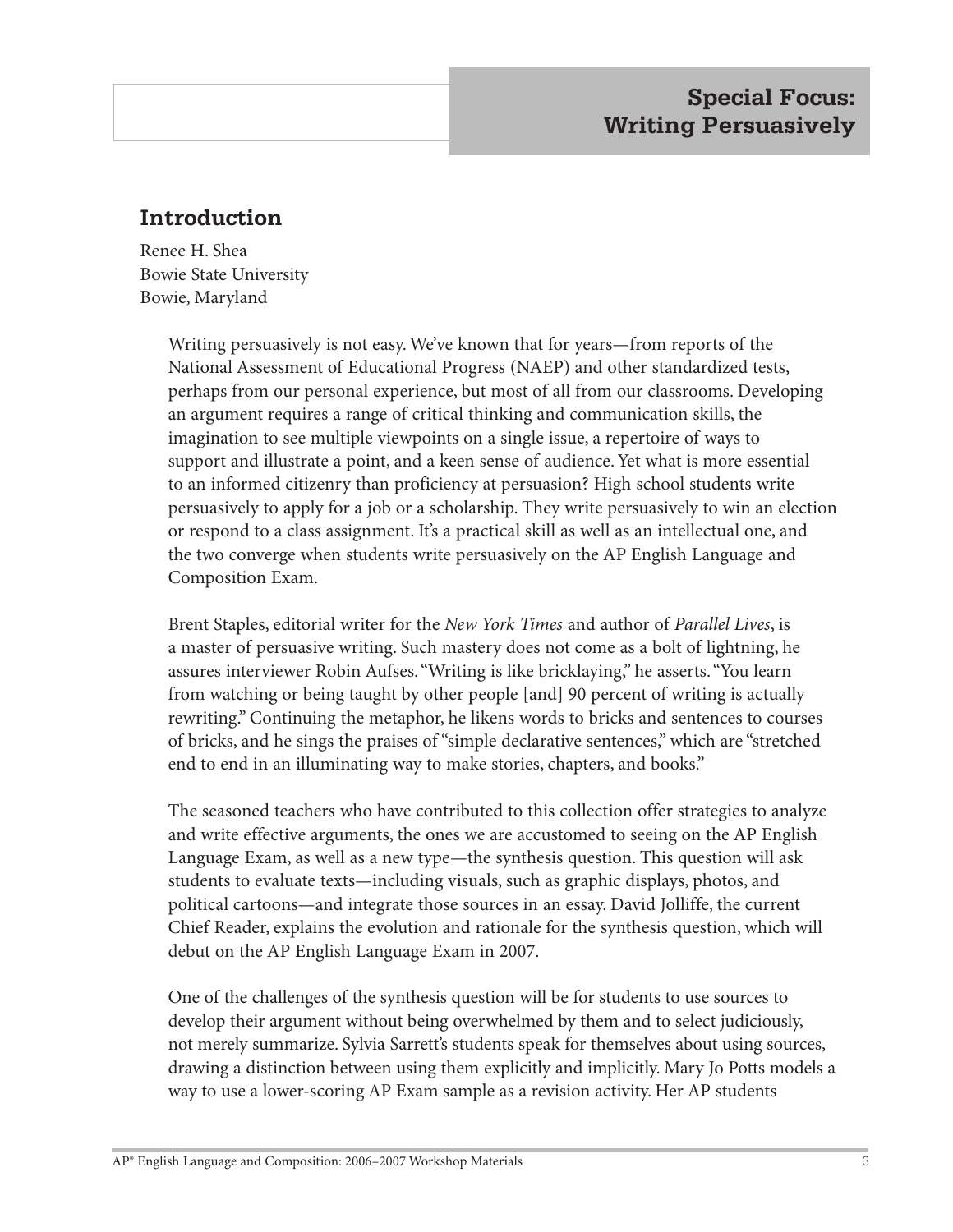recognize the strengths and promise of the essay, and they recommend ways to improve and strengthen the argument, which was written in response to the 2004 open question. Larry Scanlon discusses why and how he adapts the theoretical approach of Stephen Toulmin in his classroom, and he offers convincing examples of students' reading and writing using this conceptual lens. Finally, taking a broader view, Denise Hayden describes the work she and a social studies colleague are doing to combine AP English Language and AP U.S. History by team-teaching back-to-back sections.

In "Rhetorical Questions for Two Puritan Writers," Kathleen Puhr reminds us how literary works can be analyzed rhetorically. She examines Jonathan Edwards's sermon "Sinners in the Hands of an Angry God" via what David Jolliffe has called "a rhetorical transaction" (see "Blending AP English Language and American Literature" on AP Central, apcentral. collegeboard.com). Going further, she analyzes Anne Bradstreet's poetry as argument, written to persuade a specific audience and using such rhetorical strategies as appeals to logos, pathos, and ethos. She points out that "a nonfiction text such as Edwards' sermon lends itself more readily to rhetorical analysis, but poetry and works of fiction are predicated on argument and therefore can be approached rhetorically as well."

In describing the editorial as a form, Brent Staples says it is "short by nature and has to launch an argument—and be inclined toward a conclusion—from the very first word. There is no time to dilly dally." The same could be said of the best responses we see on the AP English Language Exam. The teachers in this collection suggest ways to lay a foundation for such responses as well as for writing persuasively in many other important contexts.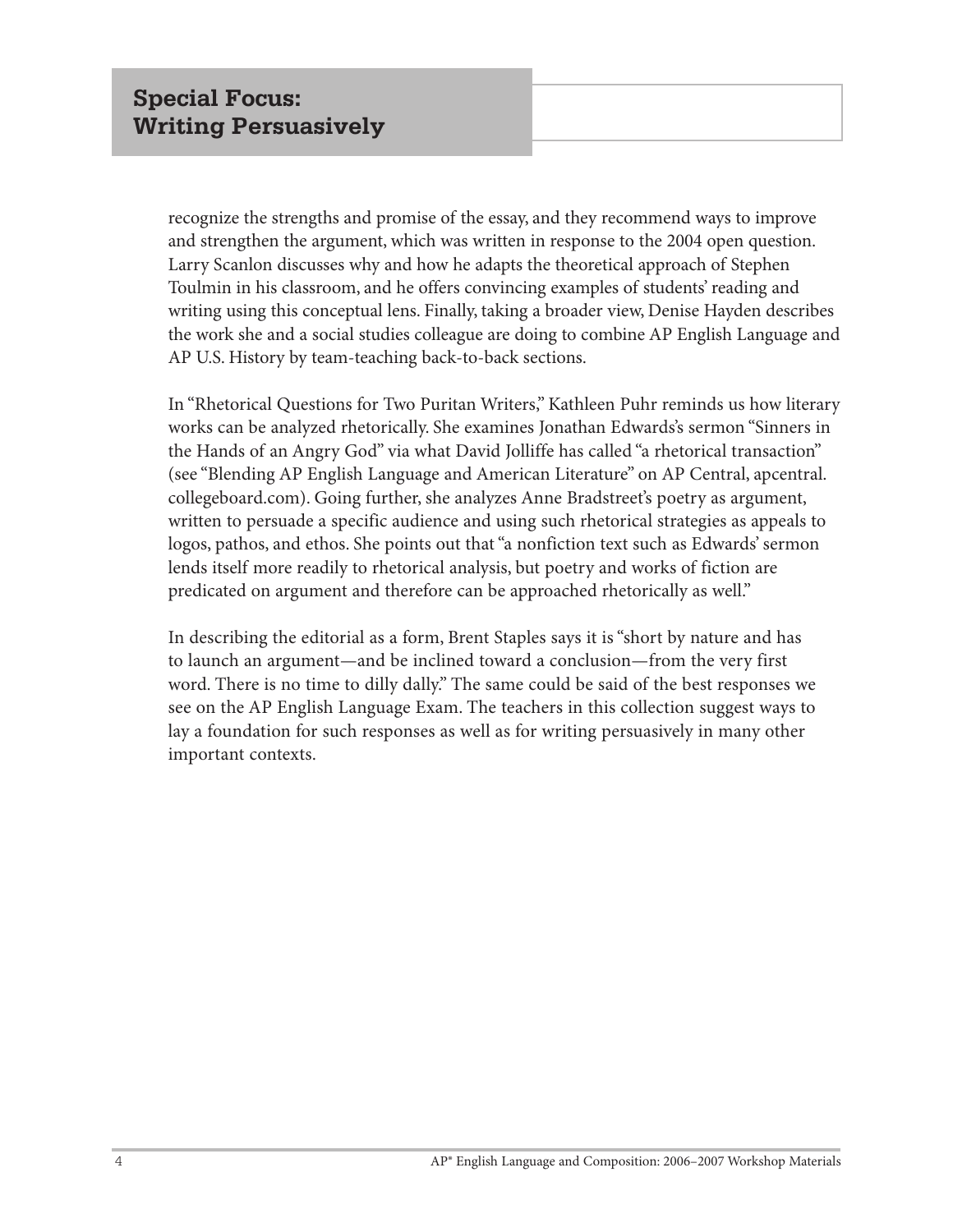# **The Simple Declarative Sentence: A Conversation with Brent Staples**

Robin D. Aufses John F. Kennedy High School Bellmore, New York

> *An editorial writer for the* New York Times*, Brent Staples is an influential commentator on American politics and culture. He earned a B.A. with honors from Widener University (1973) and received a Danforth Fellowship for graduate study at the University of Chicago, where he earned a Ph.D. in psychology (1982). His essay, "Just Walk on By: Black Men and Public Space," is frequently anthologized and taught in high schools and colleges. Robin Aufses interviewed Brent Staples in New York City in January 2005.*

**Robin Aufses**: When and how did you begin to see yourself as a writer?

**Brent Staples**: Writers stand apart from events, making mental notes about them. I realized after writing my memoir, *Parallel Time*, published in 1994, that I had always done this, even as a child. My family moved often while I was growing up; we'd had seven different addresses by the time I reached eighth grade. I arrived in a new neighborhood long after the kids there had established their friendships; my family moved on before I'd had a chance to break into things. This placed me naturally into the posture of the outsider, the posture of the observer. It stood me in good stead when I began to write professionally.

I began to write professionally—selling articles to magazines and newspapers—while I was a doctoral student at the University of Chicago during the 1970s. My research—in the mathematics of decision making—involved modeling human decision making through probability calculus. Arcane stuff. I was steeped in statistics, philosophy, and the history of science. I worked part-time as a psychologist for a consulting firm in downtown Chicago—to pay the rent.

I worked on my dissertation during the mornings and wrote articles for magazines and newspapers in the afternoon. Not surprisingly, the afternoon was more fun. I made the leap to writing when the consulting company went bankrupt—and I received 24 weeks of unemployment compensation. I placed my belongings in a friend's basement, took a house-sitting job for a doctor I knew—and took the leap. I started writing full-time, mainly for a big weekly newspaper in Chicago called *The Reader*. It didn't pay a great deal—the typical cover story paid about \$600—but I was young and didn't really need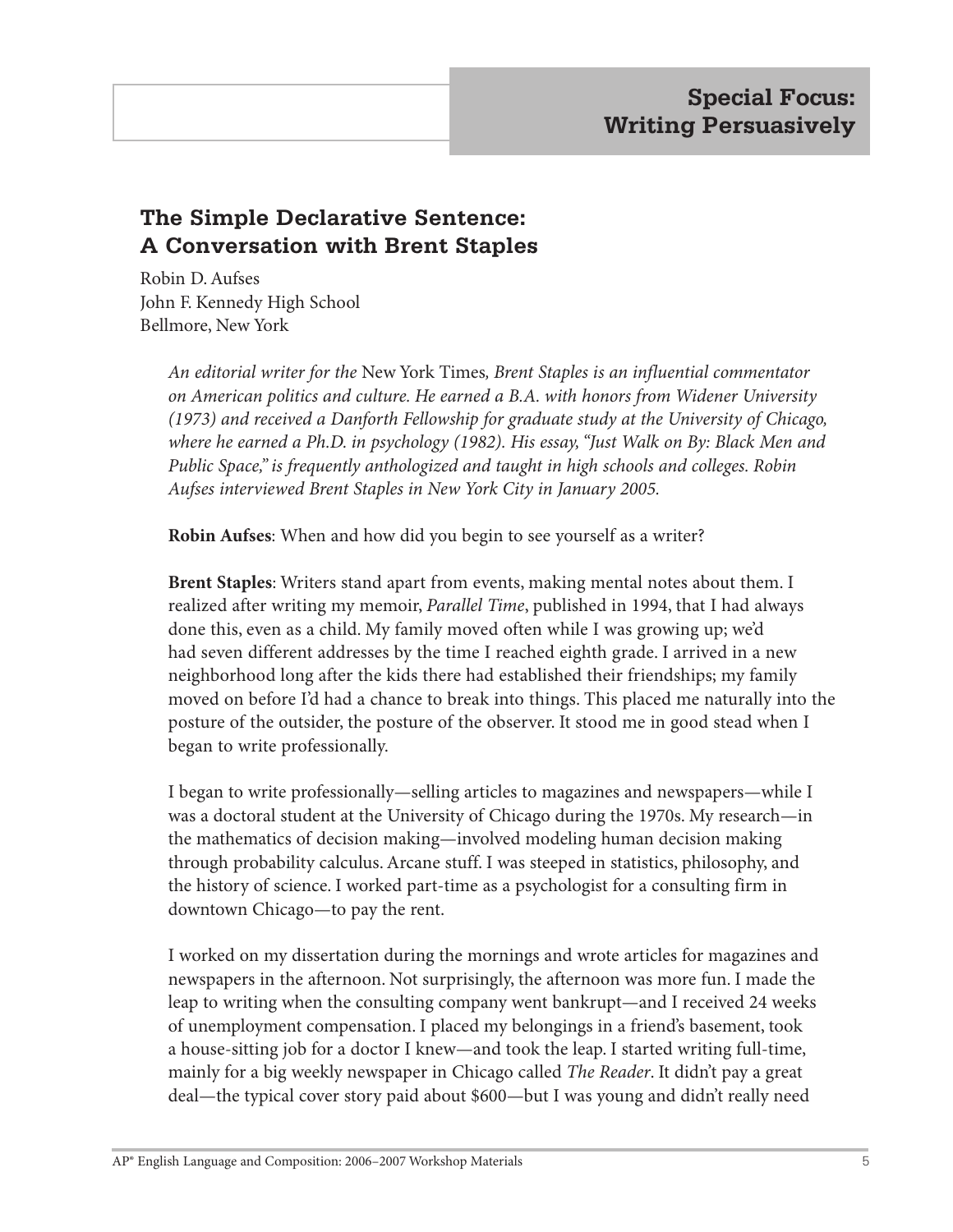money. My work was noticed around town. I was quickly asked to join one of Chicago's daily newspapers, the *Chicago Sun-Times*. The offer came a couple of months after the unemployment payments ran out. Close call. But I'd made it.

#### **RA**: Who were your earliest influences?

**BS**: The men in my family are monologists by birth. They tell stories all the time. I grew up listening to my father and his brothers weaving long stories—mainly remembrances of family life—for hours on end. My most important influence, of course, was my mother. This was the 1950s, and just about all mothers were stay-at-home mothers. My mother and father married when she was 18, and she had her first child a little over a year later. By the time I was nine, she'd had four children, and we were naturally a handful. Story time at our house was pretty unique. My mother sat us in a circle on the floor and asked those of us who could talk to make up stories—on the spot. I suppose this gave me a natural sense of narrative.

The novelist Saul Bellow was the first writer I'd ever seen in the flesh. He taught at the University of Chicago when I was there. I can still remember the huge headlines and all the celebration when he received the Nobel Prize—just after the novel *Humboldt's Gift*, which was modeled on the life of the poet Delmore Schwartz. The novel hit the street in 1975 when I was going on 24. I was surprised to find that the novel contained a detailed representation of the university and the surrounding neighborhood, the Hyde Park section of Chicago.

Reading it changed the way I thought about fiction. Prior to that time, I'd believed that novels were made up entirely out of the writer's imagination. I saw from watching Saul Bellow, however, that part of the writer's job was to fold reality into books. You can tell from *Parallel Time* how much the discovery startled me.

The longest chapter of my book, entitled "Mr. Bellow's Planet," deals with Saul Bellow's life in the neighborhood, his apartment, his love affairs, and all kinds of things. He was quite upset when *Parallel Time* appeared and got a lot of attention from the critics. He thought of himself as what he once described as "a world-class noticer," a close observer of the world around him. He was in fact a kind of vacuum cleaner for the details of people's lives. He scanned his famous memory and couldn't find me in it. It surprised him to learn that I had studied him—at close range—without being seen by him. That's what upset him.

**RA**: Who was your best teacher as a young writer? What did that teacher do to inspire you?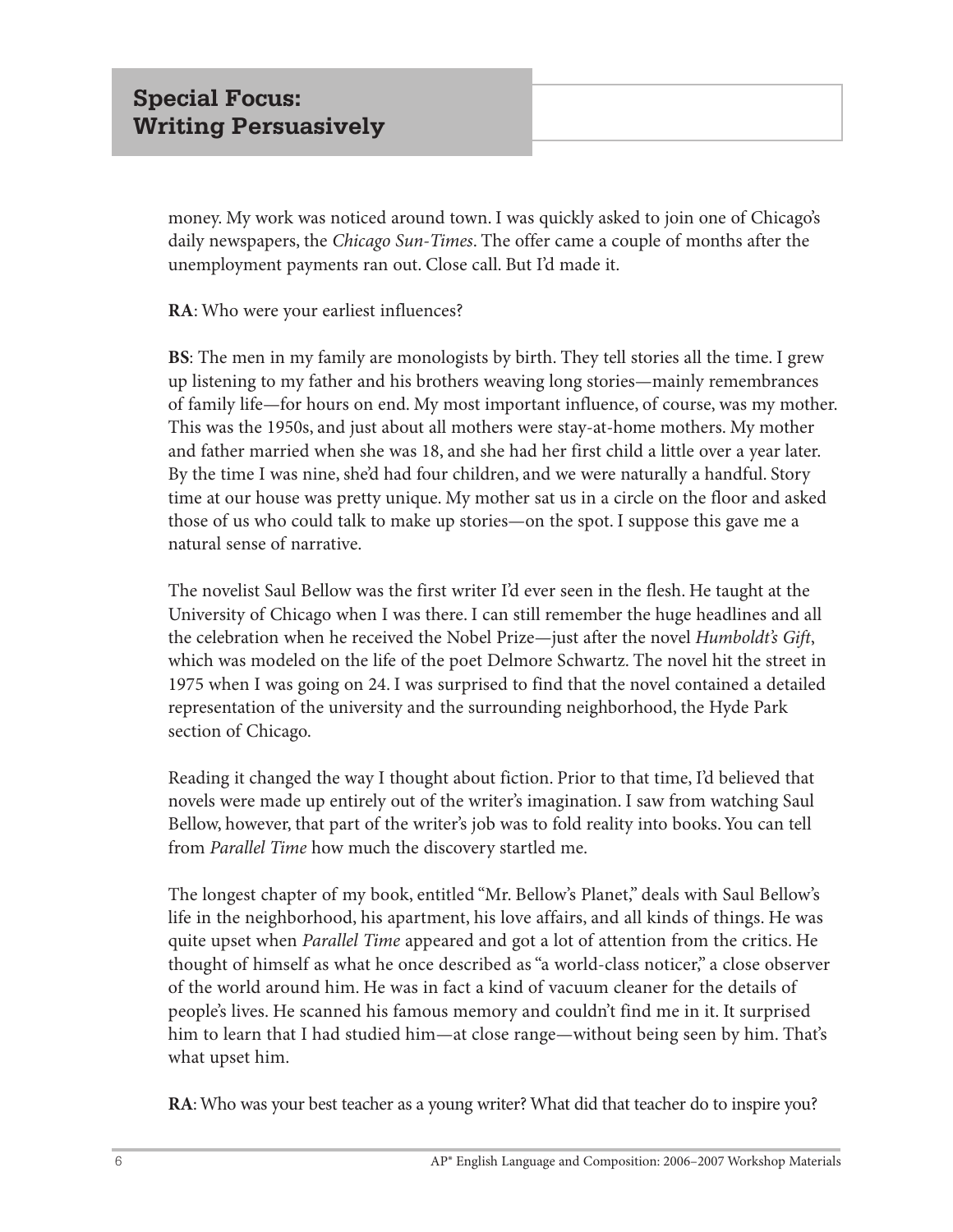**BS**: I have never taken a writing course. All of the training in my case was practice, beginning in my twenties. I tried to write essays and pieces of reportage that were broad appraisals of the subject at hand. Whenever I speak to young people about writing—and I often do—I say, Don't let anyone tell you that writing is a mystical activity. I tell them, Writing is like bricklaying. You learn from watching or being taught by other people. Walk down the street in neighborhoods constructed of brick and you see buildings of all shapes and sizes. Some are square. Some have turrets. Some are squat. Some are tall. Each building was built by laying bricks end to end. Words are like bricks, sentences are like courses of bricks. Simple declarative sentences are stretched end-to-end in an illuminating way to make stories, chapters, and books. I also tell young people that writing is work—and that 90 percent of writing is actually rewriting what you have written. The only way to write is to "apply your butt to the seat," as one of my newspaper editors used to say. Newspaper work was crucial in that it taught me to write quickly.

**RA**: How do you craft an argument? Do you follow a pattern or a formula?

**BS**: Everything begins with reporting. Of course, I start with a general impression of what I think about a given subject. But before I establish a firm position on something, I learn all there is to know about the subject—within the context of the allotted time, of course and then I distill the information. Recently, for example, I've been writing about the fact that the United States is the only democracy that actually strips people of the right to vote—often temporarily but sometimes permanently—when they commit felonies. The vast majority of the five million people who are disenfranchised in the United States would be permitted to vote if they lived in, say, Australia, France, Germany, or Britain. I was stunned to learn that. When I encounter differences like that, I try to account for them. I ask, Why? The question moves the essay forward.

Every essay begins with some statement of fact. A statement of fact can be a statement about a feeling, an experience, or a particular state of the world. People who wish to write should look at everything they see around them as a potential subject. The editorial, by the way, is a very strange form. It is short by nature and has to launch an argument—and be inclined toward a conclusion—from the very first word. There is no time to dilly dally in an editorial. When you get the first few sentences right, the editorial—or the column or essay—will drive itself forward, to where you need to go.

I joined the editorial board of the *New York Times* in 1990, in the middle of writing *Parallel Time*. The experience of writing editorials changed my writing dramatically. It made my writing more concise, to say the least.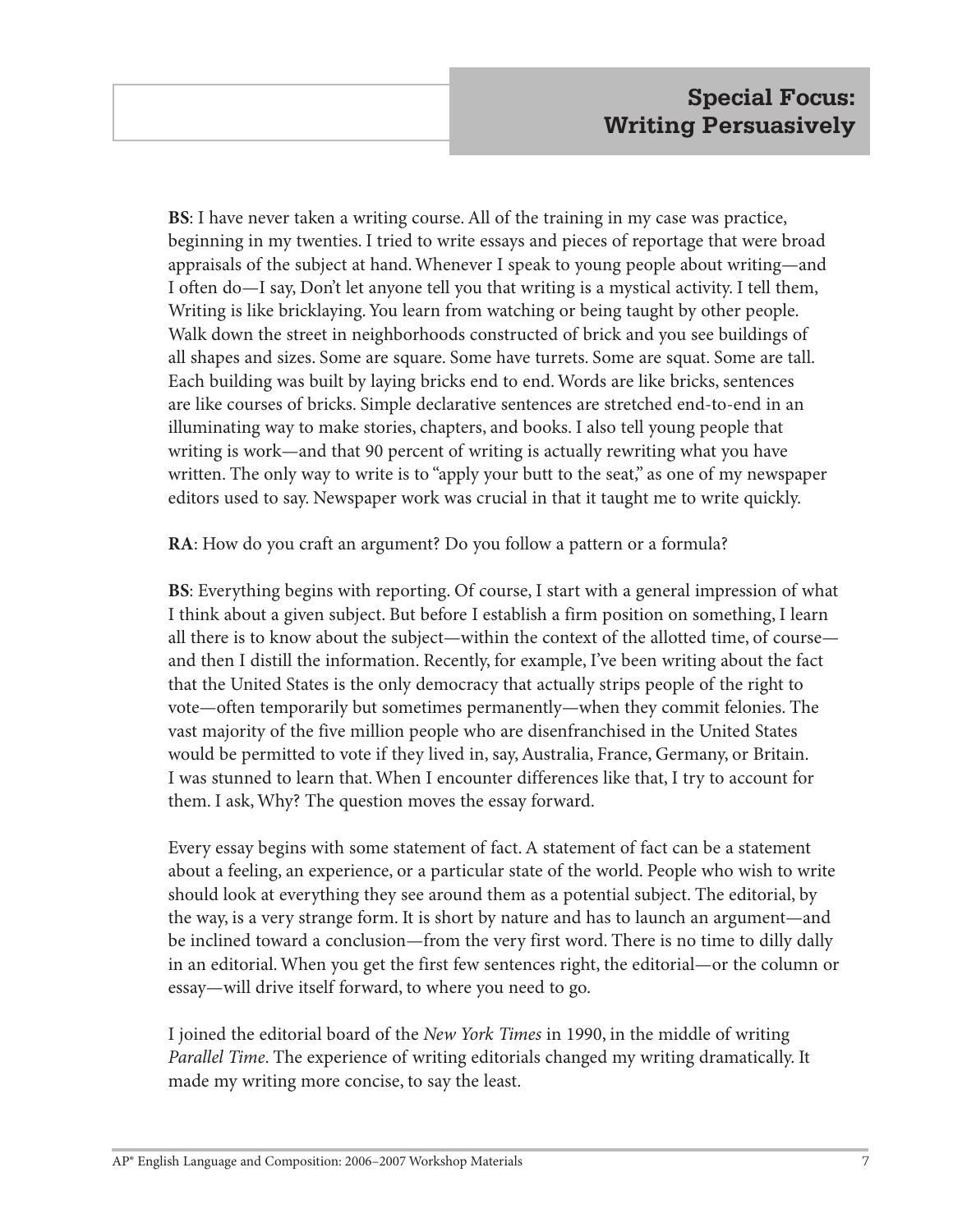**RA**: You have described your job as "essayist for the world's most powerful newspaper." How often do you consider audience when you write for the *New York Times*?

**BS**: Almost never. I often hear academics talk about that; I generally think of it as a waste of time. I like to think that the essays I have written over the last 20 years or so will be accessible and readable to anyone with a tenth-grade education. I try to render an argument clearly, simply—supporting it with factual material as I move it along. It's important that the facts in question be verifiable by the reader. There are some basic axioms. For example, never use a dollar when a nickel will do—in other words, avoid excess and use the simplest, most direct form of expression.

**RA:** Are you more driven by (or conscious of) your responsibility to the newspaper or to the readers or to a particular segment of the readership?

**BS**: That part makes me grind me teeth. The essays and editorials printed by the *Times* can have an enormous impact; it's important to make sure that the pieces are fair—and accurate. After I write a piece, I try to disengage from what I have written to see it objectively, while I check every claim for accuracy and the piece as a whole for tone. The editors look over the pieces before they run. Then there's another layer: my wife, a former journalist, looks over every column carefully before it goes into the paper.

**RA**: Whose persuasive writing do you admire most?

**BS**: I have admired many of my colleagues during my 20 years at the *Times*. The columnist Anthony Lewis, who retired a few years ago, was extraordinary when it came to clarity and simplicity of expression. William Safire is very good. I have developed my own style. I tend toward fact-heavy opinion writing. My goal is to give the reader a close sense of the facts underpinning my opinions.

This kind of writing has become all the more crucial over the last 10 years because of the crazed shrillness that has crept into political commentary. We live in an impoverished time in terms of oratory and political rhetoric. We no longer have a political rhetoric that soars or inspires. I have no intention of contributing to the din. My work explains the facts as I see them and draws fairly straightforward conclusions about those facts.

**RA**: You said, in an exchange of emails with Judith Shulevitz in *Slate* magazine, that a "strong, in-group identity need not be stultifying. In many cases, it provides a cache of muscle that a person would otherwise lack." I can't help thinking about that statement in relation to "Walk On By." In that essay you write about how being a black man alters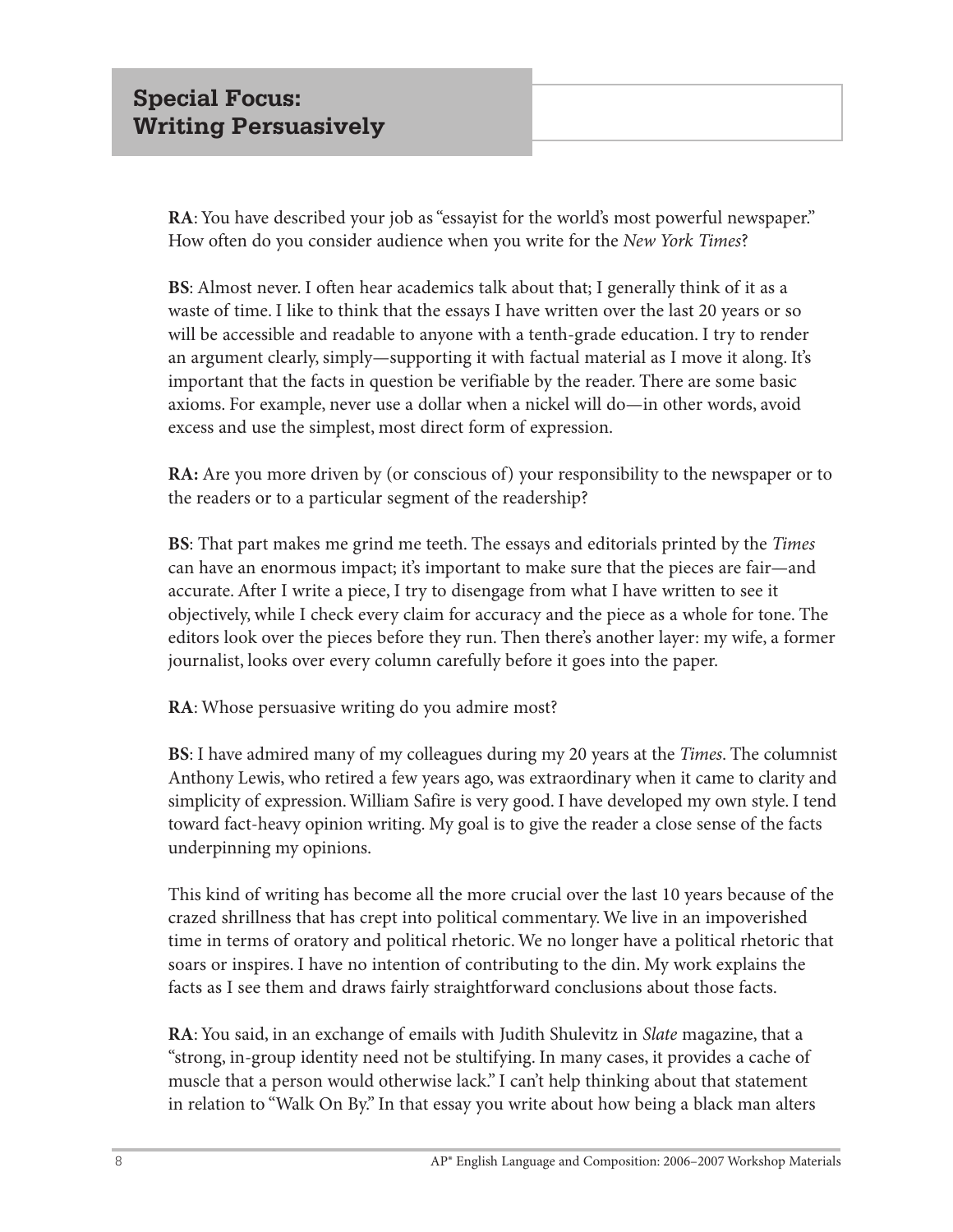public spaces, and how you've learned to smother the rage you felt at "so often being taken for a criminal." Beyond giving you the subject for the essay, how does your in-group identity provide a cache of muscle in your writing?

**BS**: I was born in 1951 and this is 2005. If you were born black in America at the turn of the 1950s, you were born at a time when black people lively mainly behind the curtain of American apartheid. We were barred from white schools. We couldn't try on clothes in white department stores. We were barred from living in certain neighborhoods. We were barred from many occupations, including mainstream white journalism. Most papers didn't have any black reporters at all until the advent of the riots in the mid-1960s. Many of the reporters could name the riots that got them hired.

Segregation, however, had its benefits. For the first 10 years of my life—the formative years—I grew up in a neighborhood that was classically whole. Segregation forced the auto mechanic, the doctor, the dentist, the truck driver, the teacher, and the unemployed person to all live in the same neighborhood. One had a whole range of role models. The notion that the black community was always a ghetto is a post-sixties notion. As a kid, I ate green fruit every summer and got sick. My mother would inevitably have to send for the doctor, who rolled up in this huge, gleaming Buick. He would take my temperature, calm my mother, and move on. It was very Norman Rockwell—but the brown-skinned version.

I came from a very strong community, and I experienced some of the worst racism that the northern United States had to offer. I saw injustice, but I also saw a great many people who behaved with courage and restraint while demanding respect from the broader society. This gives me a unique vantage point—and a strong basis from which to operate as a writer. My past gives me a tremendous emotional wealth—and tremendous personal stability.

I am descended from slaves on both sides of my family. My paternal great-grandfather, John Wesley Staples, was conceived in the final days of the Confederacy and born just after the close of the Civil War. He fought to preserve his land from racist whites in the Klan-infested South. When there was no school for black children, he and his in-laws built one—at the intersection of their three properties. They hired a teacher who worked at the school in exchange for room and board that was shared among the three households. My great-grandfather, by the way, died 11 years before I was born. Had he lived another decade, I would have gotten to meet him. And he was the son of slaves. That is huge. That is the animating factor in my life. I am the last generation for which that will be true.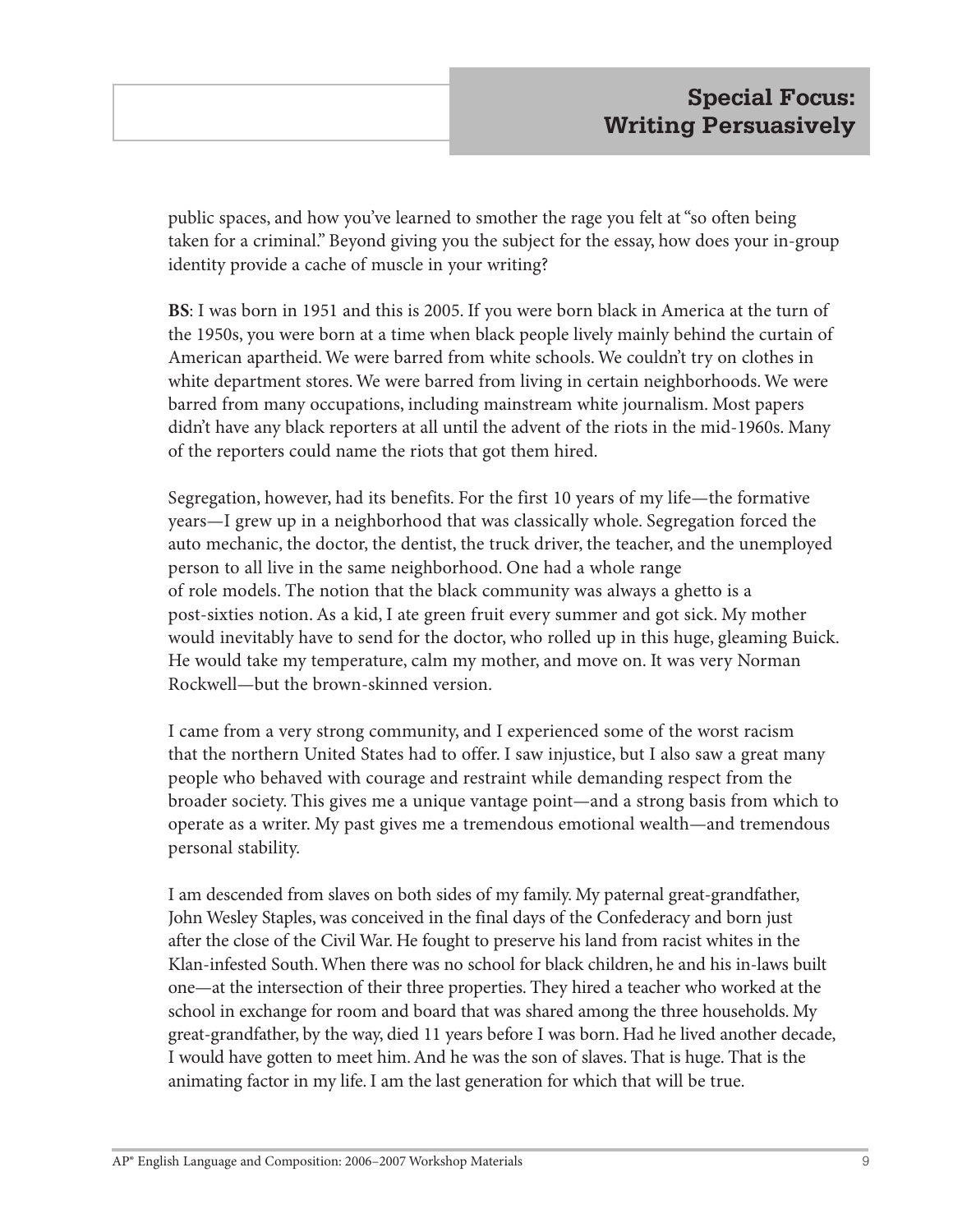This familial past is an enormous source of personal strength. I had an argument with an editor here over an essay that I'd written. Things got heated, and I said**,**"We've worked together for years; you think you know what makes me tick, but you don't. My greatgrandfather John Wesley Staples missed being a slave by 60 days. I will never write a line or sign my name to a piece that dishonors his memory; I would just as soon quit this job and wash cars." I wasn't being histrionic; I was just being honest. My family's past informs my present.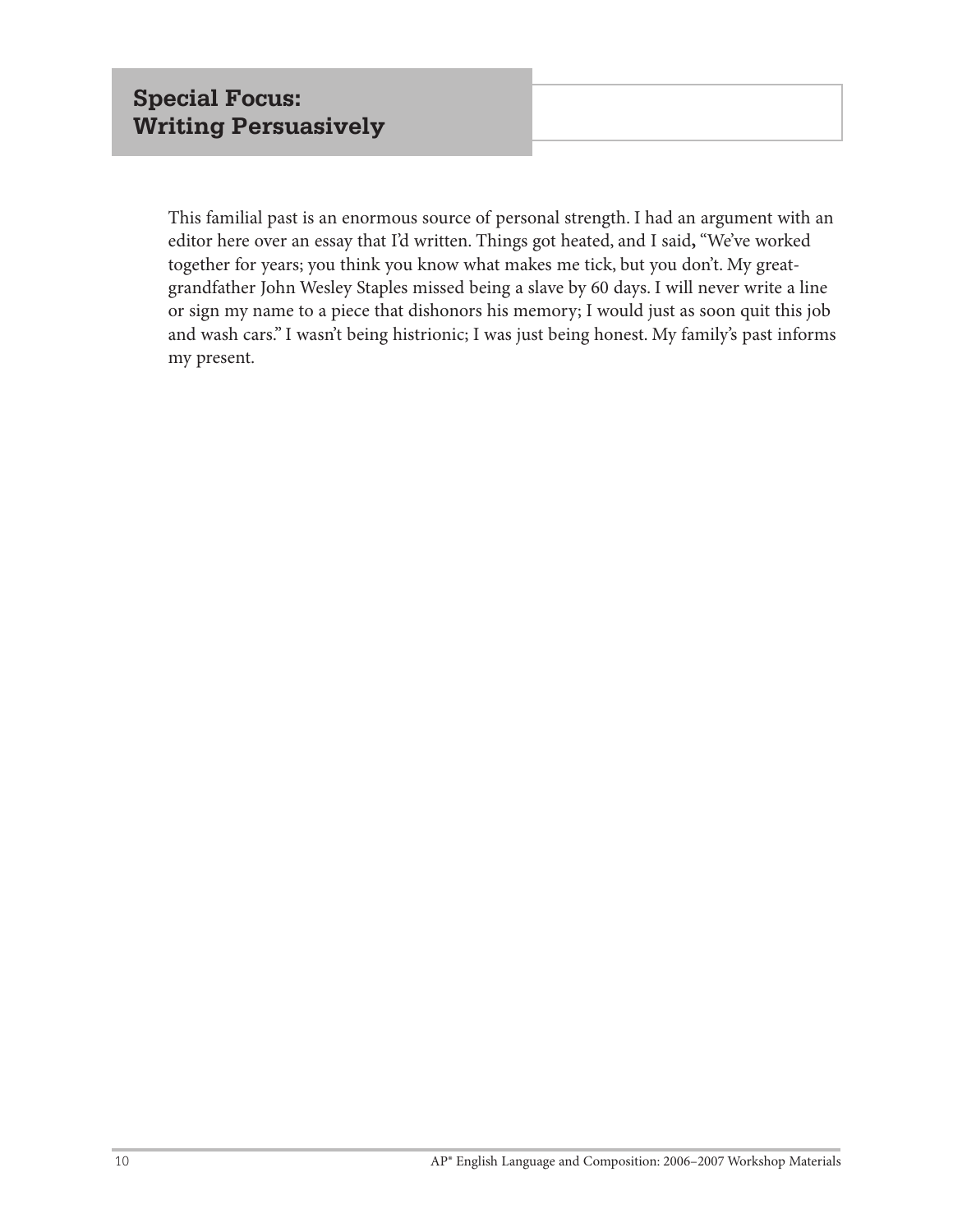# **The Synthesis Essay: An Innovation on the AP English Language and Composition Examination**

David A. Jolliffe Chief Reader, AP English Language and Composition DePaul University Chicago, Illinois

Beginning in 2007, the AP English Language and Composition Examination will include a new kind of free-response (that is, essay) question, one that faithfully represents the way expository and argumentative writing are being taught in college composition courses. The new question will call for a *synthesis essay*. Students will be given an array of brief sources, one or more of which may include graphic or visual data, and be asked to write a composition that develops an expository point or argumentative claim. As they do so, students will be required to synthesize information or perspectives from a specified number of these sources in their own writing.

An additional 15 minutes of reading time will be added to the examination, but that is the only proposed change of timing. Students will still have an hour to complete the multiple-choice questions and two hours to respond to the three essay prompts. One of these, of course, will call for the synthesis essay. The other two will require analytic and argumentative writing, just as the free-response prompts on the examination currently do.

This important change to the examination was recommended to the AP English Development Committee by a wide range of college composition instructors, including members of the Council of Writing Program Administrators, an organization of college and university professors who either direct or are interested in the administration of first-year English, composition, and writing programs. Since the AP English Language and Composition Examination is designed to demonstrate exit-level proficiency from mainstream, first-year college writing courses, it is vital that the Development Committee pay careful attention to recommendations about the scope of the exam from college instructors and administrators.

The new question reflects four important principles operating in the teaching of college composition today. First, since the writing college students must do in courses throughout the curriculum is predominantly about the texts they read, a college writing course must prepare students to read and write about a wide range of genres carefully and critically, determining what is important and significant for their purposes in each text. In other words, college students must read and write about texts constructively,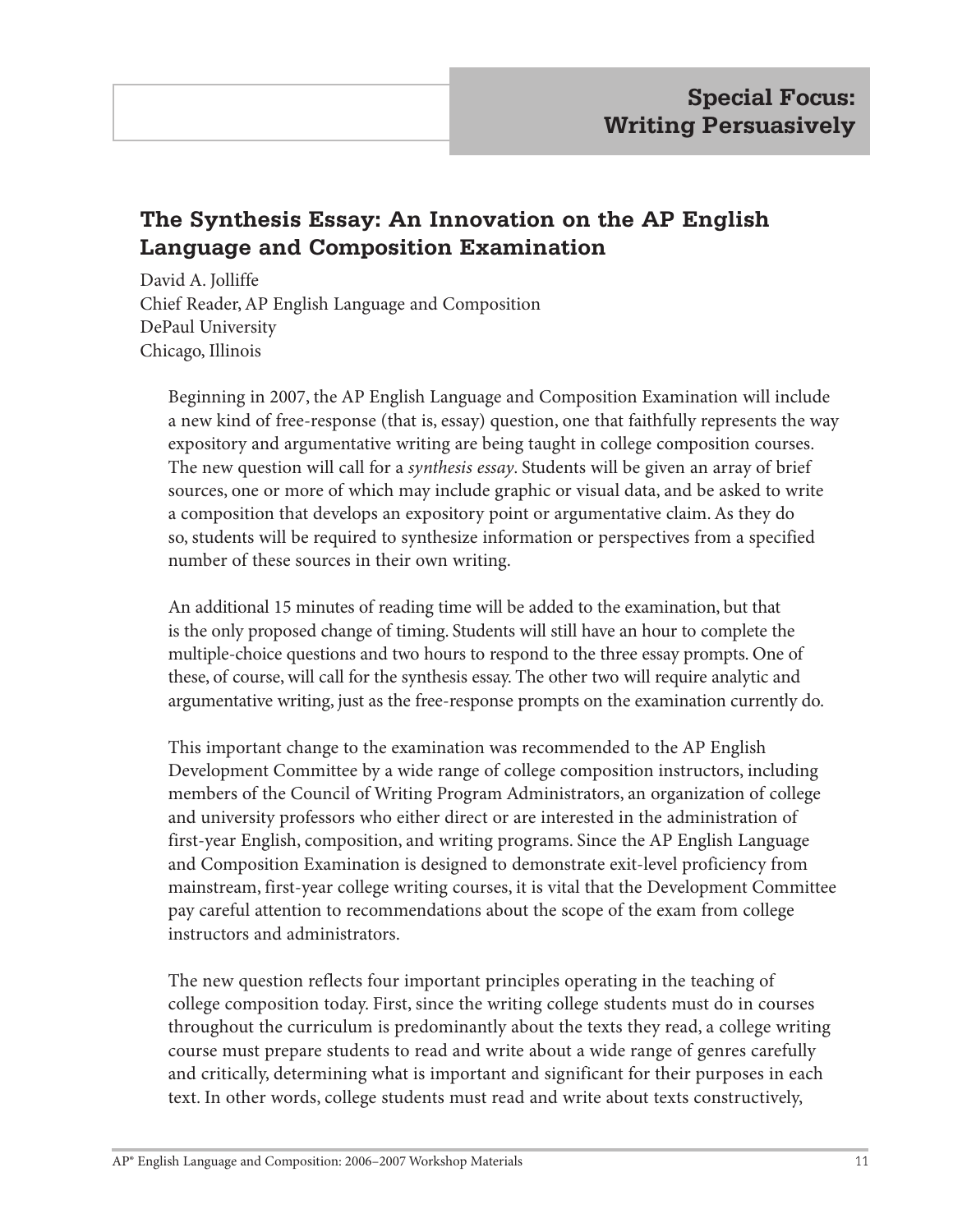not simply reproducing information and ideas in their own compositions, but instead analyzing, interpreting, evaluating, and synthesizing material from the original texts in their own work.

Second, while some writing situations call upon students to generate a central idea and support with evidence from their own reasoning, observation, and experience, a great many situations call upon students to enter into conversation with scholarship on an issue and to develop a position that contributes to this conversation. Personal observations and experiences can still play a role in some college writing assignments, but as students proceed through college, their ability to offer thoughtful, reasoned comments about other people's ideas, represented in published texts, will come into play. Kenneth Burke's famous "parlor" metaphor from *The Philosophy of Literary Form* (University of California Press, 1941) vividly depicts this ability in action:

Imagine that you enter a parlor. You come late. When you arrive, others have long preceded you, and they are engaged in a heated discussion, a discussion too heated for them to pause and tell you exactly what it is about. In fact, the discussion had already begun long before any of them got there, so that no one present is qualified to retrace for you all the steps that had gone before. You listen for a while, until you decide that you have caught the tenor of the argument; then you put in your oar. Someone answers; you answer him; another comes to your defense; another aligns himself against you, to either the embarrassment or gratification of your opponent, depending upon the quality of your ally's assistance. However, the discussion is interminable. The hour grows late, you must depart. And you do depart, with the discussion still vigorously in progress. (pp. 110-111)

Succeeding as a college writer means, at least in part, being able to enter into and contribute effectively to such discussions.

Third, the texts that students encounter throughout the curriculum are not solely verbal. College students need to be visually literate—to be able to read, carefully and critically, graphs, charts, photographs, cartoons, and so on. As with written texts, students must be able to do more than simply reproduce the information and perspectives they encounter in graphic and visual texts. They must be able to analyze, interpret, evaluate, and synthesize this material in their own writing.

Fourth, while traditional instruction in composition and many standardized testing schemes have drawn distinctions between expository and argumentative writing, in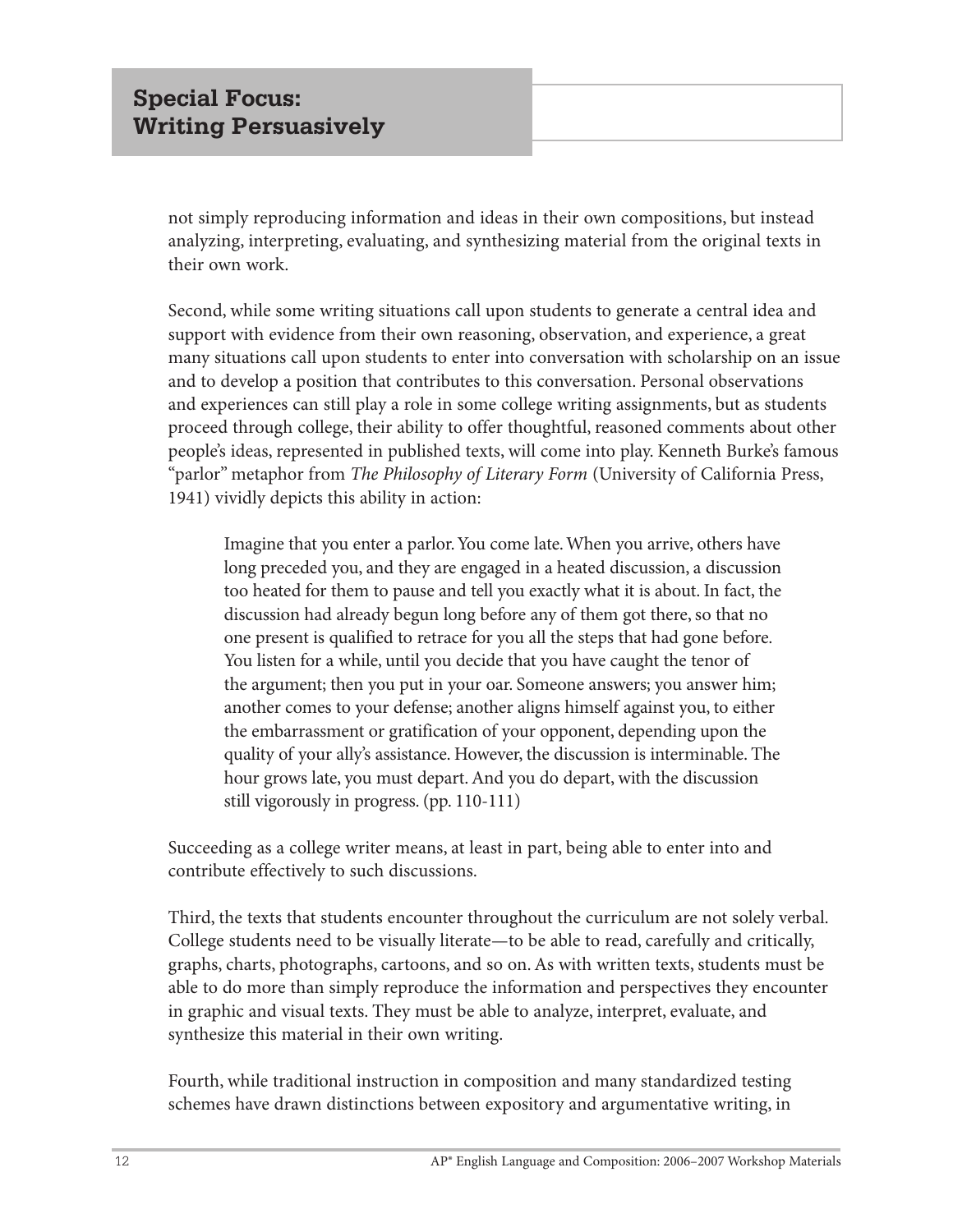college writing courses and assignments the dividing line between these two modes of writing is in fact relatively fine. Whether a writer is, for example, explaining an idea, offering an extended definition, comparing and contrasting two entities, or arguing a point, he or she is always taking a position and developing it with evidence, illustrations, details, and reasons.

What are the implications of this new type of question for teachers preparing students to succeed on the AP English Language and Composition Examination? The Development Committee is not, I think it safe to say, recommending that high school courses necessarily teach the traditional research paper. As it has been conceived in the past, this genre too often asks students simply to compile, reproduce, and report what they have discovered by doing research. In addition, the genre has frequently been the site of—some might say an inadvertent invitation to—student plagiarism, both intentional and unintentional. Instead of the traditional research paper, teachers might teach their students how to write the researched explanatory or researched argumentative paper. Assigning such a paper would involve helping students generate and find sources on topics that are engaging and important for them, teaching them to read those sources analytically and critically, and then leading them to produce papers that make and develop a strong point or claim by entering into conversation with their research—by synthesizing information and perspectives from the sources with their own reasoning and ideas.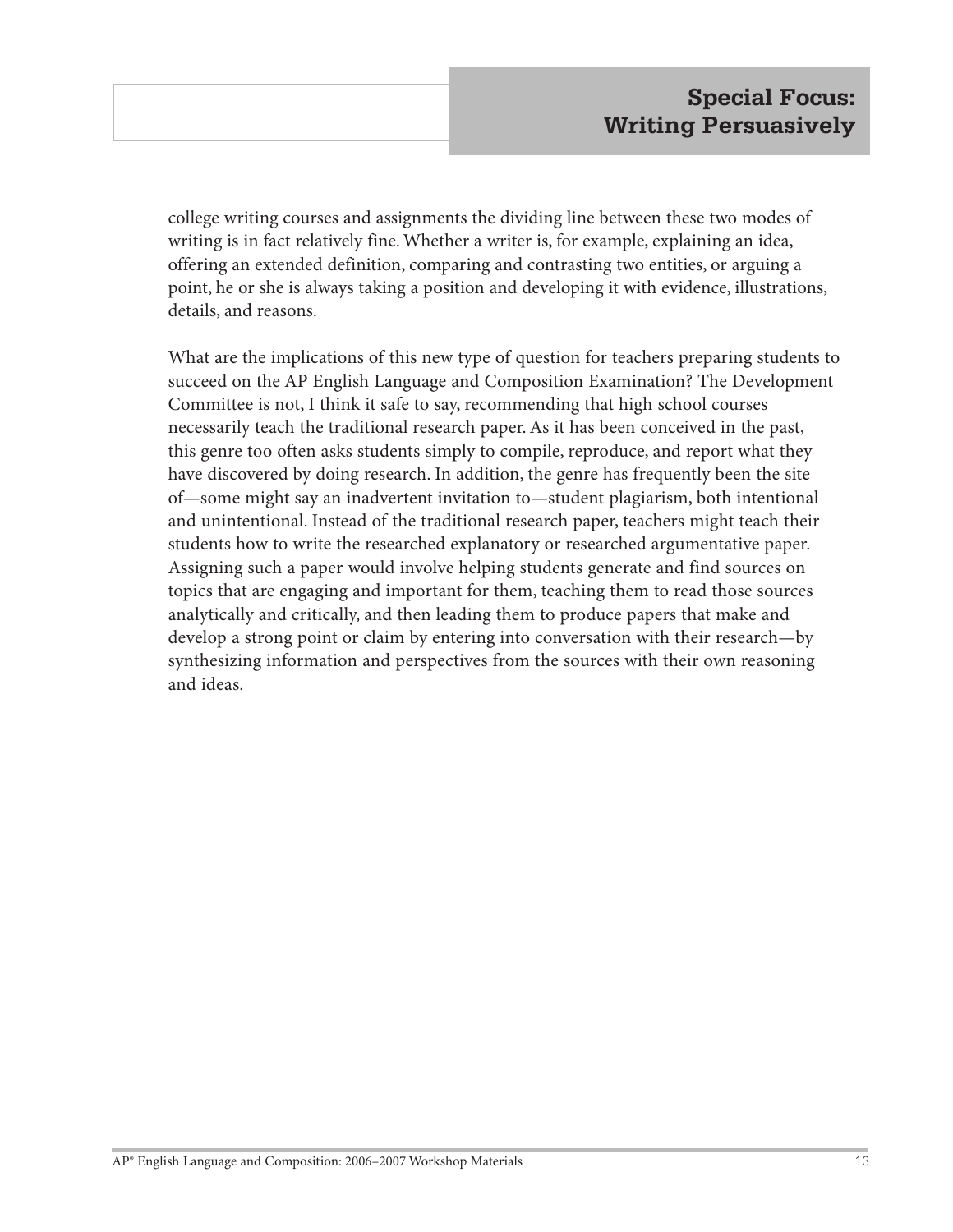# **Something to Say and a Source or Two to Shape It**

Sylvia Sarrett Hillsborough High School Tampa, Florida

> Nonfiction is a rich resource for teaching and learning. The range of sources—essays, articles, speeches, letters, notices, lists, graphics, and more—cuts across both time and issues. Writing persuasively about one or more such sources begins, of course, with engaged reading. We all cull the best practices to find something, anything that will help students interact with the text. I think that every text we study is fabulously interesting; often they do not. Since there is so little room in the syllabus to exercise personal choice (the best incentive for engaged reading), we all seek meaningful activities that will energize the act of reading. Language circles,\* pro and con lists, two- and three–column notes, Venn diagrams, double entries, entry/exit cards, questions, highlighting, color marking—any of these can help the reader both comprehend and interact with the material. Once the student has "something to say," then she is more interested in learning how to incorporate the sources that generated her ideas.

> While the skill of documentation can be taught and learned fairly quickly, the Aristotelian art of invention comes through time and practice. Admittedly, it's important to understand the mechanics of quotation marks, the order of internal documentation, and the sentences that lead into or out of the quotation. However, the generative learning comes in knowing how to use the source as the basis for one's own argument. Where does the student's thinking begin? When does the student's work demonstrate more than comprehension of the sources? What is "mere" summary, and what is summary-as-evidence? What should be quoted, and when? What about offering no quotations at all?

> My students seem to fall naturally into two kinds of thinkers/writers: those who document explicitly (complete with quotations, links, and examples) and those who work implicitly (omitting the quotation marks and playing dangerously close to summary). Having been unable to change either to the other's camp, I have learned to focus on helping each become better at her preferred method. After some mini-instruction on formats, we use models from current and previous students for discussion of the effectiveness of their choices.

<sup>\*</sup> Language circles: A personal variation on Harvey Daniels's excellent discussion method of literature circles. For nonfiction we keep the roles of connector, illustrator, questioner, word wizard; we emphasize the role of researcher; and we add the roles of pro and con arguments.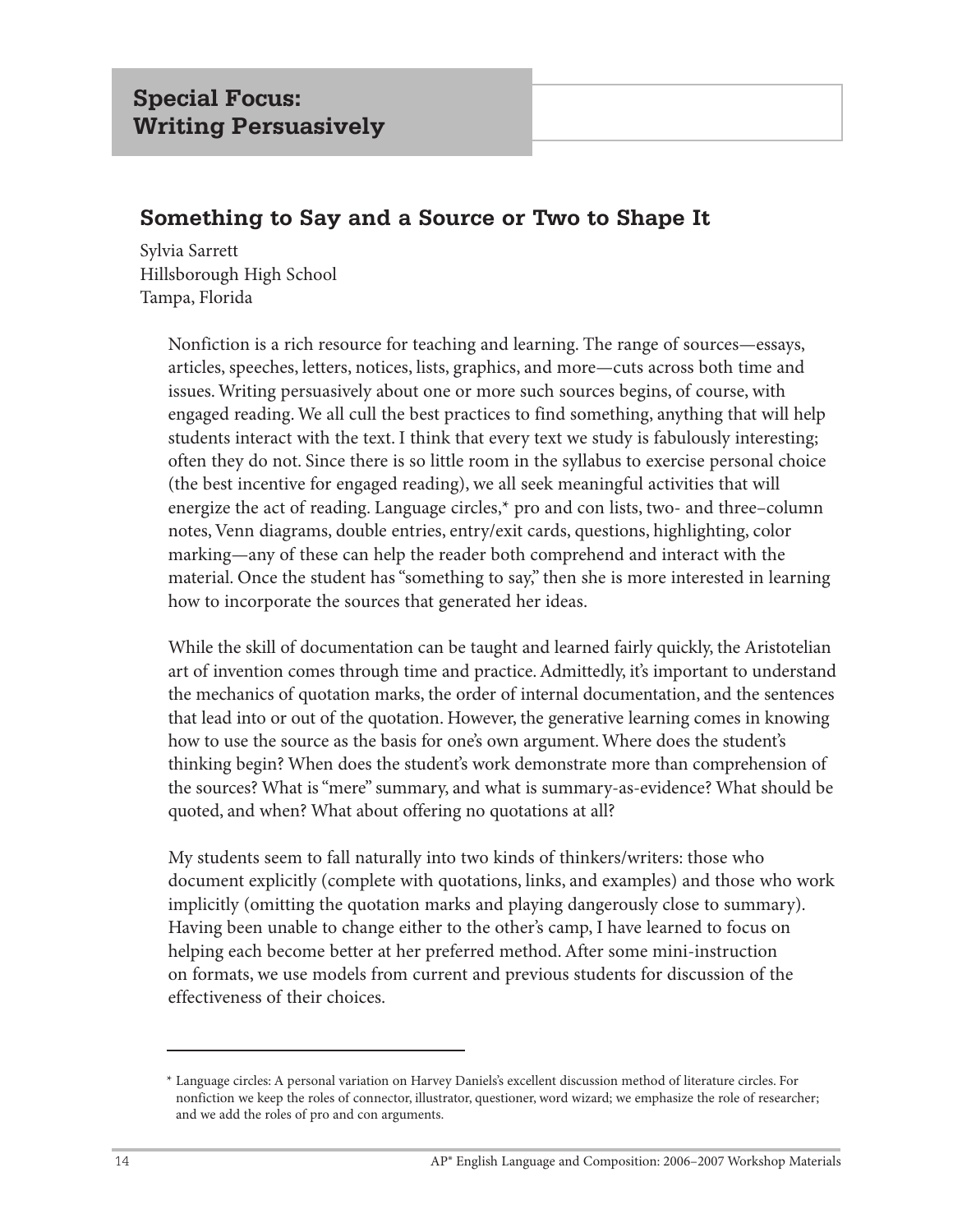The first examples illustrate the most frequent task: explicit documentation from a single source. Two responses to the same activity show markedly different skill levels in comprehension and documentation. The students were asked to analyze "LBJ Explains His Decision: The Johns Hopkins University Speech, April 7, 1965" for its purpose and success. Maria's analysis is thoughtful and evidential, and in this paragraph she brings her argument to its close. She cites succinct phrases and ties them into her own argument. She senses that something is going on with the italicized statements even though she cannot determine exactly what. While she falters in her choice of the expression "comes off," she nevertheless understands—and evaluates—what happens in the speech.

Johnson started with the death of "some 400 young men… [who] ended their lives on Viet-Nam's soil," but he quickly left that issue and moved to the emotional appeals of moral values. He talked about "promises to keep" and "strengthening world order," about the "great stakes in the balance," but he never returned to the basic issue that Americans were dying. His purpose of validating his decision overtook the issue that made this speech necessary: why are we in this war at all? He sprinkled words like "commitment" and "hope" and "unite" and "done enough" throughout his list of reasons for why the decision is right. (It is interesting that he *italicized* those reasons.) Even though he avoids the real questions by shifting the issues, Johnson comes off as a caring, intelligent, globally concerned president.

Maria is a sophisticated reader and thinker, and a burgeoning writer. Other students need more work on comprehension itself. For the weakest model, I use a paper from several years ago and give the writer a silly name because no one wants to think her work will end up as an example of what-not-to-do. Oh Dear's analysis of the same speech begins with a repetition of part of the task: "The President's purpose in this speech is to show that the U.S. is right in going into the war and that he thinks our 'support is the heartbeat of the war.' He lists the reasons why we should fight and gives very good examples." So far, so good. She then lists the lists and ends with this conclusion:

President Johnson was a leader who really cared. In his "Conclusion" he said "I ask myself this question: Have I done everything that I can do to unite this country? And then he asks us if we have done everything we could, and he says "We can do all these things." and We will choose life." He met his purpose in this speech, and he united the country in the fight.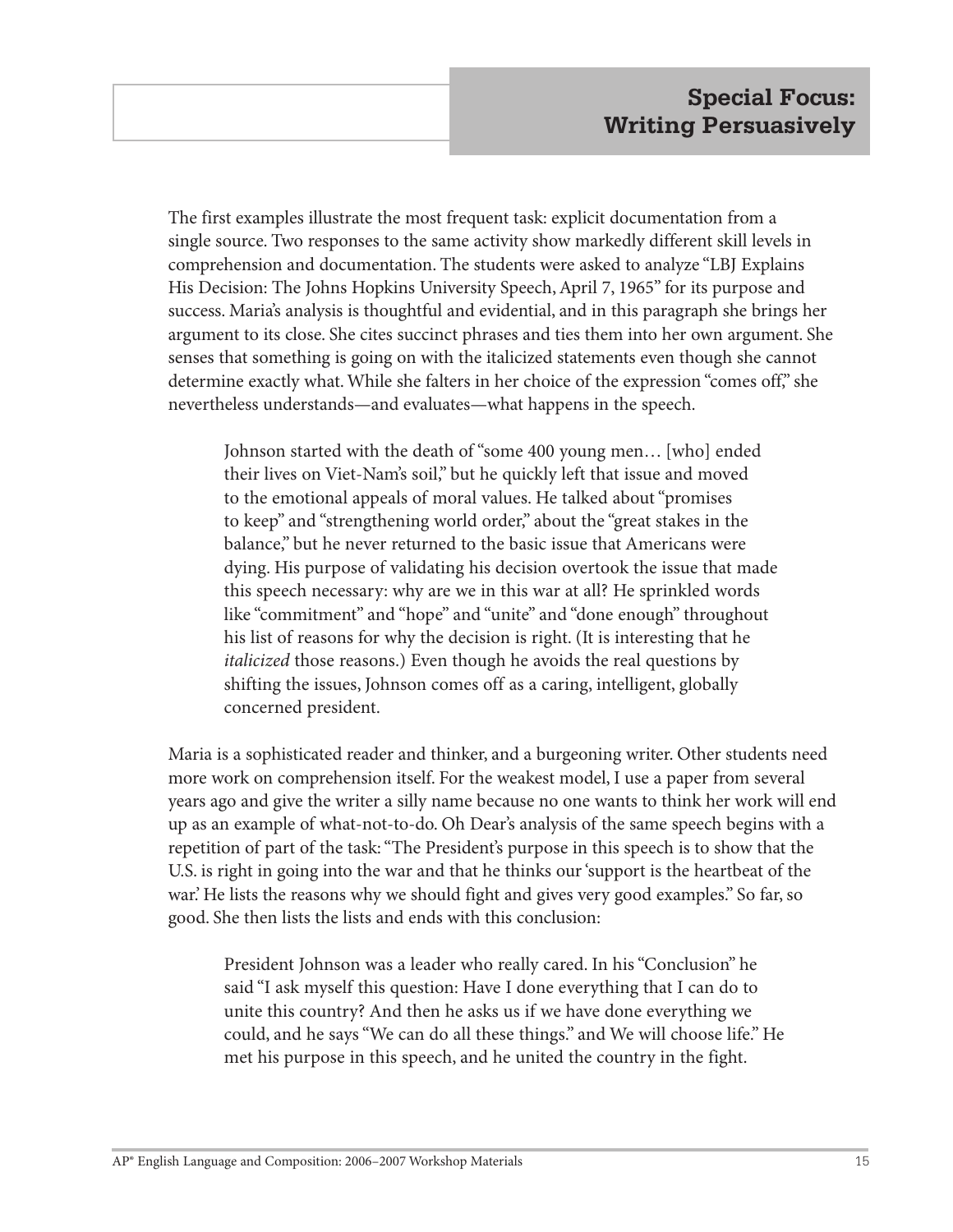The student probably can be taught the correct use of quotation marks, but her paragraph, with the exception of the first and last sentences, does nothing but reiterate the original speech. And these two sentences reveal fundamental problems in comprehension itself. Back we go to the sources themselves and the models and activities that work through thinking about them.

The next essay shows someone who is a careful reader of an original source but who loses focus. Megan's intended analytical response to Barbara Kingsolver's "Careful What You Let in the Door" (from her collected essays, *High Tide in Tucson*) becomes a personal essay that lists examples she later discusses in more depth. In this developmental paragraph, she gets so caught up in the rush of her own emotions that she trades documentation for listing. With the exception of the first and last quotation, she offers no specific citation, and she loses control of the references for "it." The paper fades into summary and naiveté.

Kingsolver makes a strong case against "violence as entertainment," but many people would disagree with her final conclusion. Her position on making your own choice seems wrong. People should be protected. She says it's not necessary for art, it's actually scary, it has no connection with consequences, and it adds to aggressive behavior in the real world, and she proves it with examples from Silence of the Lamb, her own stories, and Slice and Dice movies and books. They are really valid. She persuaded me that this kind of entertainment *should* be censored, but then she ends with "I would not argue for censorship, except from the grassroots up; my argument is for making choices about what we consume." (256) I disagree. I don't think people should have to have those experiences.

After discussion of these three examples of using explicit documentation from a single source, we move to the concepts of implicit documentation and multiple sources. Implicit documentation is our term for using evidence without placing quotation marks around it. A favorite activity asks students to collect, document, and examine various materials (articles, photographs, ads, essays, and so on) on a single issue or concept, then select four to six as a basis for an overall argument. This time the concept was culture. The newspaper articles were all slanted, either affirming or expressing alarm at a respective aspect of culture, and Masielle chose those discussing "naked ambition," a "culture clips" column, an LA phenomenon of screening films in a cemetery, a beauty pageant to promote a nation's culture, and a Web site to calculate death dates. She draws conclusions from the individual articles as well as from their conjuncture. She incorporates a brief summary and precise details in her implicit documentation. Her synthesis is strong,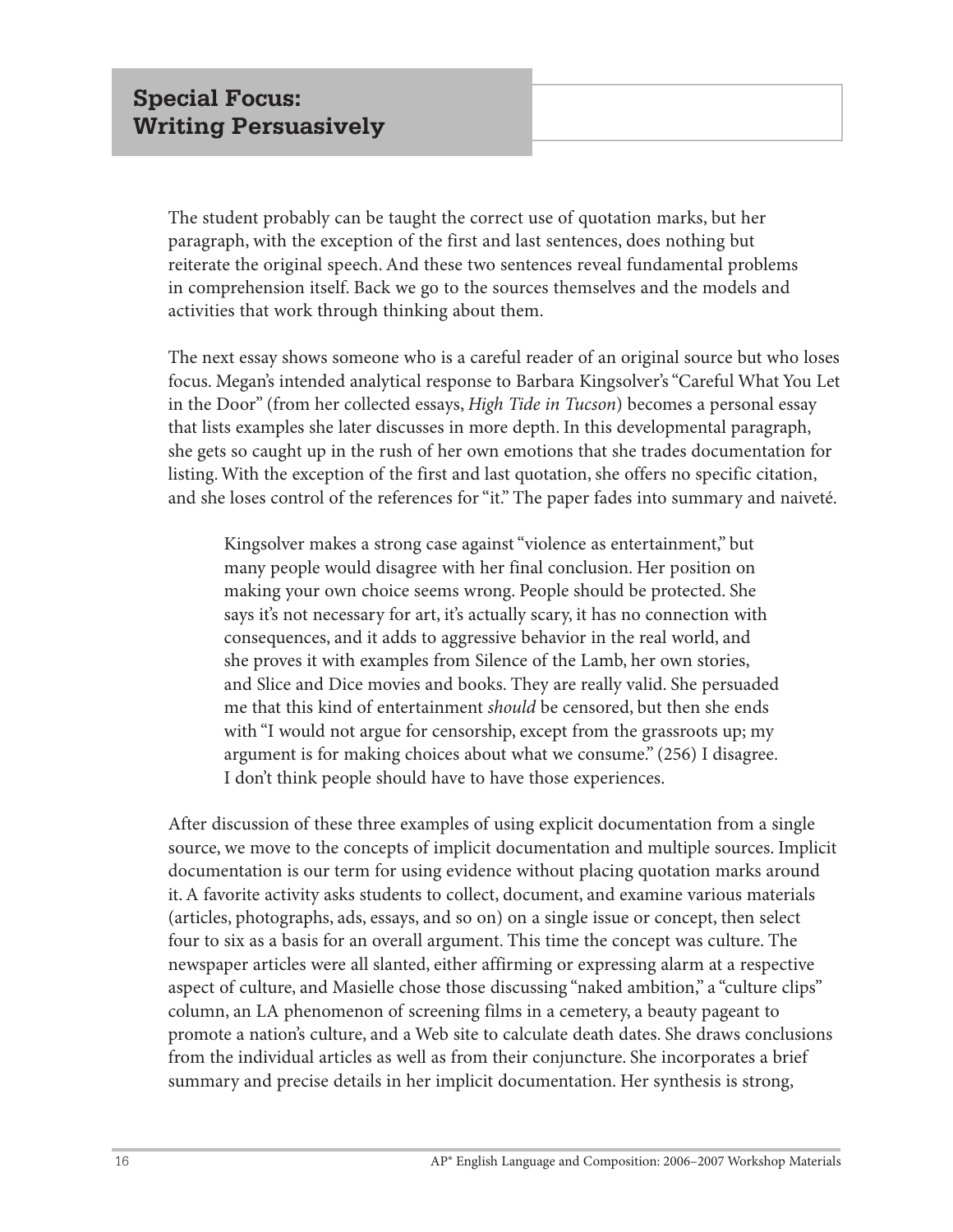and her own argument for the freedom to indulge our individual and quirky interests effectively incorporates those five sources.

If you are to base your decision on these reports, then culture is a crazy, mixed bag of values. As a larger society we are worried about death, beauty, ambition, and marketing. As individuals, we are just plain weird. Apparently many of us consult the local newspaper for a listing of "arts" events (the old definition of culture), while others of us are really interested in the lives of famous people who have posed nude as a way of advancing their careers. We enjoy "seeing" (literally!) not only the expected Janet Jackson or Sylvester Stallone but the surprising volleyball player from Florida State University and Katarina Witt, the Olympic skater. Some of us say "Hola, way to go" with the argument by the Hispanic columnist that the swimsuit and evening gown competitions will bring the Venezuelan Suncoast community together, while others think "maybe not." But, among all of us, somewhere out there, in Los Angeles actually (where else?) we thrill to going to a celebrity cemetery filled with deceased movie stars where we living people can now watch old movies and have picnics. Others of us cannot wait to go online, answer some questions (a regular bowel movement?), and get a prediction for our own, personal, projected death date. These last two possibilities stretch most of us into the most advanced definition of "culture." Weird. Just plain weird. What is wonderful about this overall sense of culture is that it is broad enough to give all of us the room to be ourselves.

A discussion of her choices for documentation included her use of parentheses. Some students felt that the tone this form of punctuation created made the content confusing. The parentheses serve too many different purposes. The first set is necessary to contrast with the ultimate definition, the second emphasizes the pun, the third is sarcastic, and the fourth is unclear as to the source. After playing around with revision, purpose, and audience, they suggested that Masielle keep them all and clarify the last one, which they rewrote to read "(asking for personal responses such as whether or not you have 'a regular bowel movement')." When the issue of audience was extended to that of an AP Reader and whether she would find this tone and these parentheses appropriate, they finally decided that the tone fit the sources, and an AP Reader would have the sources in front of her.

Activities such as these seem to facilitate a better understanding about sources and their incorporation. Students understand that they themselves must have "something to say" as well as knowing what makes good evidence and how to include it.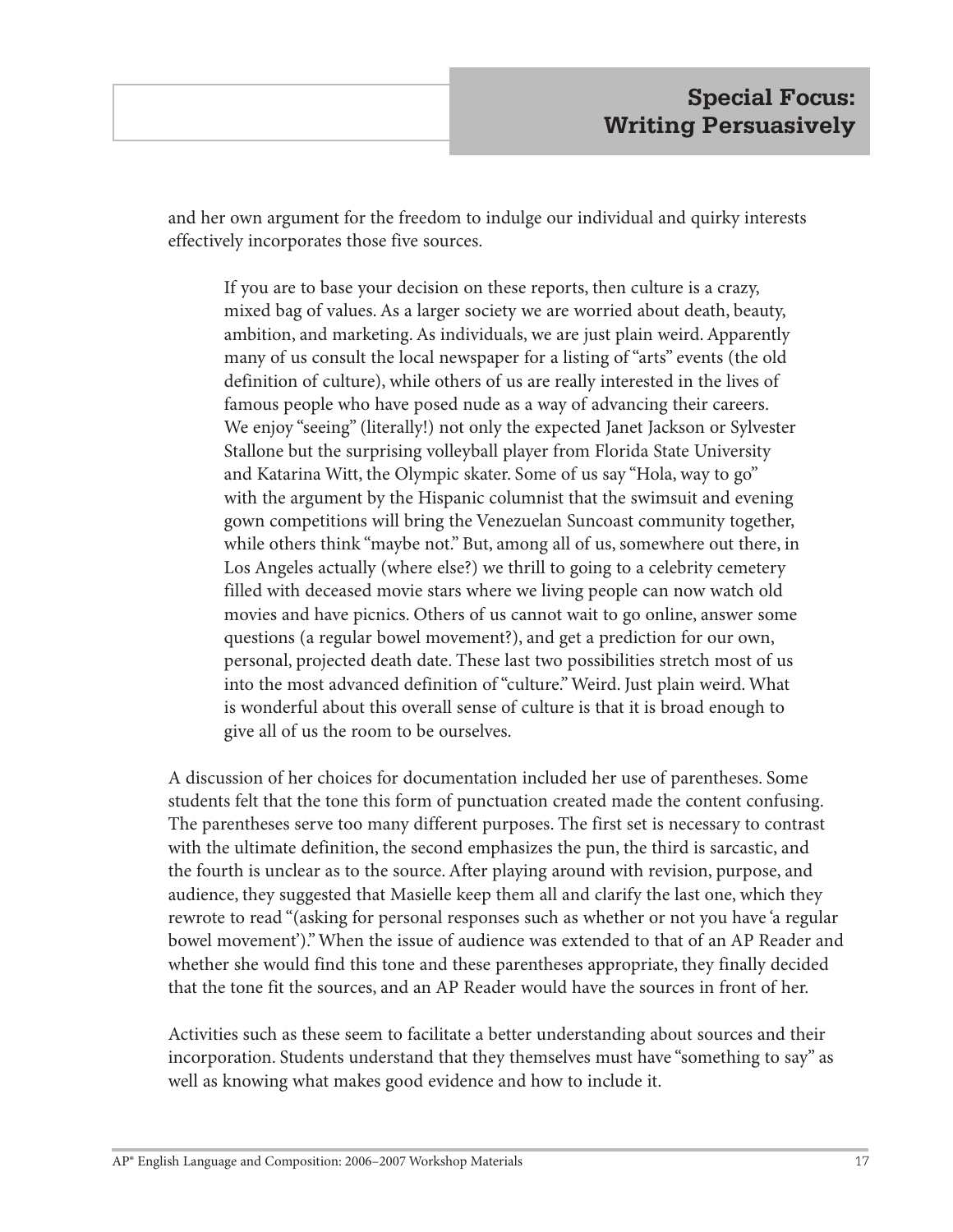# **The Morgan Horse Revisited: Using AP Samples for Revisions**

Mary Jo Potts Webb School Knoxville, Tennessee

> Last October at an AP English Language workshop, the participants and I were examining the sample essays for question 2 of the 2004 AP English Language Examination. The question was a little different from previous argument questions in that the student writers were asked to focus on an issue with which they were familiar, write an essay that considered the opposing positions on the issue, and propose a solution or compromise, a final task that was new to the AP English Language Exam:

Contemporary life is marked by controversy. Choose a controversial local, national, or global issue with which you are familiar. Then, using appropriate evidence, write an essay that carefully considers the opposing positions on this controversy and proposes a solution or compromise.

The workshop materials included a range of responses representing various levels of student writing. But one lower-range example, a focus on impropriety in the Morgan Horse Association, caught the group's attention in a striking way. Though the student writer had failed to address the requirements of the prompt, we were generally impressed by the quality of the student's writing, especially the engaging voice; we were generally saddened by the essay's failure to provide an argument; and we were generally intrigued by the energy and possibilities the essay offered. We talked about the value of using the essay as a teaching device to heighten student awareness of the importance of directly answering a question, but we also thought that the sample essay offered itself as a vehicle for a revision exercise. Here is the essay:

#### **2004 AP English Language Exam, Question 2**

#### *Sample Essay P: The Morgan Horse*

Eight years ago, a black horse was born. This horse grew up to be a great show horse. FCF Rhythm Nation, as he was named, was a born competitor, and received countless awards, including multiple world championships. Soon after his successful career as a show horse he was put up for stud as a breeding stallion, availible to mares all over the country. It must now be pointed out that FCF Rhythm Nation was a registered Morgan horse, and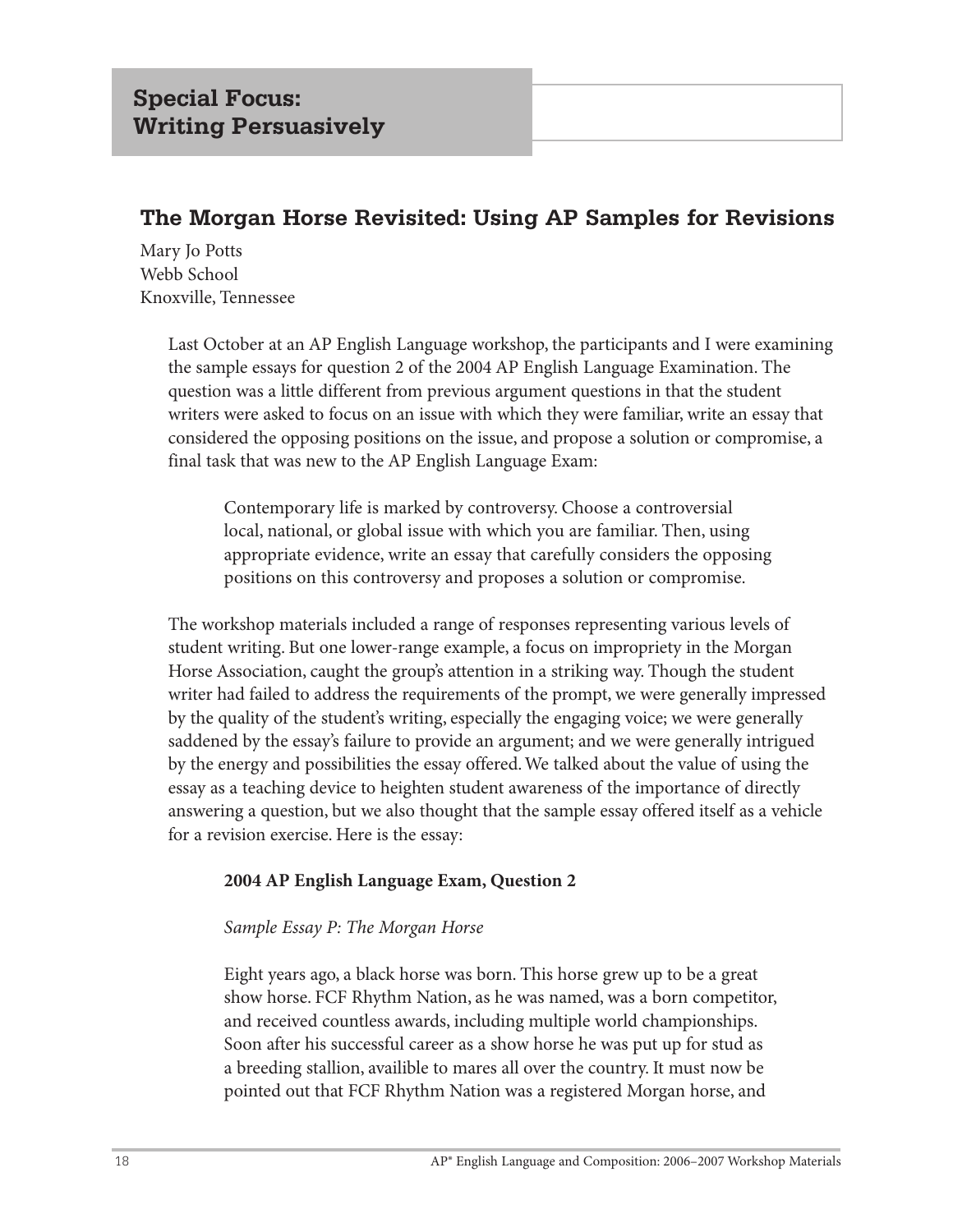all the mares he bred to were Morgans as well. The Morgan horse, America's first original breed of horse, is bred to be a great athelete, and bloodlines are carefully analyed to insure the best possible offspring.

"Nate" sired several foals, all of which went on to be successful show horses themselves and, in some cases, have offspring of their own. It was then discovered that Nate wasn't a Morgan. In fact, he was half Saddlebred, an entirely different breed. As it turned out, the man who bred Nate in the first place knew. He purposely bred a Morgan stallion to a Saddlebred mare and, by changing the mare's name and claiming she was a Morgan, registered Nate as a full-blooded Morgan.

The Morgan Horse Association panicked. Suddenly over 40 horses in the registry were found to be related to Nate, and therefore could not be considered Morgans. Intent on keeping the breed pure, the Association decided to remove the horses from the registry altogether, therefore forbidding them to compete or breed. Furious owners retaliated, and dozens of court hearings and lawsuits took place, eventually leaving the Association with under \$1,000 in its bank account.

Finally, the American Morgan Horse Association won out over the course of two years of controversy. Still, the owners of the expelled horses need somewhere to compete. These horses had cost them thousands of dollars, and they refused to lose that amount of money in horses they couldn't use. The Association discussed the situation and decided to create a special "open breed" competition at Morgan show. Now not only can these talented horses compete, but the Morgan Horse can remain pure.

Recently a class of 17 AP seniors (all of whom had taken the AP English Language Exam in spring 2004) considered this sample as a revision exercise. Their immediate responses after reading the prompt and the essay were—unsurprisingly—confident. They were quick to see the problems of the essay, and enjoying the comfort of retrospection, each was sure that his or her essay written on the question last May had not been beset with such obvious problems. Assigned to groups of three and four, the students were first asked to look at the essay's successes. They were surprised; they had assumed that the focus of the activity would be on the essay's problems and weaknesses. AP students are generally comfortable pointing out errors and problems—a mirrored response of their teachers, I think. Nonetheless, they began to work with the successes of the essay as a way of understanding and revising the problems, and I was struck by how much more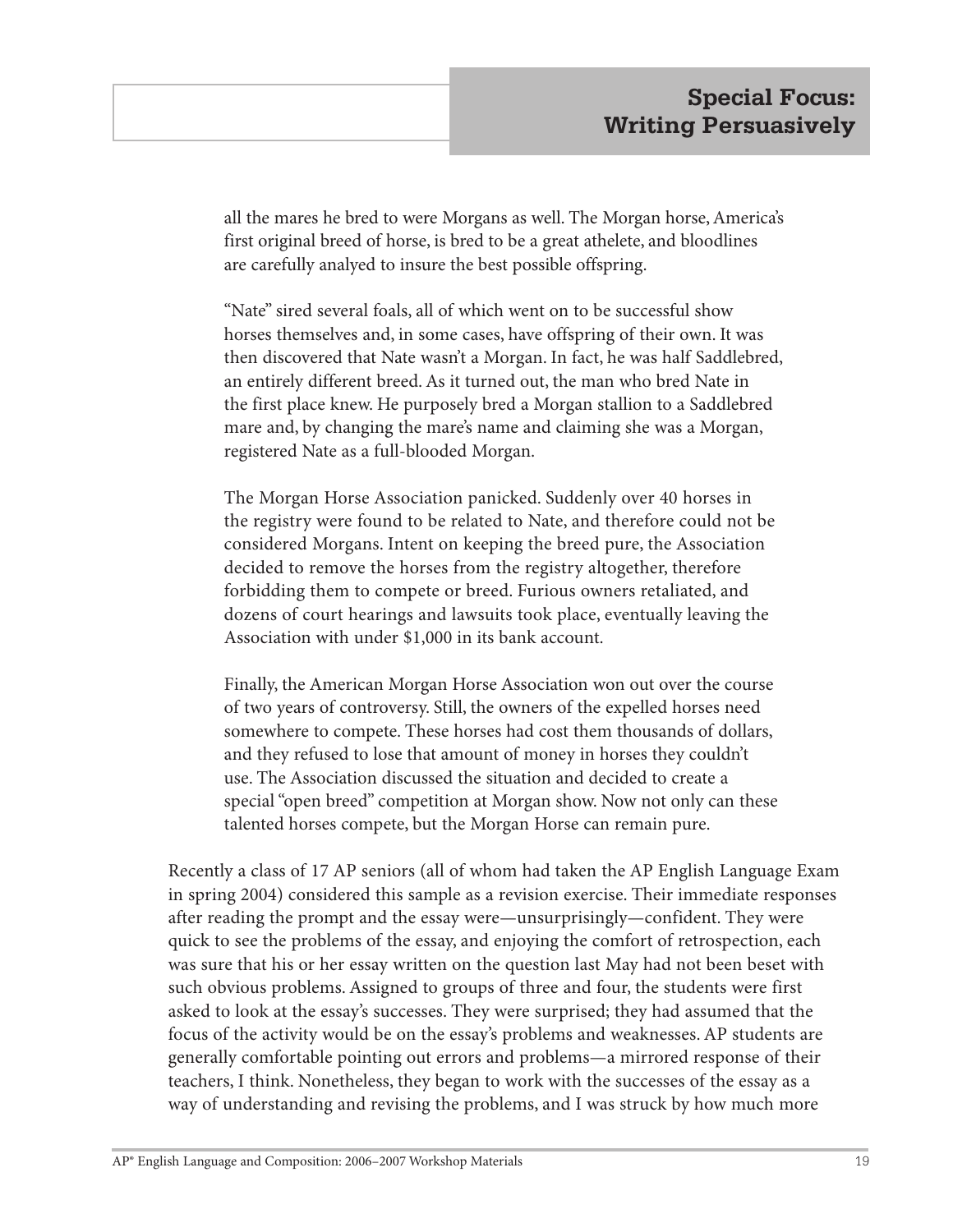inventive and insightful the groups were than they had been in the past when I had prefaced revision exercises with instructions to consider the problems and errors. After an analysis of the successes of the unsuccessful essay, they began to note the failures, and they finished the class with attention to suggestions for revision.

The results of their work were exciting. Each group noted the strength and power of the student's voice. Comments such as "I really liked this essay—I was sorry that it didn't work" and "This was so interesting—it's too bad it wasn't an argument" punctuated the discussion. I liked the grace and support that looking for successes had elicited. Included among the successes the groups had noted were:

- Strong, honest writer's voice
- **•** Informative information
- Defines controversy
- Controlled personal voice
- **•** Intriguing, engaging opening
- Smooth transitions and varied syntax
- Clearly written
- **•** Knows facts re: issue
- Writing has definition and control
- **•**  Shows both viewpoints

Then the groups looked at the failures. The tone of the class was distinctly different from its earlier smug dismissal of an essay that had been scored as an inadequate attempt; it was at once sympathetic and insightful. One student noted that unfortunately the essay writer had merely taken one wrong turn: the writer had produced an interesting documentary that *should* have been an argument. Other criticisms included:

- The writer doesn't take a position [All groups noted this.]
- Too much exposition
- **•** Presentation needs more detail, more personal reflection, more controversy
- Needs more explanation—why did the guy crossbreed? What was the advantage?

These aspects of the student discussion raised awareness about two very important writing issues. First, one wrong turn in an essay can often be insurmountable. One student noted that once the student missed his chance to set up an argument, there was nowhere for him to go. Another topic of discussion was the potential problems that arise when someone writes about something he or she knows too well, a situation that may prevent the necessary distance needed for clarity of vision or that may lull the writer into a false sense of control based on his or her familiarity with a subject.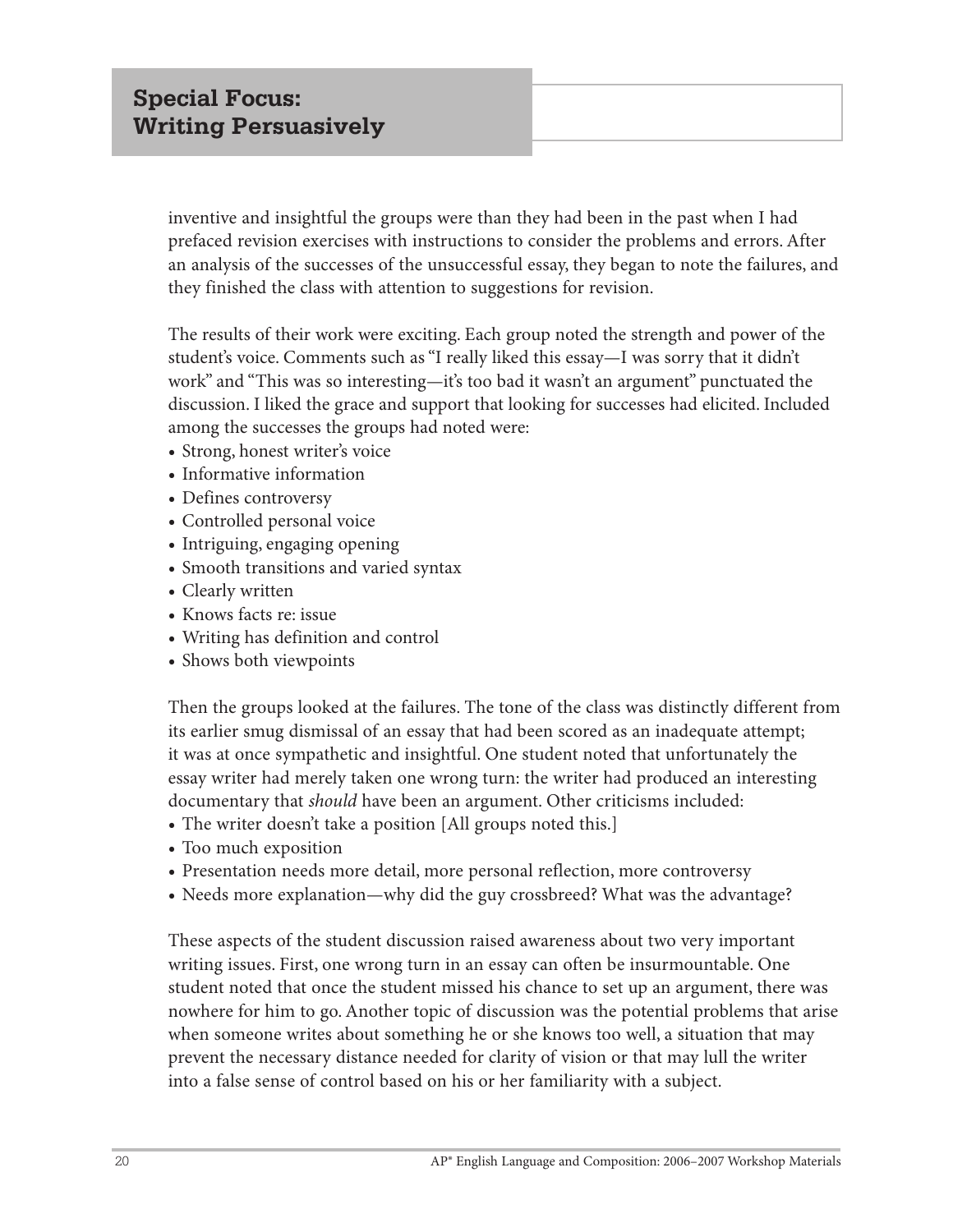The discussion then moved to the topic of revision. Every group generated their longest list of suggestions as conversation about revision ensued. Aside from the usual jokes, the revision suggestions were cogent. While each group noted that the essay needed to focus more on articulating an argument than crafting a story, there were many viable suggestions for redeeming an essay that had missed its mark. Several students noted that the final sentence of the first paragraph—"The Morgan horse, America's first original breed of horse, is bred to be a great athelete [*sic*], and bloodlines are carefully analyed [sic] to insure the best possible offspring"—actually sets up the issue; it just needs some recrafting. Other suggestions for revisions included:

- Shift the essay to focus on the issue of honesty and the verification of bloodlines (the solution could be a form of sophisticated testing).
- Focus on the issue of owners as victims of false breeding information.
- Because the breeder lied, there is a possibility for developing an argument about ethics.
- The writer could have used this topic/example as a means of exploring the integrity of organized horse racing.
- Whose responsibility is it to know the veracity of the breed? Who is to blame? Should the association be sued?
- **•** Consider this as an example of the greater issue: honor in today's world.
- **•** Provide more concise and focused background information in the first paragraph.
- Focus more on opposing arguments than on narrative in the introduction.
- **•** Conclude by voicing opinion, compromise, and solution.

As we concluded our discussion of the essay, the sensitivity of the students toward an unfortunate writing sample as well as toward the process of crafting and revising became more evident. One student remarked that he remembered "feeling pretty good about that question" after completing the 2004 AP English Language Examination but now wondered how he really had done. That this exercise in revision ended with thoughtful consideration was affirming. So often exercises in revision that are not oneon-one conferences focused directly on a student's draft are exercises in frustration—for the teacher who is troubled by her students' certainty that those obvious problems in someone else's work would never occur in their own, and for the students who are disengaged from the revisionary processes.

Why *did* the exercise work? AP students are competitive and are generally interested in ways to improve their reading and writing. However, in this instance, ironically the strength of the unsuccessful student's voice (it did, after all, engage a class of busy,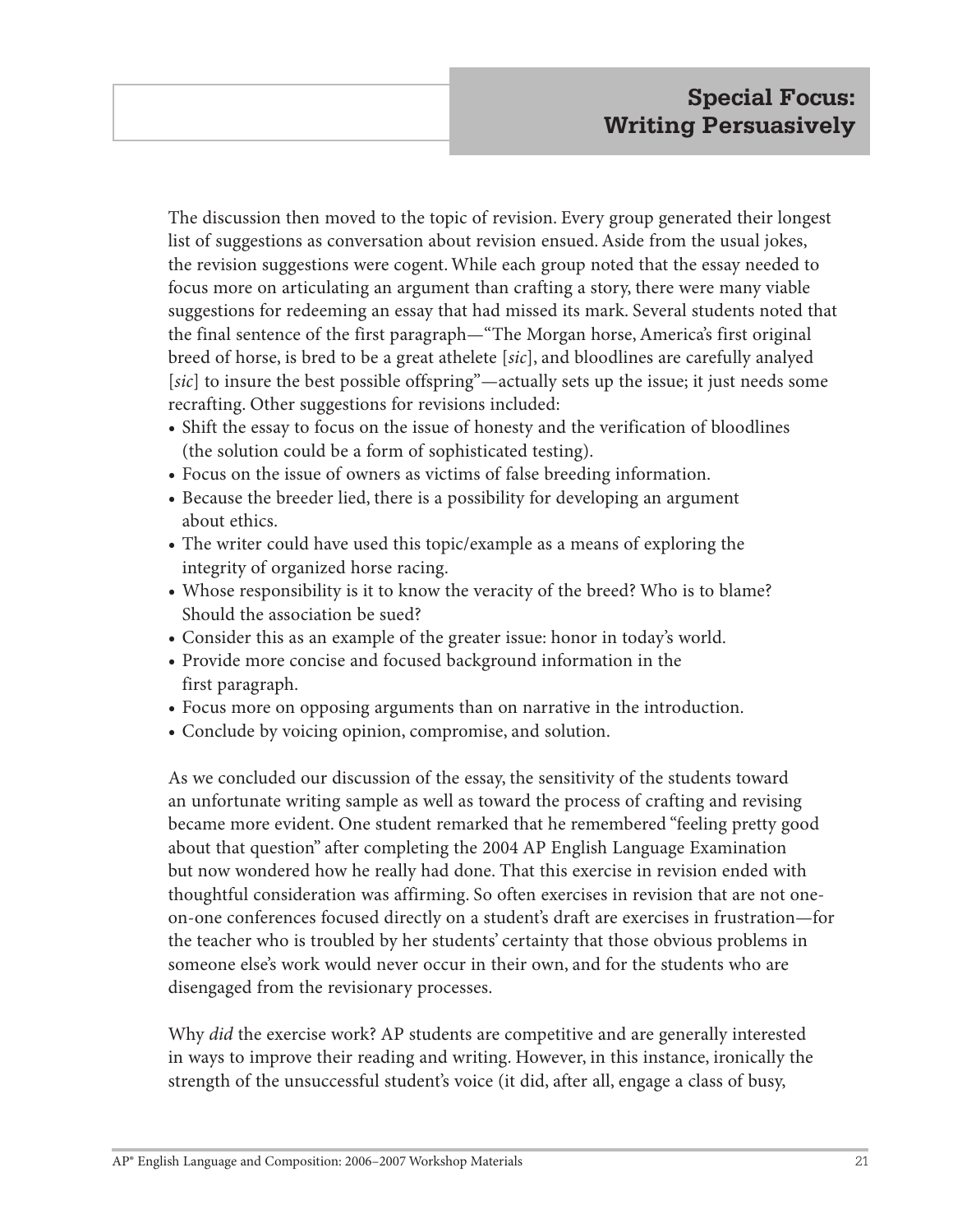# **Special Focus: Writing Persuasively**

somewhat overextended, and sophisticated AP students) and the primary focus on strengths instead of weaknesses created a tone of support and enthusiasm for the writer's efforts and, by extension, their own.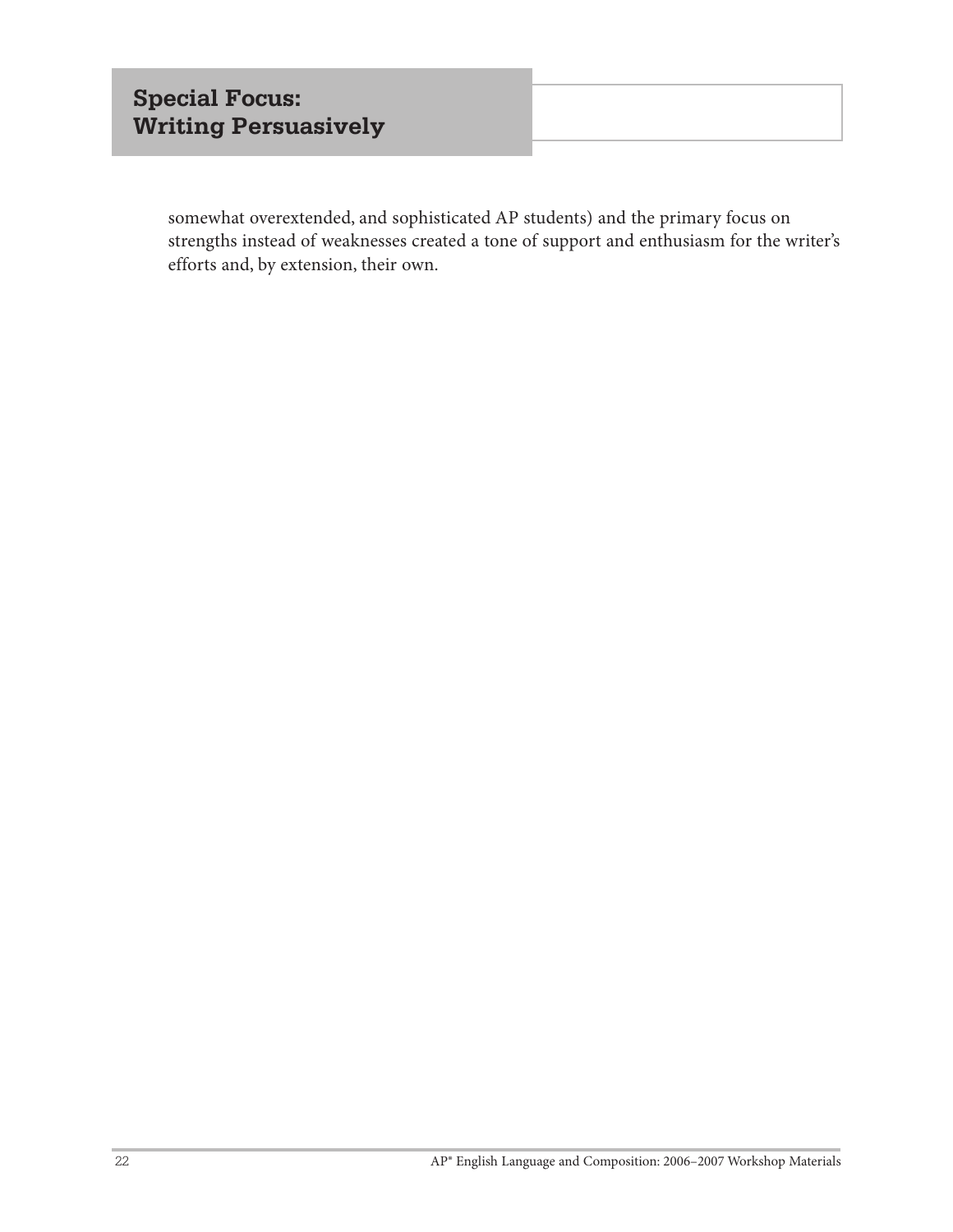# **Using the Toulmin Model of Argument in the Classroom**

Lawrence Scanlon Brewster High School Brewster, New York

> In his 1958 book, *The Uses of Argument*, British philosopher Stephen Toulmin presented a method for analyzing argument based on what he calls a jurisprudential model. Because this model can help bring to students a clear understanding of rhetoric and argument, we should consider its use in the classroom, since those are crucial subjects in the AP English Language and Composition course.

To begin, students need to understand the words *argument* and *rhetoric* apart from their common associations. Is rhetoric the use of language to mislead or manipulate, as popular use would have it, or is it "the use of language as a symbolic means of inducing cooperation," as Kenneth Burke says? And is argument a conflict in language, a contest between opposing verbal forces, a discussion involving disagreement, a contentious or disputatious quarrel, or is it rather a process of reasoned inquiry, of rational discourse seeking mutual ground? If the latter, then we engage in argument whenever we think clearly about the world.

Students need to engage the audience, encouraging the reader to consider the positions they present as reasonable and perhaps valuable, in a voice felt as reasoned, trustworthy, and honorable, using the classic appeals to logos, pathos, and ethos. Especially important for our students to recognize is that the reasonable voice is usually a qualified one. We would probably agree that nearly all effective arguments are qualified ones. Students need not only to anticipate objections to their positions but also to recognize and respect complexity itself. A reasonable voice sees not two sides to an issue but multiple perspectives, and that voice presents an argument as the conclusion of a logical process. Students quickly discover the features of an immature argument and come to appreciate the dissuasive effect of extreme or one-sided positions and highly dyslogistic language. That "senior year is a complete waste of time" or that "Sontag's position is stupid" is not likely to be effective with the reader. Students need to discover their own extreme positions and to question the validity of their own warrants.

## **Types of Argument**

Before applying Toulmin's method, it is good to teach students about the different types of argument. Typically, we speak of three: those of fact, of value, and of policy.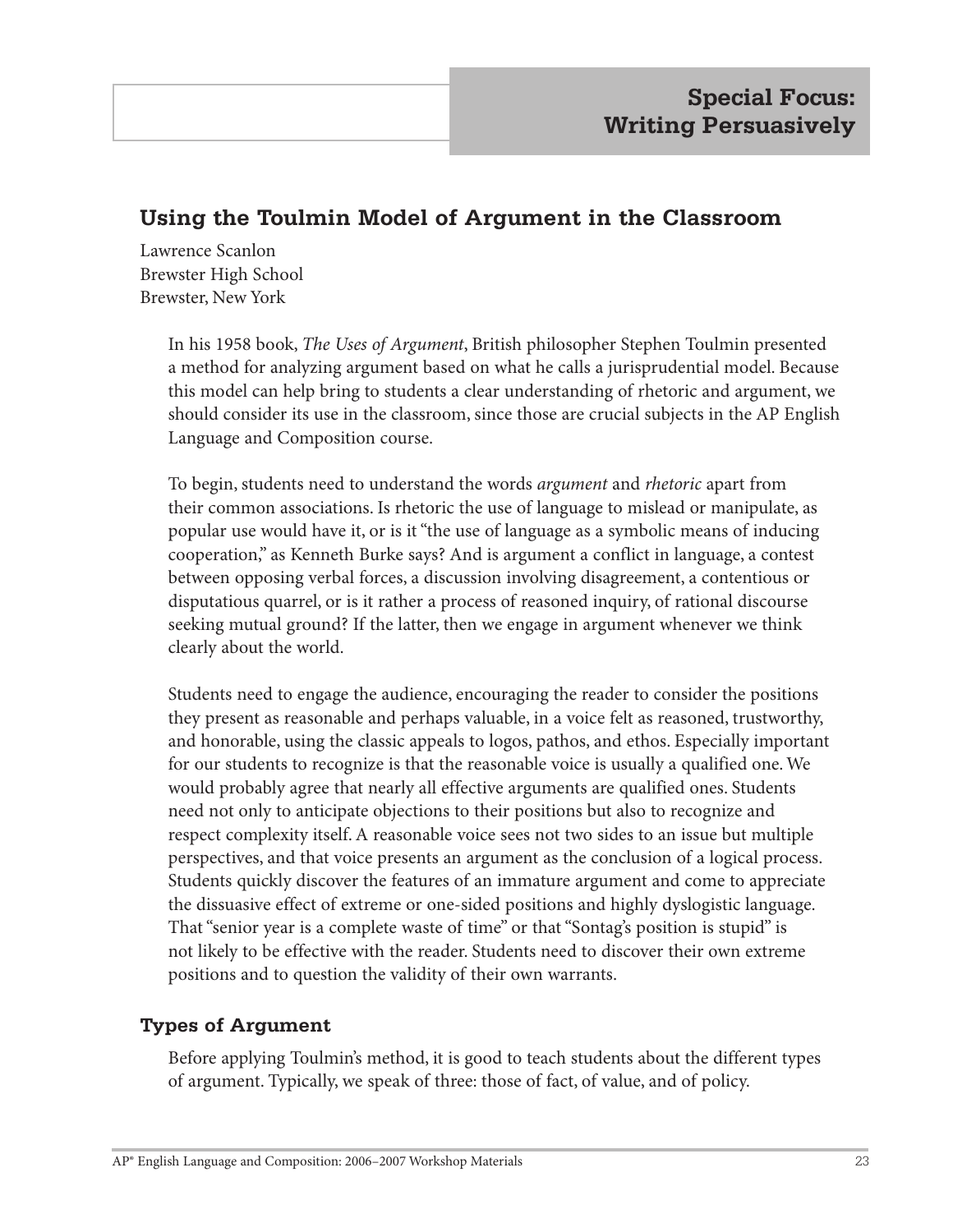**Arguments of fact** state that something is or is not the case. Causal arguments say that one event or condition leads to another or is likely to. For example, we might argue that AP students do better in college, that computers enhance learning in the classroom, that the media is responsible for the shortening of the attention span, or that mercury in the food chain or cigarette smoke in the air causes cancer.

**Arguments of value** state that something is or is not desirable. They involve evaluations of quality or worth according to accepted criteria. For example, one might assert that this or that novel or film is of significant merit, that preemptive war is or is not a justifiable practice, that Bill Clinton was or was not a good president, that health concerns take precedence over profit.

**Arguments of policy** state that something should or should not be done. They make recommendations for practice or implementation. For example, that the minimum wage should be increased, that stem cell research should be funded, that *Huck Finn* should or should not be part of the curriculum, that gay marriage should or should not be legalized, that more students should have access to AP, that the designated hitter should be eliminated from baseball (one of the finest arguments I saw at the 2004 AP English Language Reading, by the way), or that smoking should be banned from public places. This kind of argument will naturally contain components—often included as support—of those of fact and value, as my final example in each category illustrates.

#### **The Toulmin Model**

Because the Toulmin model for argument analysis is widely recognized for its utility as an analytical tool, it might seem more applicable as a reading than a writing heuristic, since it enables students to understand the nature of sophisticated arguments that they read on account of the logical process it prescribes. But because of that new knowledge, it also serves in the teaching of composition, since students can apply knowledge from one area to another. The model is at work in this paragraph and in the first sentence of this article, as we will see. Its components are as follows:

A **claim** is an assertion. It should seem a "conclusion whose merits we are seeking to establish," in Toulmin's words, or "the conclusion you reach after testing the evidence that supports your belief," as Kathleen Bell puts it in *Developing Arguments*.

The **support** consists of the data used as evidence, reasons, or grounds for the claim.

A **warrant** expresses the assumption necessarily shared by the speaker and the audience.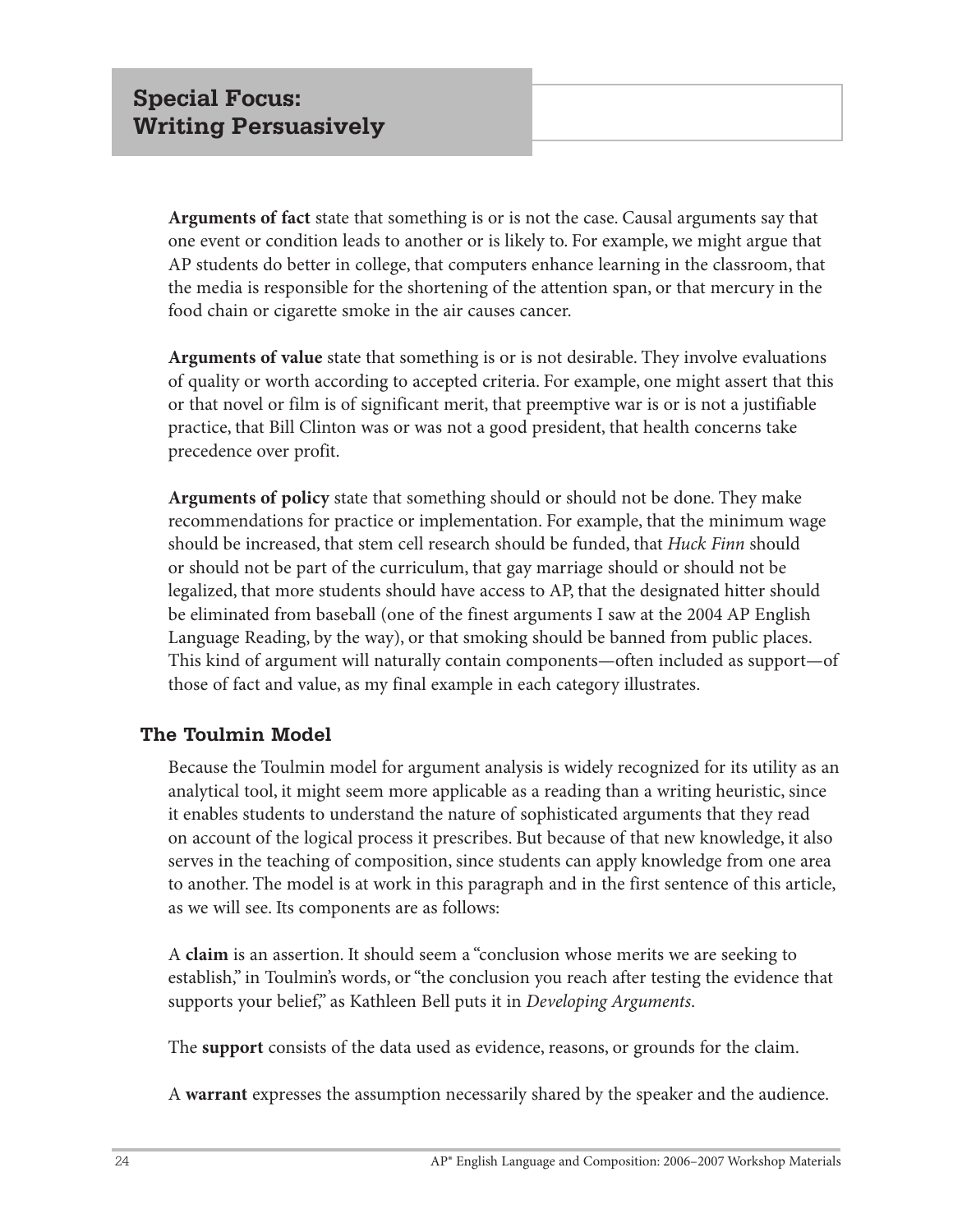Similar to the second premise of a syllogism, it serves as a guarantee, linking the claim to the support.

**Backing** consists of further assurances or data without which the warrant lacks authority.

A **qualifier**, when used (e.g., "usually," "probably," "in most cases," "most likely"), restricts the terms of the claim and limits its range, indicating the degree of strength delivered by the warrant.

A **reservation** explains the terms and conditions necessitated by the qualifier.

A **rebuttal** gives voice to objections, providing the conditions that might refute or rebut the warranted claim.

The following diagram illustrates the Toulmin model:



Toulmin states it this way: *Data*, so (*qualifier*) *claim*, since *warrant*, on account of *backing*, unless *reservation*. A good classroom model is that used by Annette Rottenberg and Kathleen Bell and others: Because (data as support), therefore, or so (qualifier?) (claim), since (warrant), because, or on account of (backing), unless (reservation).

Students find the form to be highly useful once they get it, although it isn't easy at first. It is good practice to begin in class with a simple illustration. For example, at the board the teacher might write, "Because it is raining, I should take my umbrella," demonstrating support for a claim. The teacher would ask the students to supply the warrant: "since it will keep *me* dry." Students immediately recognize the tacit assumption given explicit expression in the warrant. They will then provide the backing, "that the material is impervious or waterproof," and the reservation, "unless there is a hole in it." The following diagram illustrates this argument—a simple one indeed, but one that demonstrates the process.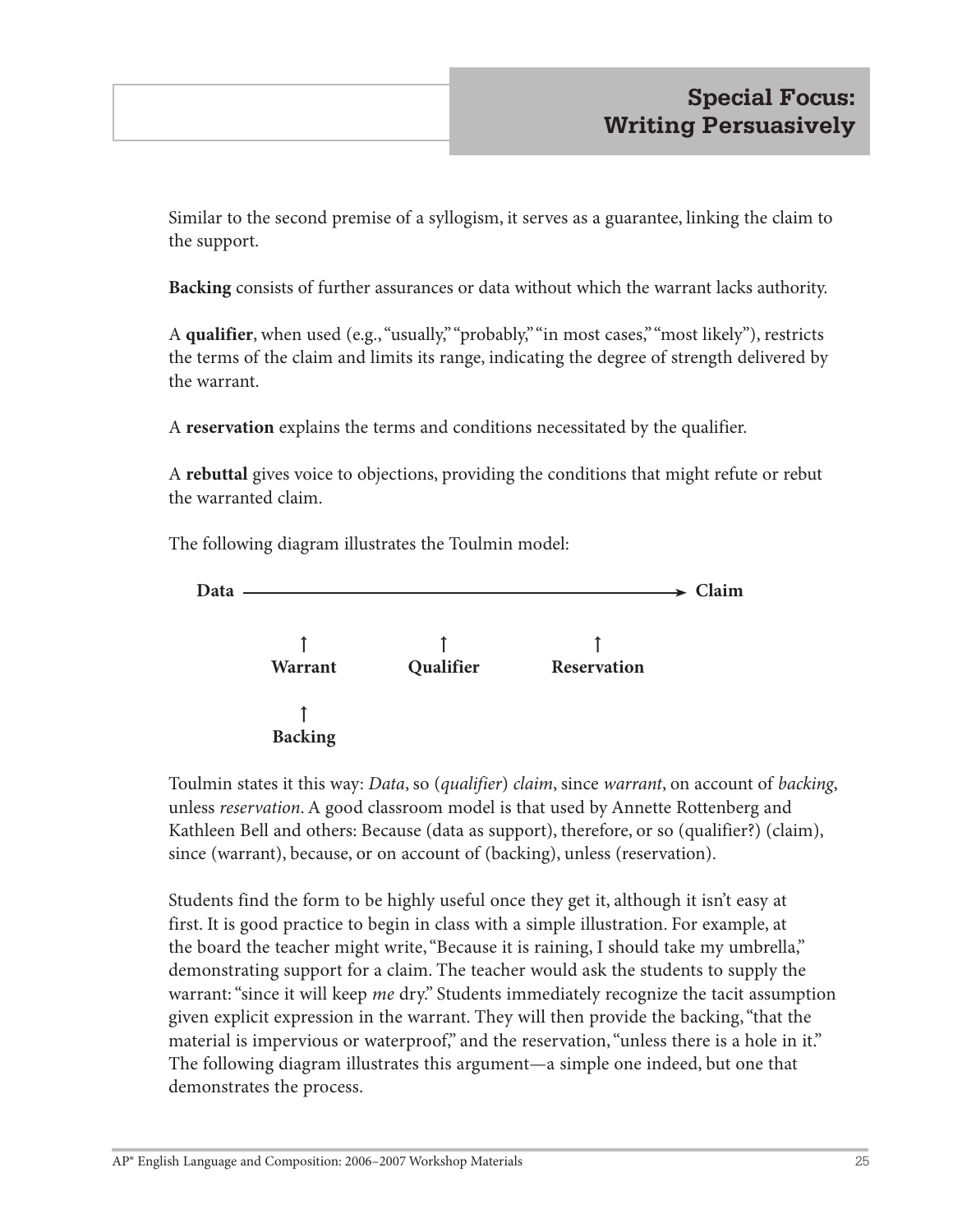# **Special Focus: Writing Persuasively**

**Data** (It is raining.) <u>——————————————————></u> **Claim** (I should take my umbrella.)

| <b>Warrant</b>         | Qualifier   | Reservation                   |
|------------------------|-------------|-------------------------------|
| (It will keep me dry.) | (Probably.) | (Unless it has a hole in it.) |

**↑ Backing** (The material is impervious or waterproof.)

"Because it is raining, I should probably take my umbrella, since it will keep my head dry on account of its impervious or waterproof material, unless, of course, there is a hole in it." Students will note how the model gives expression to the usually unspoken but necessary assumption included in the warrant. Once they understand the process—once they understand the attitudes and values that allow or enable or cause the problem, and they practice using substantive data to support their claims—students will move to more complex issues and more sophisticated arguments.

## **Sample Argument Assignment Using Toulmin**

Recently my students completed a persuasive essay on an educational issue of importance. We began by reading several selections of contemporary social criticism, including provocative pieces from *Harper's Magazine* by Francine Prose, Jerry Jesness, Christopher Hitchens, and John Taylor Gatto; the *New York Times* by Leon Botstein and Douglas Martin; *Newsweek* and the *Washington Post* by Jay Mathews; the *Atlantic Monthly* by Matthew Miller; and several others. In groups, students selected a particularly engaging passage, analyzing it according to the SOAPS (subject, occasion, audience, purpose, speaker) and the "Yes/No But..." strategies from the College Board's Pre-AP publications and workshops, and then the Toulmin model.

They used the following sentence construction: "Because \_\_\_\_\_\_\_\_\_, therefore, \_\_\_\_, since\_\_\_\_\_\_\_\_\_\_, on account of\_\_\_\_\_\_\_\_\_\_." In the successive blanks, they wrote their support, their claim, the warrant, and the backing. After discussion with the whole class, the students constructed an argument prompt (using past AP Exams as models) in response to the piece and then developed a thesis.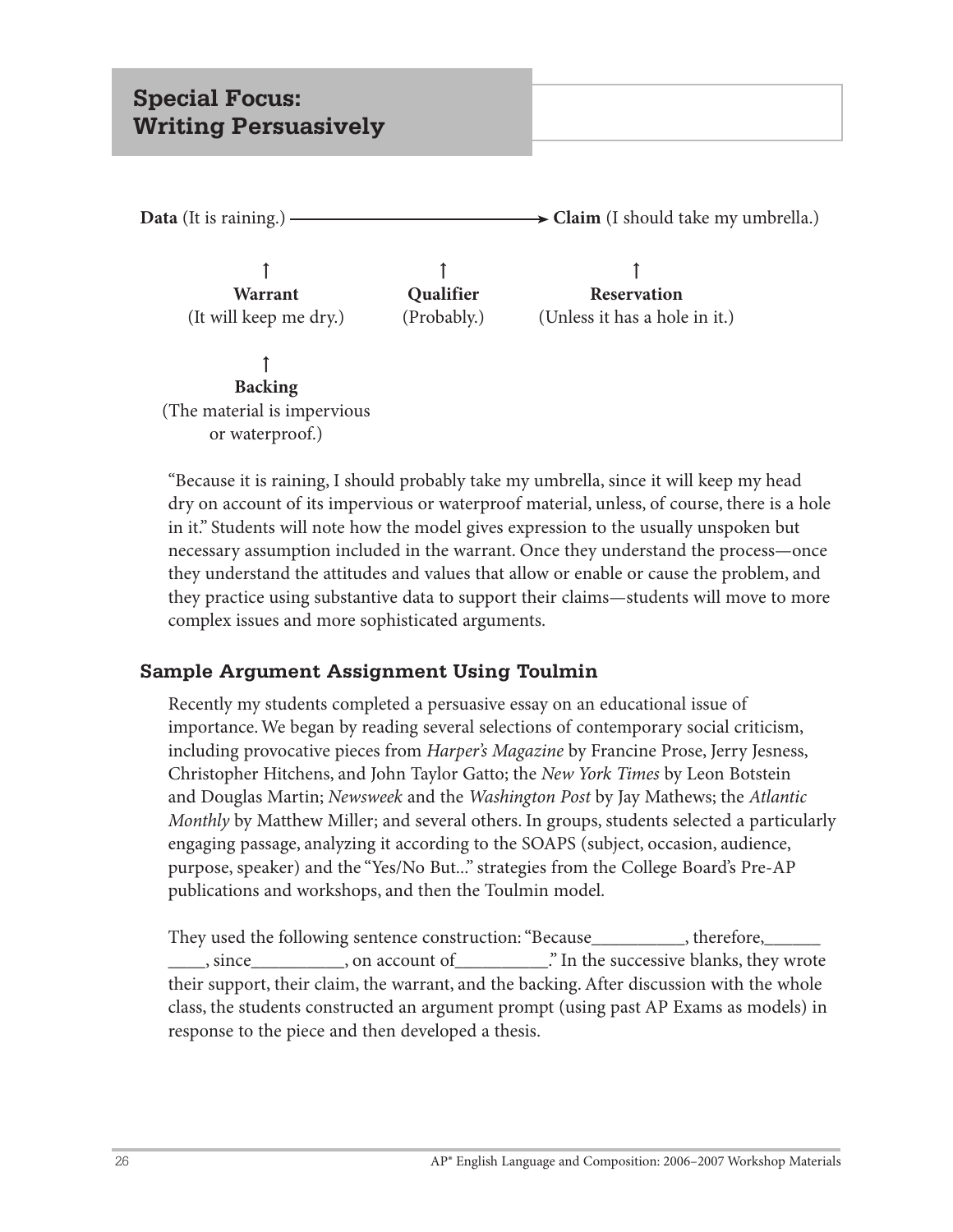For example, here is one student's prompt from this year:

Carefully read the following passage from "Against School: How Public Education Cripples Our Kids and Why," by former New York State Teacher of the Year and author John Taylor Gatto, published in *Harper's Magazine*. Then write an essay in which you support, refute, or qualify Gatto's claim that public education trains children to be mass consumer robots and ultimately limits growth potential. Use appropriate evidence to develop your position.

The student developed a thesis and wrote that essay as a draft. Beginning with that draft, each student wrote a documented argument of 3 to 5 pages using his or her own observation, experience, and at least two of the sources that I provided and one additional one from research. The application of Toulmin to the texts read encouraged the critical use of sources. Then, as students drafted their essays, application of the Toulmin model to their own work helped to bring cogence to their positions.

#### **Student Samples**

The following example demonstrates the process for a student's analysis of an argument that he has read—in this case, an essay by Michael Rock about the increased visual nature of our print media, including textbooks. Applying the Toulmin construction, the student's analysis presents Rock's argument as follows: "Because textbook authors are filling their books with charts, graphs, and pictures, therefore education is declining in this country, since less written information equals less learning."

Data —————————————————————————> Claim

(Textbooks contain charts, graphs, pictures.) (Education is declining.)

**↑ Warrant** (Learning comes from written text.)

**↑ Backing** (Traditionally, students have been learning from written text.)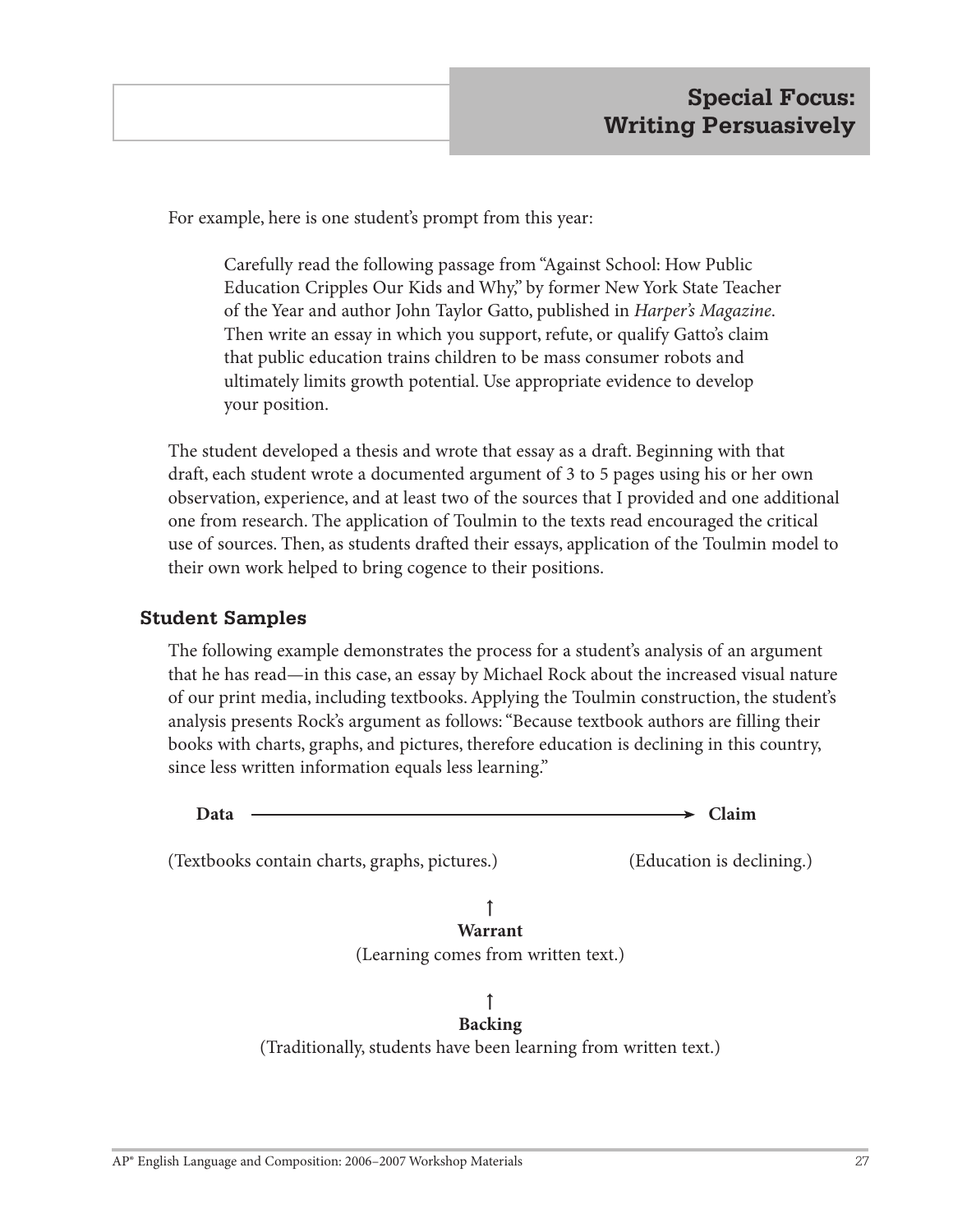Studying the argument this way, the student finds that he questions Rock's warrant. Then the student casts his own response into the model as well: "Because graphs, charts, and pictures provide information, they do not hinder the education system, since that information is a supplement to written text." In this case, he does not include a qualifier or reservation.

Data <del>Caim</del> Claim (Graphs, charts, and pictures provide info.) (Visuals do not hinder education.)

**↑** 

**Warrant** 

(Visual information supplements written text.)

**↑ Backing**

(Students learn from a variety of media.)

The student then uses that information as he writes his own essay. As he presents his claim, he doesn't argue with Rock's data. He acknowledges its validity, as far as it goes (effecting a reasonable voice through its appeal to logos and pathos), and then zeros in on the warrant with a pair of rhetorical questions: "Much of Rock's argument is indisputable; however, some of it can be interpreted in different ways. Take, for instance, his criticism of textbooks for using too many visuals, particularly of a map replacing a topographical description. Is the map really a bad thing? Are any of the charts and graphs a bad thing?" [*sic*] This student goes on to argue the value of visuals not as replacements for, but as supplements to, written text—developing a qualified and reasoned argument.

(We recognize that the language of the Toulmin model works well as an exercise only. It shouldn't be maintained in the students' writing. In this essay, for example, the student rephrases some of the artificial constructions and awkward phrasings: "because," "therefore," "since.")

Another student addresses a similar issue, that of "teaching to the test" (a favorite target of students), and casts her claim into the model. She reasons that "because teachers are modifying lesson plans to teach only to a specific test, therefore students are losing the ability to think deeply about concepts, since such specialized teaching does not allow a child to learn any more about a topic on a broader or deeper scale, unless teachers are able to teach to the test while still incorporating additional enriching material." The reservation she presents at the end is one that might well appeal to teachers; indeed it is one that can make an effective appeal in the written argument.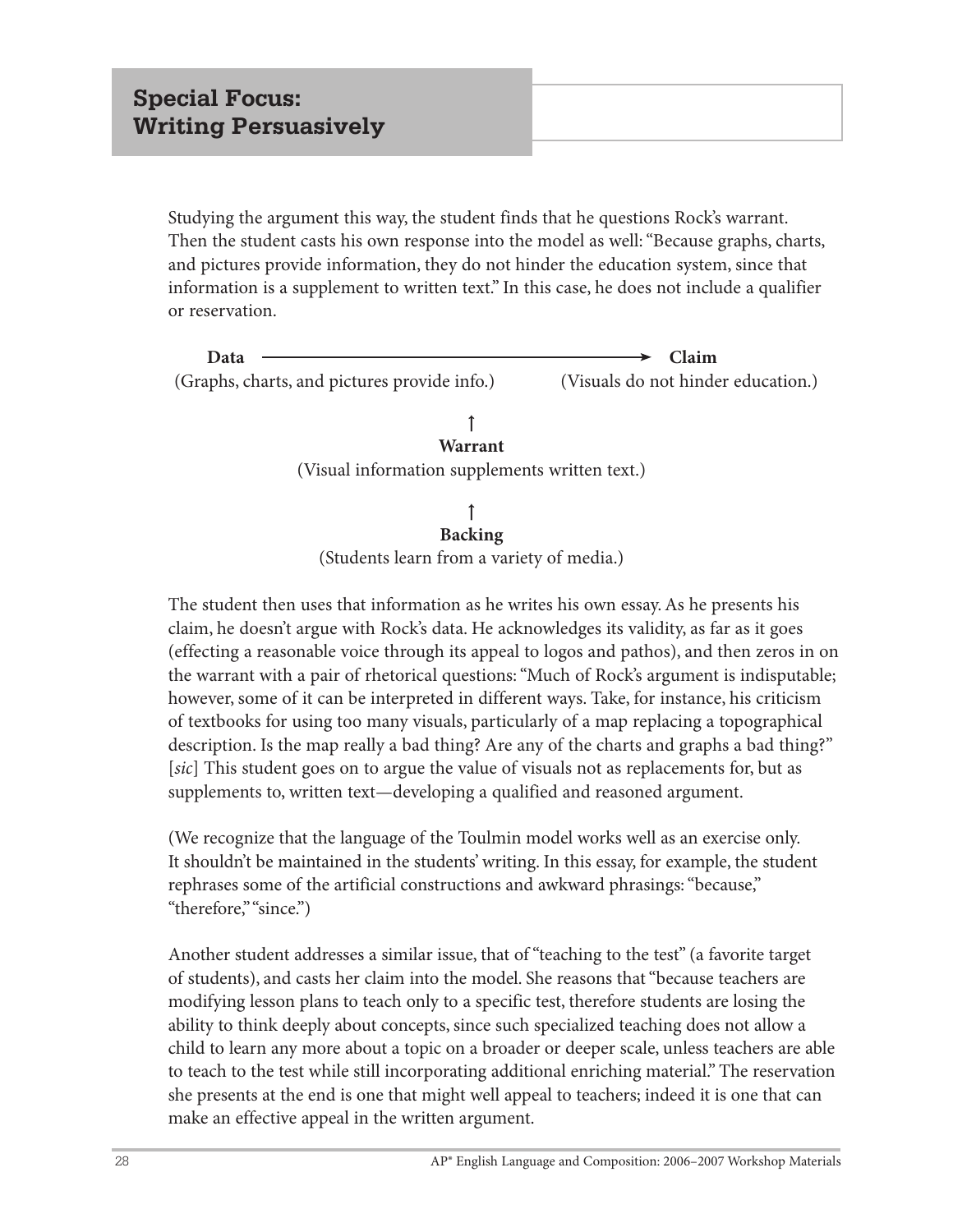Finally, since not only nonfiction and argument but also creative literature effect a rhetorical transaction, the following example from a student essay results from the application of the Toulmin model to a novel. Arguing the case for Tim O'Brien's method, one student writes:

*The Things They Carried* is not an accurate depiction of the Vietnam War, but rather a portrayal of personal truth—what the war meant to the soldiers and how it changed them. O'Brien is trying to bridge the gap between the soldier and the audience. This chapter ("How to Tell a True War Story") is important to the story as a whole because it undermines the conventions of storytelling.

Data <del>Cambridge Claim</del> Claim (The selected chapter undermines (It is important to the conventions of storytelling.) the story as a whole.)

# **↑**

#### **Warrant**

(The novel's unconventional narrative structure is a significant feature of its literary merit.) (The selected chapter demonstrates that significance.)

# **↑**

#### **Backing**

(Narrative method is an important feature of fiction.) (The content, style, rhetoric, and theme of the chapter)

In this case, the warrants and their backing indicate what will become the substance of the body of the essay. Arguing that the story, and not the war, is O'Brien's subject, her essay concludes, "It is in this way that true war stories are never about war. They are about love, memories, and sorrow—the heaviest things they had to carry."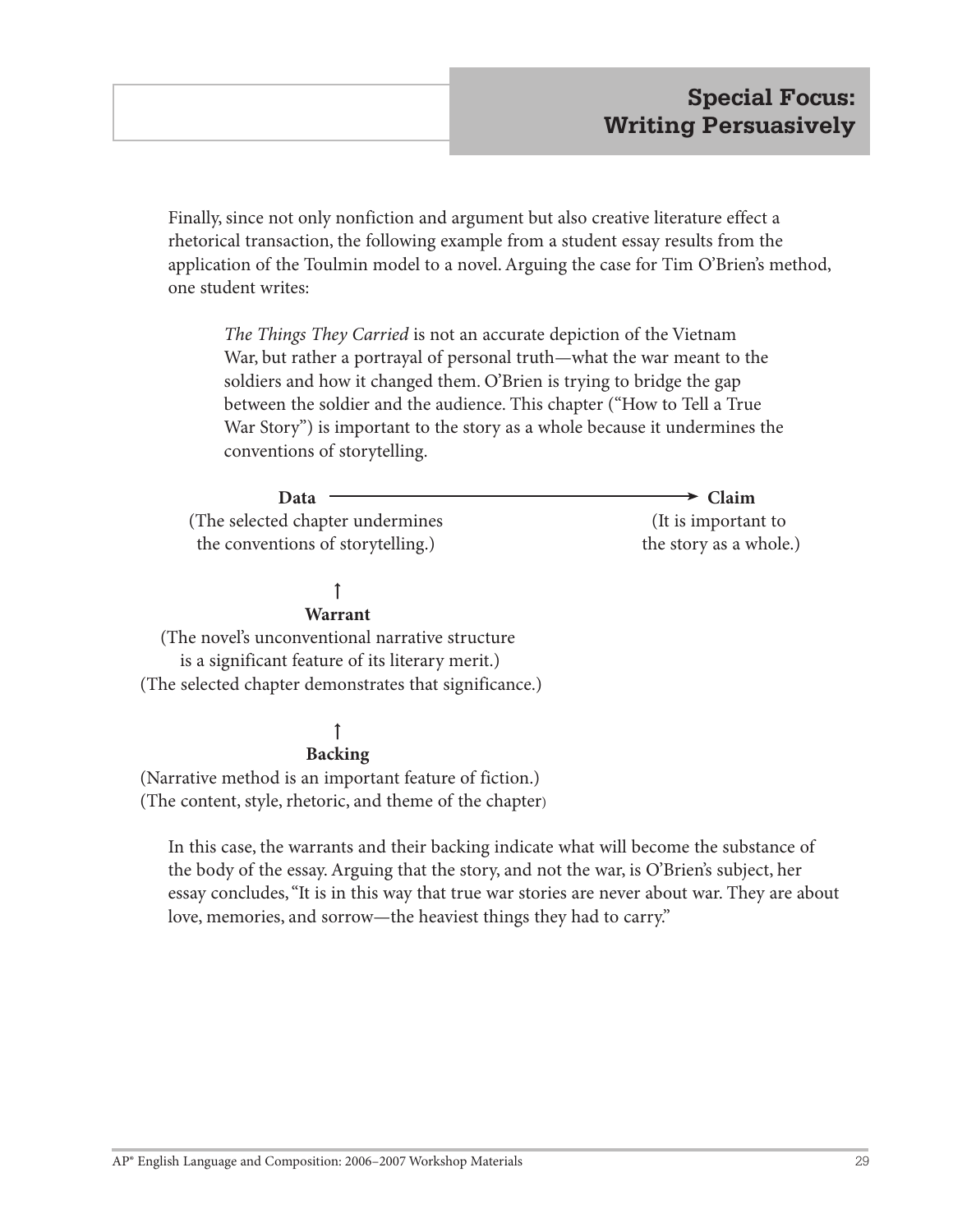#### **Conclusion**

If we were to apply the Toulmin model to itself, we might see the following:

Data — **Claim** (Teachers should use it with students.)

- **•**The Toulmin model is logical.
- **•**It establishes the connection between data and the claim it supports.
- **•**It reveals assumptions that must be shared with the audience.
- **•**It is easy to apply.
- **•**It helps students to analyze arguments.
- **•**It helps students to write cogent arguments.

#### **↑ Warrant**

- **•**Ease of practice is a desirable feature of any effective heuristic method.
- **•**Logical thinking, increased close reading ability, and cogent writing are desirable qualities of learning, especially in the AP English courses.
- **•**Teachers would do well to try a method that engenders these features.

Our students hold adamant opinions; they express strong views. We know that presentation of such opinions can foster either heated dispute or the sort of resigned acceptance suggested by these lines from a song by Bob Dylan: "You are right from your side / I am right from mine / We're both just one too many mornings / And a thousand miles behind." We wish to teach our students to engage argument actively and logically, to avoid such dead ends as these and instead find "symbolic means of inducing cooperation," as Kenneth Burke says. In Stephen Toulmin's work we find one effective method for doing this. In practice we discover that the Toulmin model is especially useful not only for analysis of text but also for its ability to engender cogent arguments that are both reasoned and reasonable.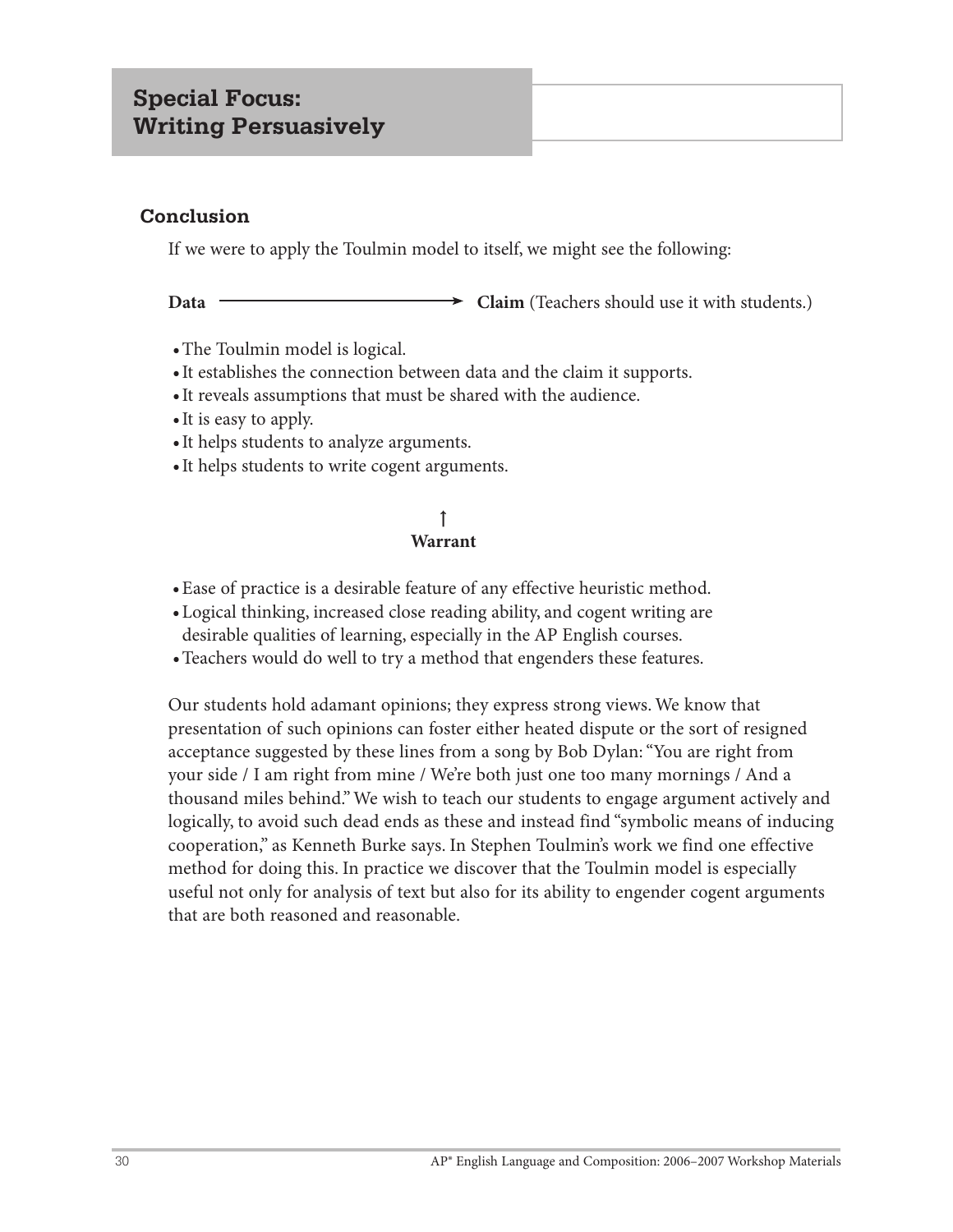#### **Textbooks and Web Resources About the Toulmin Method**

- Barnet, Sylvan, and Hugo Bedau. *Current Issues and Enduring Questions*. New York: Bedford/St. Martin's, 2002.
- Bell, Kathleen. *Developing Arguments*. Belmont, California: Wadsworth Publishing Co., 1990.
- Burke, Kenneth. *A Rhetoric of Motives*. Berkeley and Los Angeles: University of California Press, 1969.
- Colorado State University. http://writing.colostate.edu/references/reading/toulmin.
- Lundsford, Andrea A., John J. Ruszkiewicz, and Keith Walters. *Everything's an Argument*. New York: Bedford/St. Martin's, 2004.
- Roskelly, Hephzibah, and David A. Jolliffe. *Everyday Use*. New York: Pearson, 2005.
- Rottenberg, Annette. *Elements of Argument*. 7th ed. New York: Bedford/St. Martin's, 2003.
- Toulmin, Stephen. *The Uses of Argument*. Cambridge, England: Cambridge University Press, 1958.
- University of Nebraska. www.unl.edu/speech/comm109/Toulmin.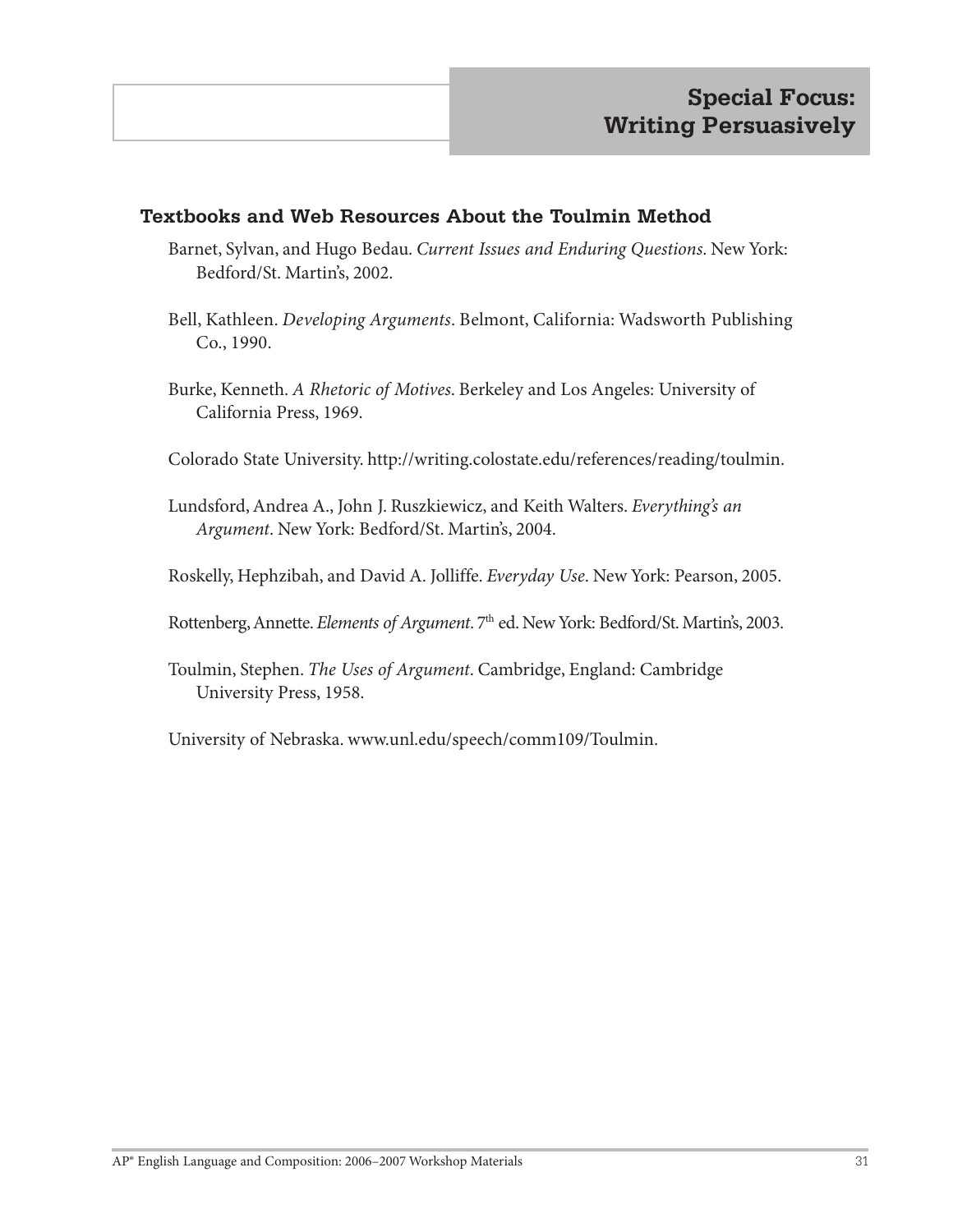# **Rhetorical Questions for Two Puritan Writers**

Kathleen M. Puhr Clayton High School Clayton, Missouri

> Many AP English Language and Composition courses, especially at the eleventh-grade level, are built around an American literature survey. So if a teacher is teaching American literature chronologically, the early units of the course are heavily weighted toward the study of nonfiction. Therefore, the first question that students will ask, rhetorically or otherwise, is, "Why are we studying these old English writers?" The short answer is that the United States did not begin to create a literature for itself—plays, short stories, novels—until the late eighteenth and early nineteenth centuries. As for the novel, we know Hemingway's famous anointing of *The Adventures of Huckleberry Finn,* with its distinctly American voice, as the beginning of modern American literature. But Huck did not speak until 1885. The early settlers, especially the Puritans, were speaking from 1620 on primarily—or at least most memorably—in histories, sermons, essays, and political documents. Some, of course, also wrote poems.

> One of the first units students encounter in an American literature survey is the Puritan unit, with its cluster of often-taught authors including John Winthrop, Edward Taylor, Cotton Mather, Anne Bradstreet, and Jonathan Edwards. Teachers usually provide some basic context for the beliefs, practices, and works of the Puritans and try to establish the group's importance in American cultural history by noting the number of Puritan values that are central to America today. Among the most notable is the doctrine of American exceptionalism, giving America its special role as a "city on a hill" and its unique mission, an "errand into the wilderness." Lost, to a great extent, is the Puritans' insistence on being "in the world but not of the world": their acknowledgment of the superiority of the spiritual to the material, the afterlife to this life. The written artifacts that they left behind, rich in both rhetorical and literary features, attest to these values. Since the AP English Language and Composition Exam demands rhetorical analysis, teachers who are preparing students for the exam via an American literature course are challenged to find a way to focus on the rhetorical elements of this body of literature, not its belletristic features. Two ideal choices for such a study are Jonathan Edwards and Anne Bradstreet.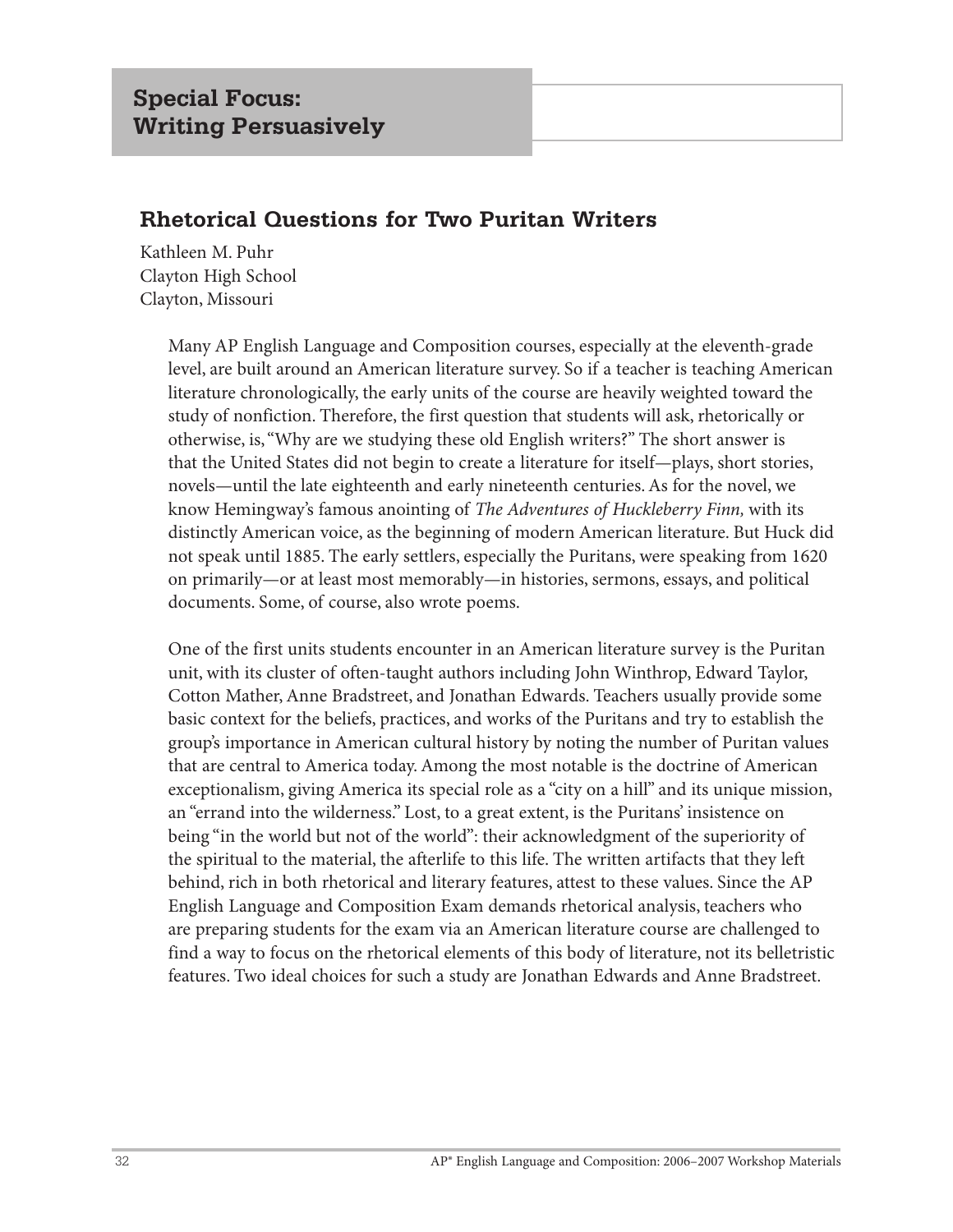#### **Jonathan Edwards: To Speak Rhetorically of Ultimate Things**

Jonathan Edwards was a man of paradox: an Enlightenment thinker with reactionary values, a minister who wanted to turn back the clock to the ideology of the first generation of Puritans, those who stressed, above all, a commitment to the spiritual rather than to the material. Some have called Edwards "our country's first systematic philosopher."1 A product of the Enlightenment, he practiced inductive thinking. As a Puritan, his thinking was rooted in theology and embodied in memoirs and sermons, the most famous being "Sinners in the Hands of an Angry God" (www.jonathanedwards.com/sermons/Warnings/sinners.htm).

Unless students have attended a revival meeting, they probably have no context for the type of sermon that Edwards was preaching in July of 1741, over a hundred years after the arrival of the *Arabella* in Boston. As a first step, before they have even read the sermon, ask students to discuss the title. What seems to be Edwards's assumption about the members of his congregation, perhaps indeed of himself? And what seems to be his assumption about the nature of God? Have students read the epigraph from Deuteronomy, "Their foot shall slide in due time." What associations do they make with these words? What familiar phrases or proverbs speak of "sliding," and in what ways—metaphorical and moral—can one slide? Students now have a better context for reading the sermon itself.

Begin with a look at its structure. Encourage students to note how Edwards constructs his argument, moving from an explication of the verse from Deuteronomy to an application of it for his contemporaries. The application section is, in fact, the one often excerpted from this sermon: the section containing the famous image of the spider—a human being—suspended by the hand of God over the flames of Hell. Once students have read the sermon, they can work through the well-known exercise, SOAPS, identifying the text's Subject, Occasion, Audience, Purpose, and Speaker—specifically, the speaker's role or persona. These steps should, of course, be augmented with follow-up questions that lead students to explore additional layers of the text.

Edwards here is preaching a particular type of sermon—a jeremiad. The term is derived from the prophet Jeremiah and indicates a type of sermon or speech in which the speaker not only rebukes the audience but also challenges them by reminding them of the higher standards to which they should aspire. In Edwards's case, those standards were embodied

<sup>1</sup> Sculley, Bradley et al., eds., *The American Tradition in Literature*, 4th ed. (New York: Grosset and Dunlap, Inc., 1974), 89.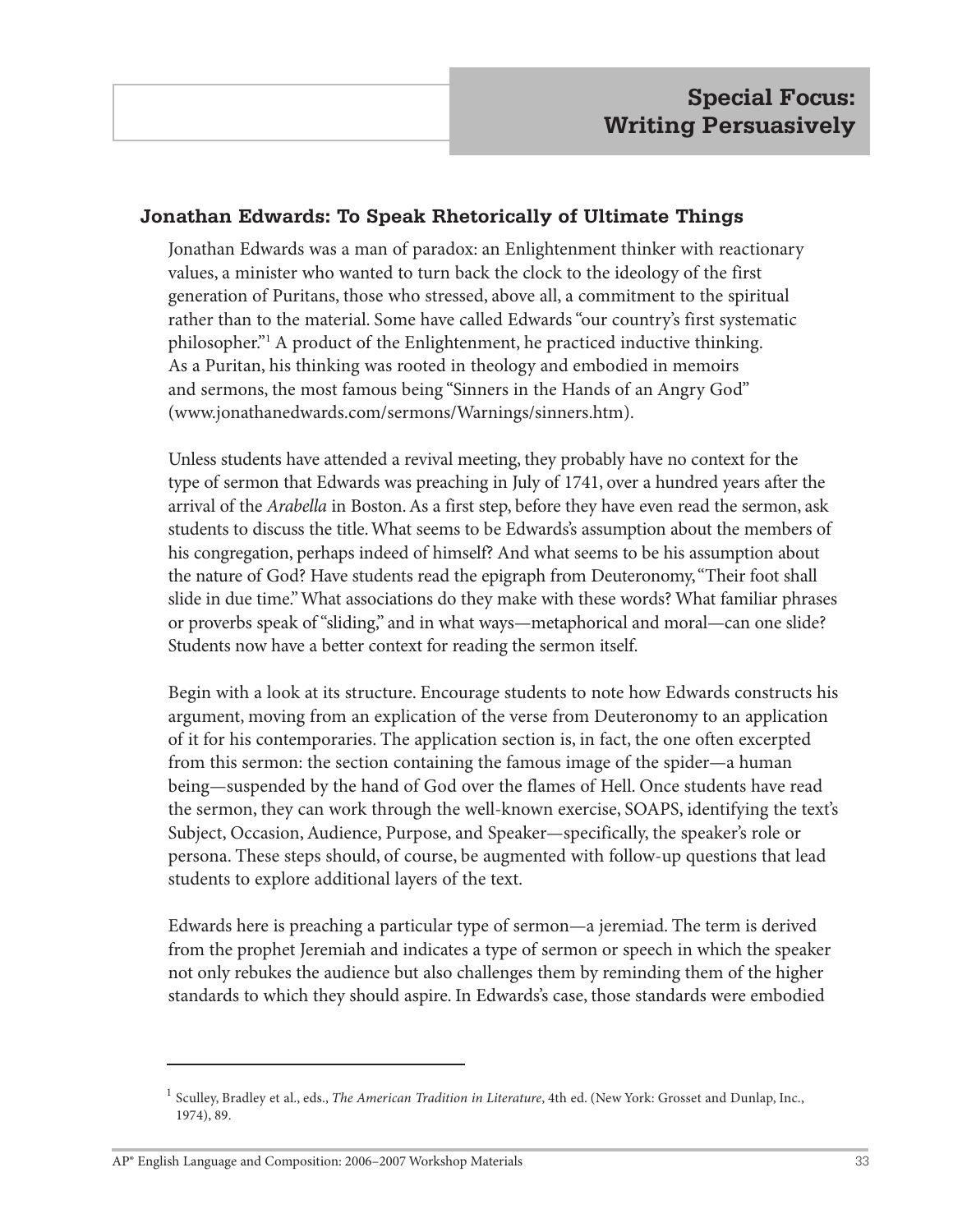in the desire of the first generation of Puritans to be a city on a hill, an example to all nations. Edwards in his jeremiad offers this subtext: that people in Massachusetts have lost sight of the original Puritan mission, that their God isn'tpleased, and that God's displeasure with humanity has manifested itself throughout history. In the discussion of "occasion," students should note that the sermon was delivered in July in a hot, crowded church—and the subject is the possibility of spending eternity in Hell. Again, ask students what Edwards assumes about his audience, adding questions about the appeals he uses. Is he appealing primarily to logos? Pathos? Ethos? (Aristotle's three appeals, roughly translated, are "reason," "feeling," and "character.") Based on what we know of the era, would our answer differ if we were living in the eighteenth century? Later in the survey, ask how Jefferson or Madison, other Enlightenment figures, would assess Edwards's argument.

For an analysis of Edwards's purpose, students must be encouraged to go beyond the obvious ("to scare people") and note the concluding section: Edwards wants his congregants to repent. He writes, "How dreadful is the state of those that are daily and hourly in danger of this great wrath, and infinite misery! But this is the dismal case of every soul in this congregation, that has not been born again," adding in the last paragraph, "[L]et every one that is out of Christ, now awake and fly from the wrath to come." Inspiring his congregants to be "born again" is Edwards's overarching purpose. Teachers might want to present some background about the Half-Way Covenant to help students understand the theological context of Edwards's remarks. As for "speaker" or persona, research (via numerous Web sites or George Marsden's excellent recent biography) and trot out the fascinating biographical details of Edwards's life to establish why his call to repentance would be particularly effective, noting that he was an erudite, respected individual who even advocated tolerance for Native Americans despite the deaths of family members and friends from raids. As for "literary" elements of this text, one can turn to the patterns of images that Edwards uses both for God and for the people of God. But to focus exclusively on these elements, without establishing a rhetorical context, would result in a limited reading of the text, not the richer one that AP English Language teachers should encourage.

#### **Anne Bradstreet: Argument Wedded to Faith and Passion**

The poetry of the Puritan era can be approached rhetorically as well. Anne Bradstreet was America's first great poet, and noting that she was a writer whose life overlapped Shakespeare's helps students to contextualize her work. In a discussion of Bradstreet's poetry, for example, teachers could again walk students through the SOAPS model, supplemented with more nuanced questions—ones that ask students to compare and contrast, to evaluate, and to speculate. Bradstreet's well-known "Verses upon the Burning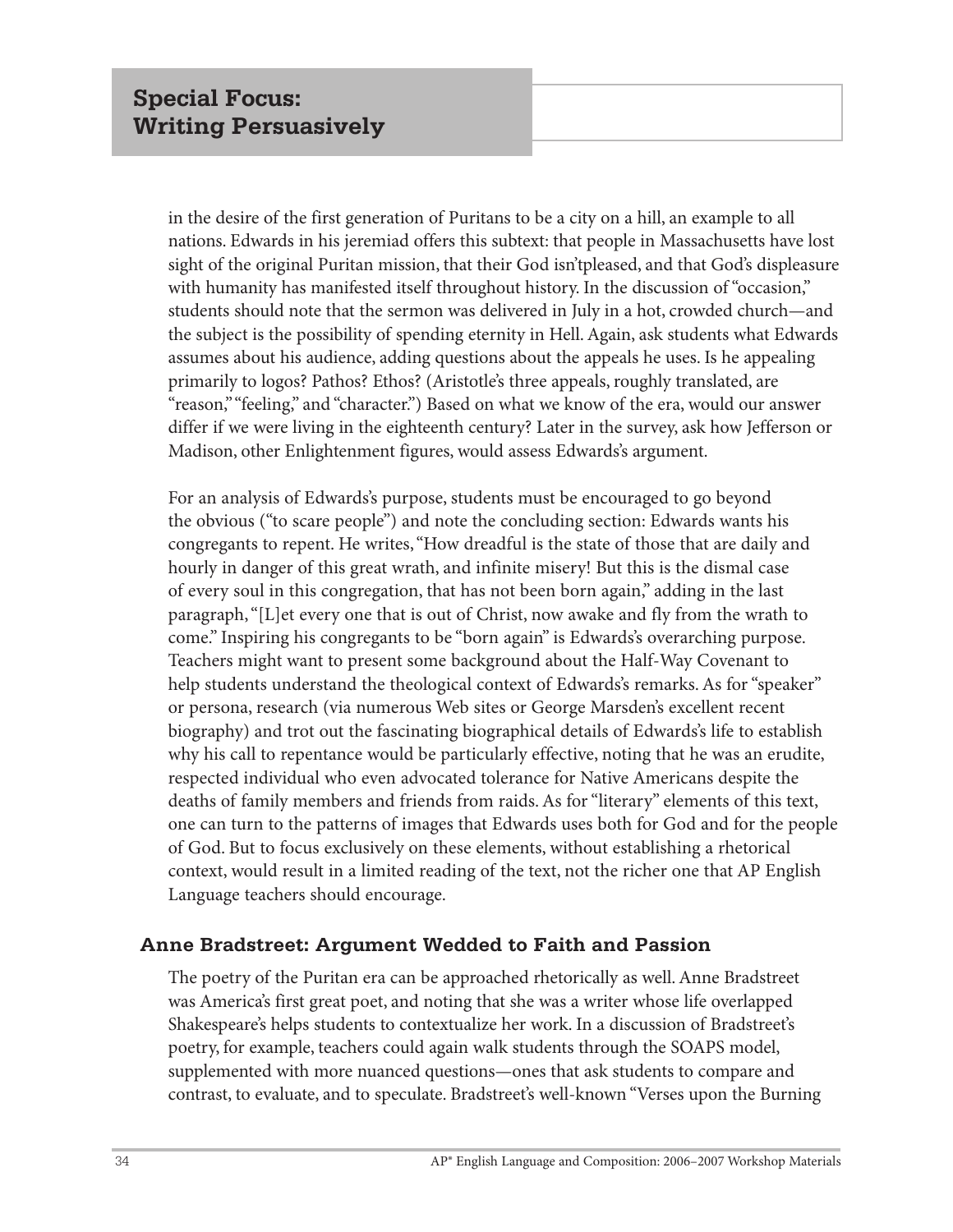of Our House, July 18<sup>th</sup>, 1666" (http://eir.library.utoronto.ca/rpo/display/poem218.html) readily lends itself to such analysis. Like Marvell's "To His Coy Mistress," this poem's three-part argument becomes apparent when one explores the tone in each threestanza segment. Bradstreet's speaker moves through three stages: (1) shock tempered by resignation, (2) genuine regret and longing, and (3) sincere acceptance of the notion that in heaven she will be amply rewarded. The speaker first resorts to logic, then to emotion, and finally to faith—a first-generation Puritan pilgrim's "progress"—concluding (quite unlike Marvell's speaker!) that although all of her material possessions have been destroyed, she can look forward to her heavenly reward: "The world no longer let me love;/ My hope and Treasure lies above." Examining structure and tone is the stuff of rhetorical analysis, of analysis of argument. Simply to use the word "argument" in connection with a poem or other work of fiction is the first key step in teaching literature rhetorically.

Another Bradstreet poem was featured in a free-response question on the AP English Literature Exam in 1996: "The Author to Her Book" (http://eir.library.utoronto.ca/ rpo/display/poem208.html). This poem relies on extended metaphor—the focus of the question on the AP English Literature Exam—but it *also* relies on argument. She essentially offers five reasons for the public to disregard her book. Asking students to identify those reasons, perhaps even to rank them from least to most convincing, would constitute a rhetorical reading of this poem. So too would be a discussion of the ethos of the speaker and, a corollary to that, the tone of the poem.

One of my favorite Bradstreet poems is "A Letter to Her Husband Absent upon Public Employment" (http://poetry.poetryx.com/poems/8478). Here, Bradstreet's erudition and passion truly manifest themselves. The poem's title conveys its subject: Bradstreet's speaker is lonesome for her husband, who is away on a business trip. She is eager for his return, so she voices all the reasons that he needs to hustle home. In a side of Puritanism that students rarely experience, Bradstreet's speaker is unabashedly hot for her guy:

> I, like the Earth this season, mourn in black, My Sun is gone so far in's zodiac, Whom whilst I 'joyed, nor storms, nor frost I felt, His warmth such fridged colds did cause to melt.

Heat and chill, Cancer and Capricorn, summer and winter constitute the poem's central conceit—but from a *rhetorical* standpoint, the question is the nature of the arguments that the speaker offers about her relationship with her husband as well as how convincing they are. On what appeals does the speaker rely? Does she use ethos, logos, and pathos, or does she privilege one of them? Students can track the types of arguments and judge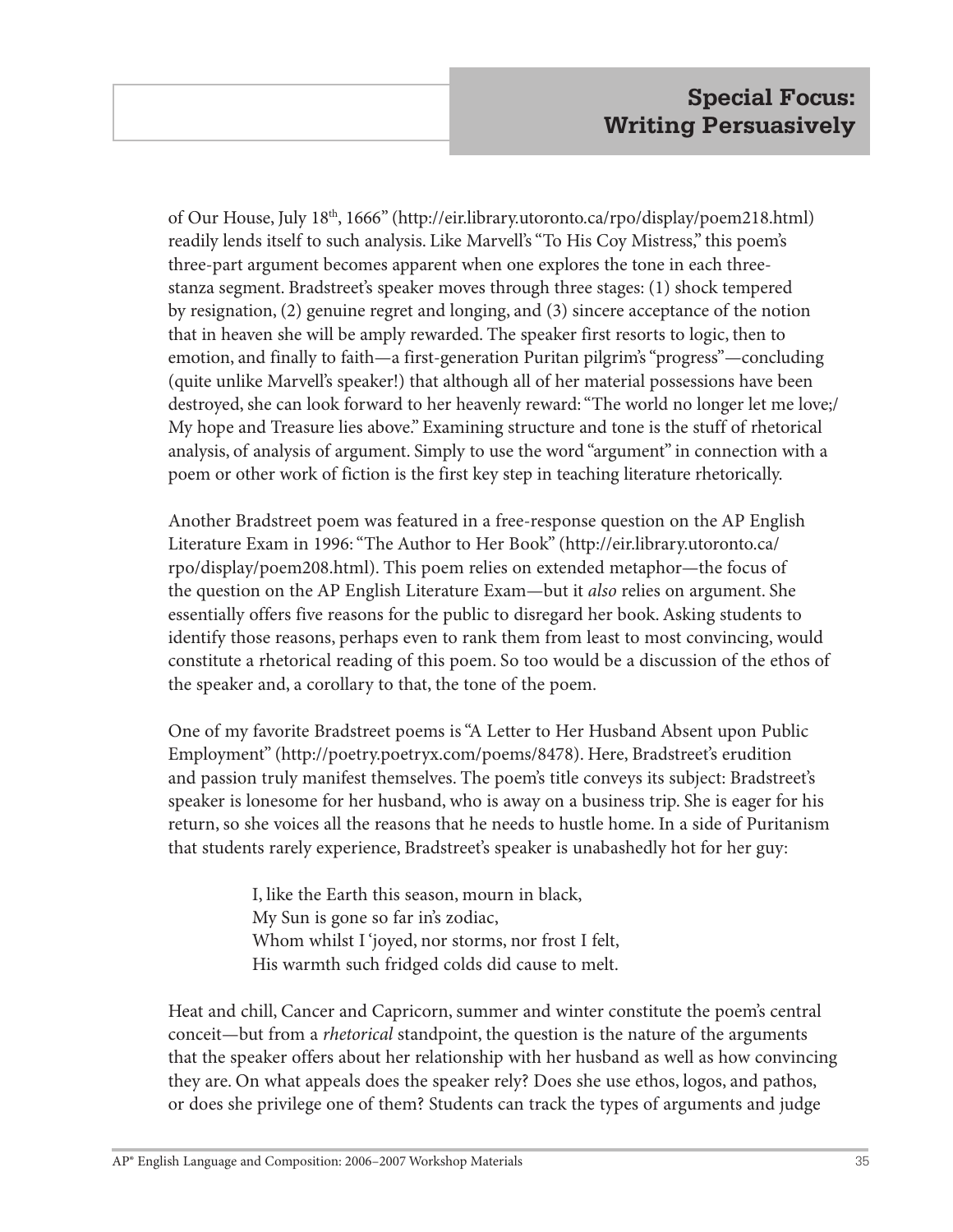their effectiveness in a rhetorical analysis of this poem. Any of these questions can serve as a prompt for a writing assignment—an essential way to build students' confidence in rhetorical analysis of literature.

One type of assignment is "quickwrites," in which students have 10 to 15 minutes to write a response to text-related questions. Quickwrites can function as reading quizzes at the beginning of a class period or as follow-ups to small-group discussions toward the end of class. Simply write a question or two on the board or on an overhead transparency and impose a strict time limit for students to write their responses. One might ask students to write in response to questions such as these: "At what points in Bradstreet's poem about the burning house does she shift from emotional to spiritual concerns?" or "In Edwards's sermon, how does he use the appeal of pathos?"

Admittedly, a nonfiction text such as Edwards's sermon lends itself more readily to rhetorical analysis, but poetry and works of fiction are predicated on argument and therefore can be approached rhetorically as well. And by studying groups like the Puritans, students can see the genuine humanity of people who lived 400 years ago. That is why we read "these Old English writers." Therefore, in teaching an AP English Language and Composition course that is also an American literature survey, and additionally in preparing students for the AP English Language Exam, a key lies in prompting students to see the text as a complex entity and to examine all of its facets through the light of questions that illuminate its powerful or subtle rhetorical moves. Even the Puritans can dazzle us.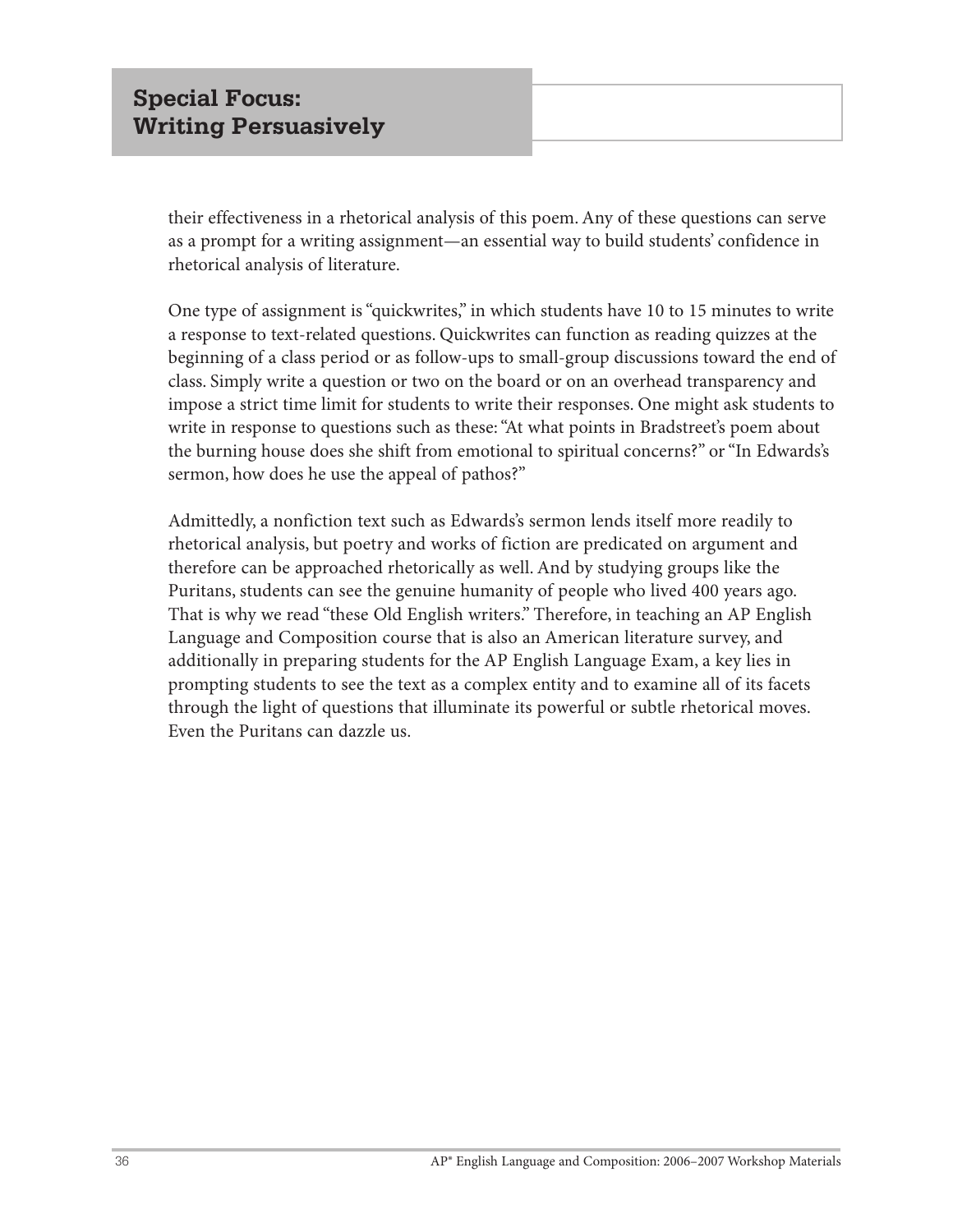# **Combining AP English Language with AP U.S. History: One School's Experience**

Denise Hayden Floral Park Memorial High School Floral Park, New York

#### **Description of the Program**

In an effort to better prepare students for the demands and challenges of the Advanced Placement Program, a colleague and I at Floral Park Memorial High School in New York have linked AP English Language and AP U.S. History. To develop the curriculum for this interdisciplinary program, we coordinate lessons that give students an opportunity to complete detailed analyses of historical documents that are studied in both courses. Although the emphasis in one is on rhetorical analysis and in the other on historical understanding, we share the goals of improving students' ability to analyze documents and write effective essays using appropriate and persuasive evidence.

The logistics require alignment of both time and concept. Juniors enrolled in the two courses are scheduled in back-to-back periods that allow us as teachers to meet with our classes separately as well as prepare team-taught sessions. In addition, we plan parallel content units, such as ones on the civil rights movement and the Vietnam conflict.

#### **How the Program Began**

Several years ago, the Sewanhaka Central High School District implemented an interdisciplinary program in English and social studies for ninth grade to promote students' understanding of connections between literature and history as a way to improve reading comprehension skills and retention. Unfortunately, as a result of scheduling constraints, the program lasted only two years.

About that time, I began conferring with Nick Simone, my colleague in the social studies department, about students enrolled in both of our AP courses. Then, one year, when Martin Luther King, Jr.'s "Letter from Birmingham Jail" appeared on the New York State Regents exam, Nick was amazed at how well the students responded to that question. Students who had studied King in my AP English Language class and his social studies class wrote detailed analyses that demonstrated their knowledge of not only the historical period but also the essay's structure and style. That conversation led us to propose formally combining the courses for our juniors during the following year.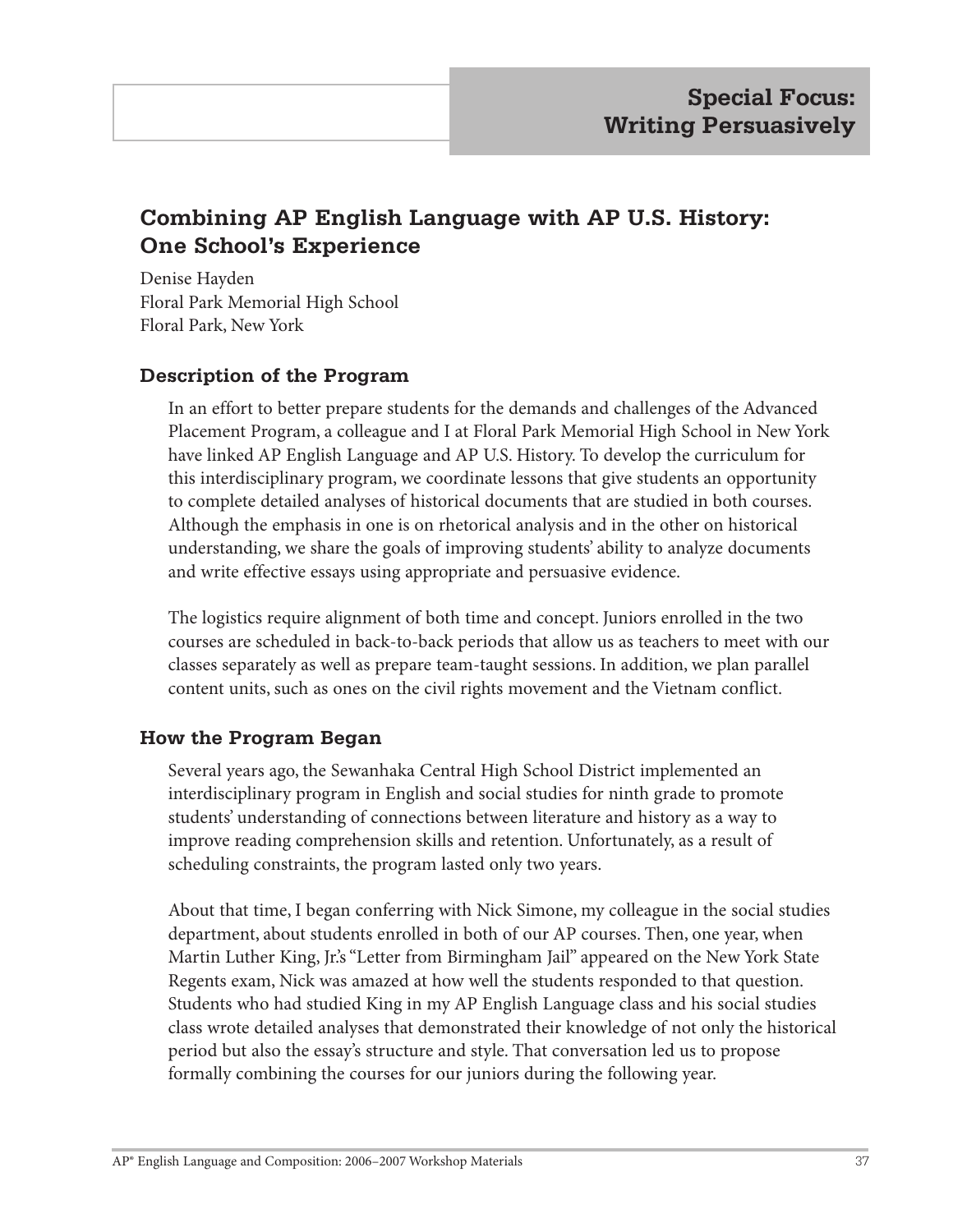Since nonfiction drives the AP English Language curriculum, it is no surprise that historical documents appear on the exam (e.g., Lincoln's second inaugural address), and while the AP English Language Exam does not evaluate specific knowledge of history, that content certainly informs analysis. Nick and I identified a series of documents that are linguistically and historically relevant to both courses. When the students are reading, analyzing, and writing, they are interacting with these texts. Thus, they are simultaneously preparing for both exams.

#### **Implementation Issues Faced and Solved**

The key component of this interdisciplinary program is scheduling back-to-back periods for the same group of students, a "problem" that could not have been solved without the cooperation of our principal and assistant principal, who recognized the benefits of the program we proposed. Nick's and my teaching schedules had to be modified so that each of us was available while the other was teaching. In our school, a class period is 43 minutes, so the flexibility of back-to-back periods allows us to utilize additional time when necessary or work together to plan sequential lessons. For instance, if I assign a timed essay during the first period, then in the second class, students can analyze and evaluate the essays.

We have developed ways to connect the learning experiences in the two disciplines. For instance, students spend a social studies period learning about the significance of the Populist Party in American political history. Then, during the English period, they analyze the rhetorical strategies William Jennings Bryan employs in his famous "Cross of Gold" speech. Sometimes we are able to cross historical periods by studying rhetorical similarities. When students study the Reconstruction period, for instance, they examine the Andrew Johnson impeachment proceedings of 1868, including analysis of political cartoons about the contentious and divisive events of the era. Then, in my class, we draw comparisons to the impeachment hearings for former president Bill Clinton. Clinton's defense statements and speeches are available for us to study, but since Johnson never had the opportunity to deliver a response to the charges levied against him by the Radical Republicans in Congress, one assignment is for our students to write such a response—in the imagined voice of Johnson. They know the content from their AP U.S. History class, the rhetoric from AP English Language.

We decided to begin our combined course with the latter part of the twentieth century, 1945 to the present. Nick feels that he often runs out of time and shortchanges the more modern period if he organizes chronologically. Since my AP English Language class is not a traditional American literature survey, this approach works well for me. In fact, it allows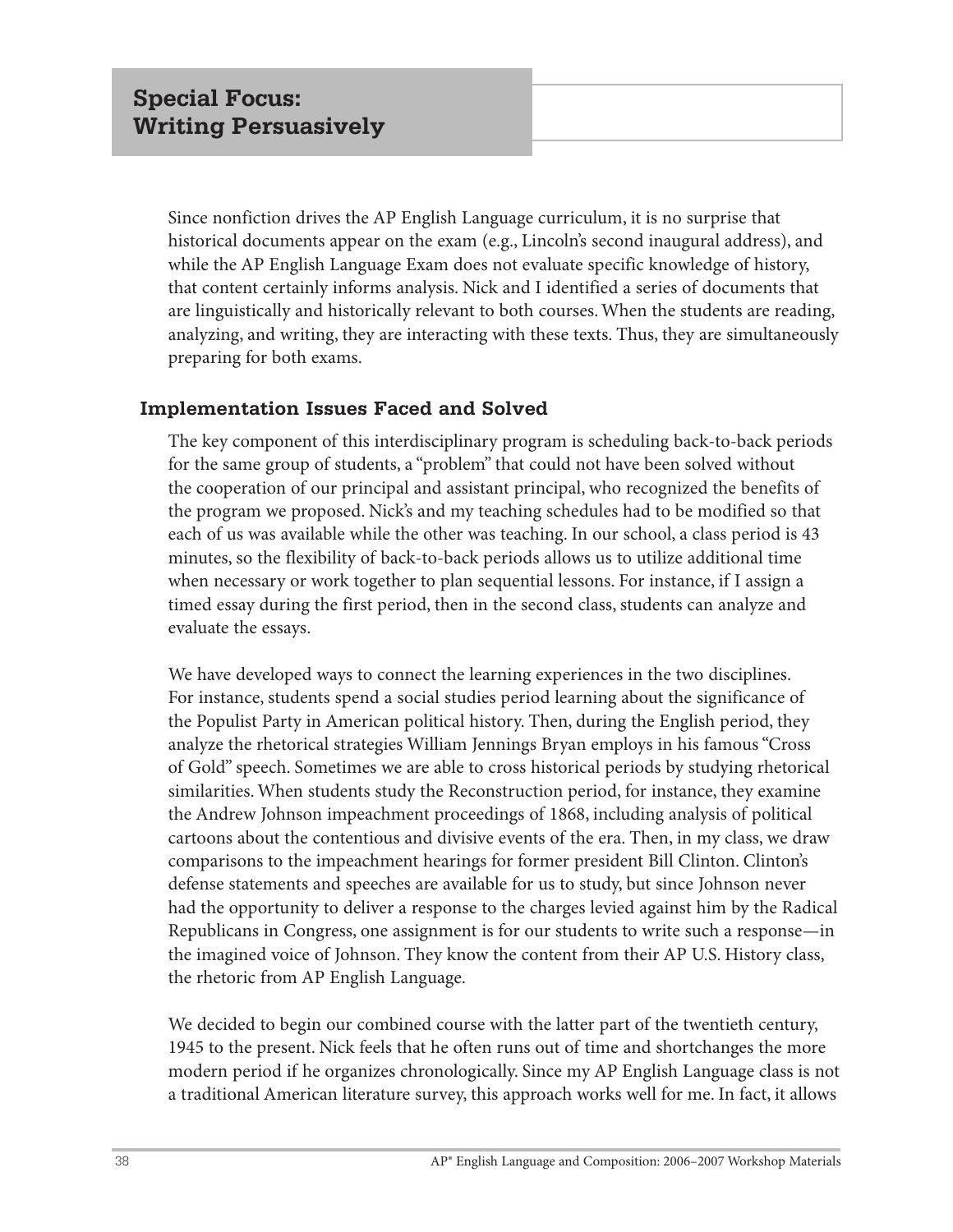me to begin with discussions of two compelling works I assign for summer reading: *The Autobiography of Malcolm X* and *The Things They Carried* by Tim O'Brien.

#### **Benefits**

The success of this combined program depends a great deal on the compatibility of the teachers involved, of course, but generally our collaborative efforts have motivated and inspired students to see the relevance of information and analytical techniques in one course to the other. In the best of circumstances, knowledge gained in one class reinforces and expands that learned in the other. While studying the causes of the American Revolution, students discuss the significance of Thomas Paine's pamphlet entitled "Common Sense." Armed with the knowledge that Paine's audiences consisted of Loyalists and Patriots, students are more likely to recognize the rhetorical strategies Paine used to balance his argument in order to persuade as many colonists as possible.

This schedule allows us to combine forces when we are working with an especially rich and important text. Nick and I team-teach several times a month by planning a double period of related activities. Students might read Lincoln's Gettysburg Address for both classes, focusing on the historical context in one, the rhetorical techniques in the other. We then follow this discussion by asking students to write a piece emulating Lincoln's style and strategies, taking into account how the history of the time period informs the piece. Nick and I jointly evaluate such an activity.

Improved grades on the AP Exams measure the most tangible benefit of this interdisciplinary approach. At Floral Park High School, exam grades have improved in both AP English Language and AP U.S. History; last year, we had more students earn a 5 than in any previous year. On the more qualitative side of evaluation, we see students' motivation improving. Apparently, word is spreading, since enrollment in the AP courses is growing. Nick and I now teach three sections, which means six of the eight periods in our school day are combined AP English Language and AP U.S. History sections. Our success and enthusiasm is leading to more collaborative efforts. Our tenth-grade advanced English class is now linked to AP World History, and our superintendent is exploring ways to (re)establish similar linkages in the ninth grade throughout the district.

Finally, this may be anecdotal, but we are hearing reports from students who have gone on to college that the synergy of our combined program has contributed to their success by making them better and more confident readers, writers, and analysts who see the broader picture when approaching written texts.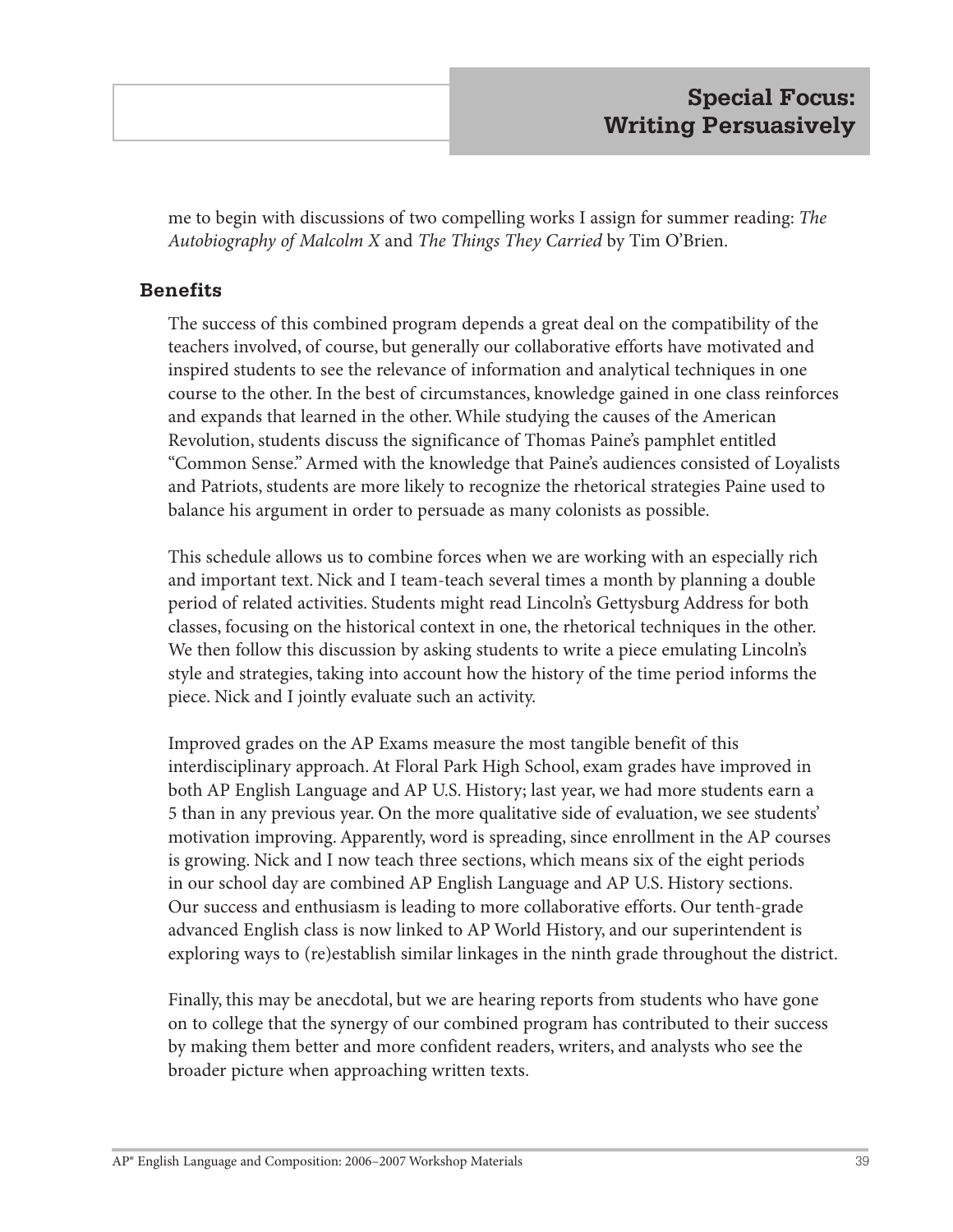# **Texts Analyzed in Both AP English Language and AP U.S. History (a Partial List)**

*The Autobiography of Malcolm X*  Chief Joseph's Lament "City upon a Hill" by John Winthrop "Cross of Gold" by William Jennings Bryan Declaration of Independence Emancipation Proclamation Excerpts from literary works, including *The Adventures of Huckleberry Finn, The Crucible, The Things They Carried,* and *Uncle Tom's Cabin* "Gospel of Wealth" by Andrew Carnegie "Letter from Birmingham Jail" by Martin Luther King, Jr. Lillian Hellman's letter to the House Un-American Activities Committee "MacArthur Calls for Victory," letter by General Douglas MacArthur "Sinners in the Hands of an Angry God" by Jonathan Edwards "To March on Washington for Jobs and Equal Participation in National Defense" by A. Philip Randolph

Several of these primary sources can be found in *The American Spirit: Since 1865,* edited by Thomas A. Bailey and David M. Kennedy, or *Enduring Voices: Document Sets to Accompany* "*The Enduring Vision*," by James J. Lorence. Both books are published by Houghton Mifflin.

#### **Sample Lesson from Unit on the 1980s and President Ronald Reagan**

**Note:** This lesson was conducted as part of a double period (86 minutes); the culminating student text is a result of a group effort and not intended as a typical AP essay.

**Aim** (U.S. History): Is there justification for identifying Ronald Reagan as the greatest president of the modern era?

**Aim** (English Language): How do we write an argument defending or challenging the idea that Reagan was the greatest president of the modern era?

**Motivation**: The students discuss the 1980s and review Reagan's presidency. We also give the students jelly beans, Reagan's favorite treat.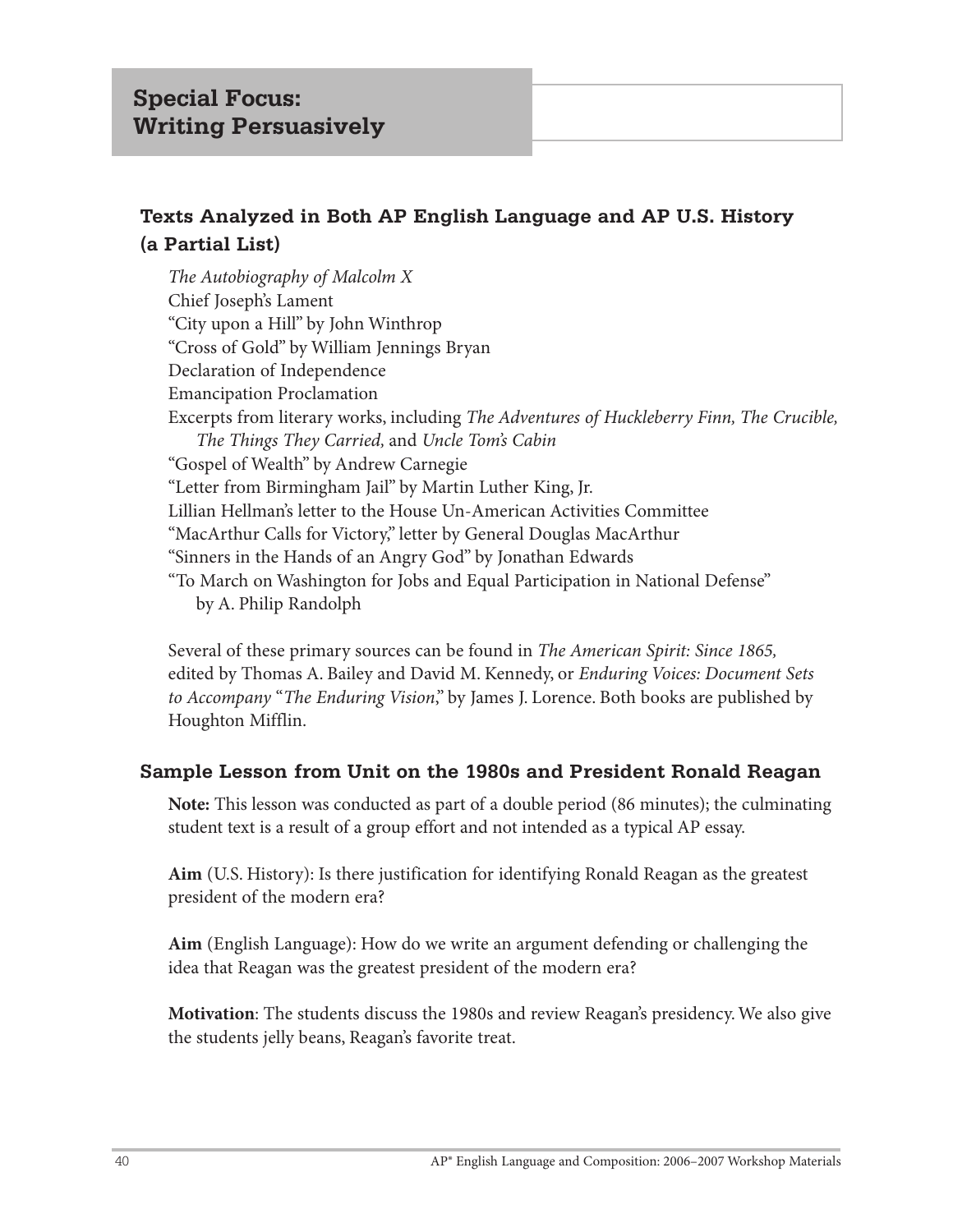#### **Activities**

- 1. Students identify Reagan's domestic and foreign policies as well as his leadership, personal life, and personality traits.
- 2. Students identify rhetorical strategies and appeals we have analyzed and discussed in arguments read in prior class periods. These are listed on the board.
- 3. In groups, students write an argument either defending or challenging the claim that Reagan was the greatest president of the modern era. They employ some of the rhetorical strategies and appeals listed on the board.

**Summary**: Each group reads its argument to the class. Other students note rhetorical strategies and appeals employed by each group.

#### **Sample Group Response**

Who would have thought that a humble radio announcer from California would become one of the greatest presidents of the modern era and arguably of all time? His "Reaganomics" boosted a crippled economy and, even more importantly, a crippled American mindset. Former President Nixon had shown weakness in the face of communism by relaxing the tension of the Cold War. Reagan showed the Soviet Union that the United States of America would not submit to foreign pressures in Grenada and Nicaragua, thus boosting Americans' confidence in their government and in their country. The strategic defense initiation would provide an impalpable sense of security that would destroy the Evil Empire, their "red death star," and Lord "Gorbachev" Vader. His policy of intolerance towards hostile groups and threats to American security guaranteed the eventual collapse of the Soviet Union during the presidency of his own vice president, George Bush. Any president who gets re-elected by a landslide was a successful and well-liked president. Ronald Reagan won by 525 to 13 electoral votes. Thus, Ronald Reagan was a successful president.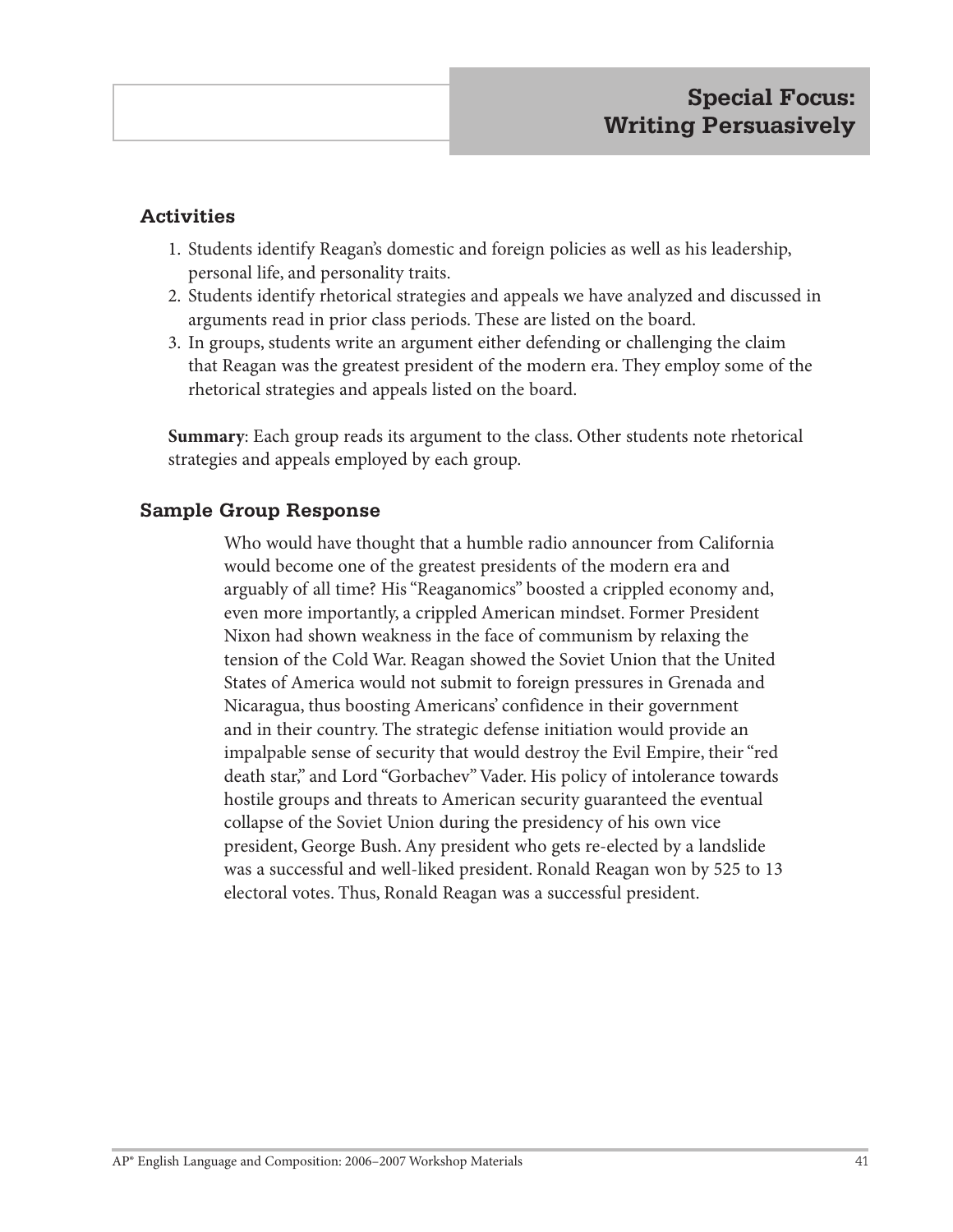#### **Rhetorical Strategies Used in Sample Response**

- **•** Opening with a rhetorical question
- **•** Appeal to logos with factual evidence
- **•** Allusion (to Star Wars)
- **•** Appeal to pathos (emotionally charged language, description of "humble radio announcer")
- **•** Parallel structure (sentence two)
- **•** Syllogistic logic (last three sentences)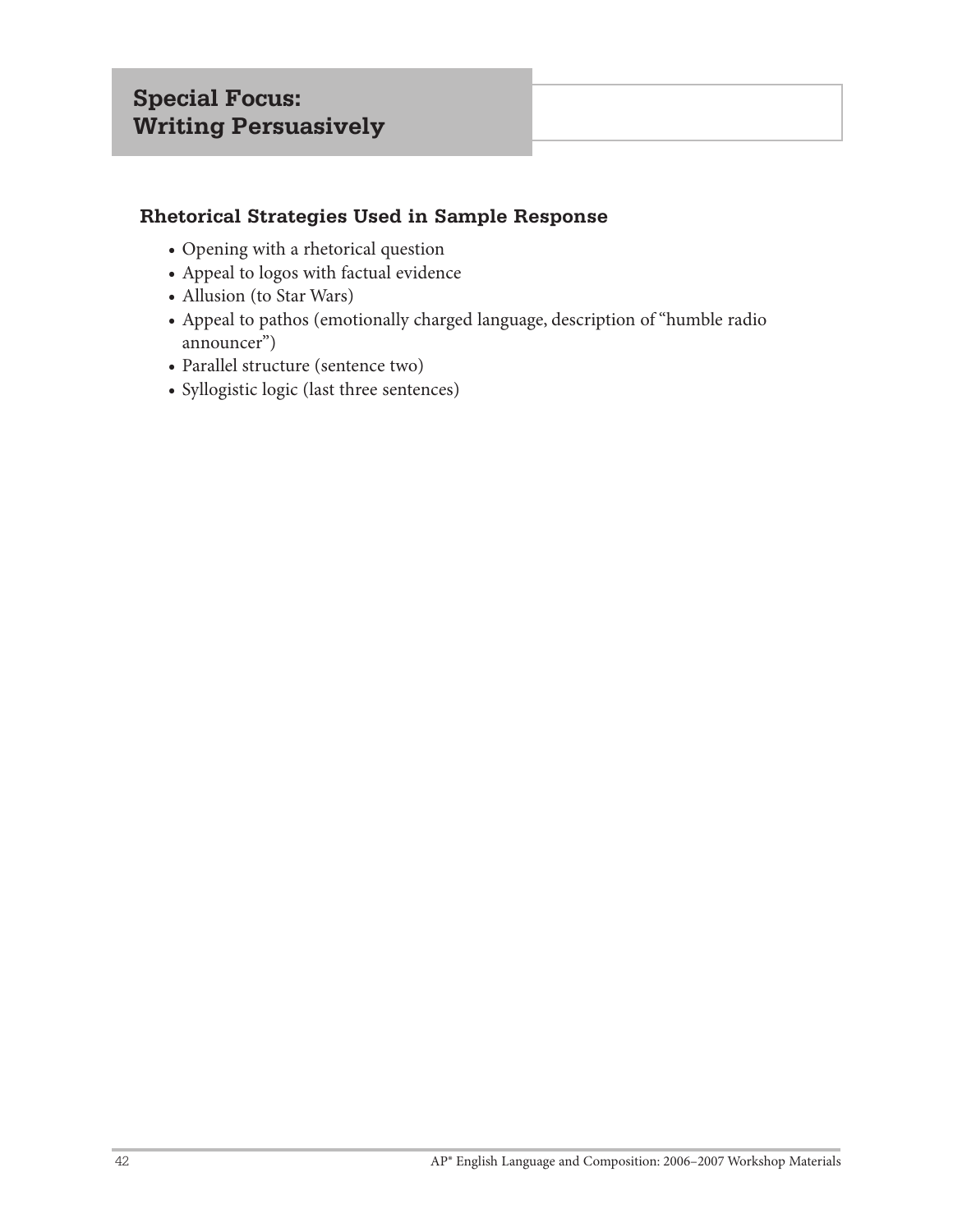# **Contributors**

*Information current as of original publish date of September 2005.*

#### **About the Editor**

**Renee H. Shea** is a professor of English at Bowie State University in Maryland, where she directed the freshman composition program for five years. She teaches courses in rhetoric, women's studies, and world literature as well as freshman composition. A former high school AP English teacher as well as Reader and Question Leader for both the AP English Language and Literature Exams, she is currently the content advisor for AP English Language. In conjunction with the College Board's online events program, Dr. Shea has interviewed a number of writers, including Rita Dove and Eavan Boland, and in February 2005, she conducted the first all-day online AP English Language workshop. She's written many features for *Poets and Writers Magazine*, including profiles of Edwidge Danticat, Sandra Cisneros, Maxine Hong Kingston, and Rita Dove. She publishes in literary and academic journals, including *Callaloo, The Caribbean Writer,* and *Women in the Arts*. Her most recent publication is *Marcia Myers: Twenty Years* (Hudson Hills Press, 2004), a study of a contemporary painter. With her high school colleague Deborah Wilchek, she will publish *The Art of Invisible Strength: Amy Tan in the Classroom* (2005) as part of the National Council of Teachers of English (NCTE) High School Literature Series. Dr. Shea is a member of the NCTE Commission on Literature.

**Robin Aufses** is the English department chair at John F. Kennedy High School in Bellmore, New York. She taught high school English for many years to students at all levels, and she has been an AP English teacher for the last seven years. As department chair, she has the pleasure of training young teachers, many of whom will have the chance to teach AP early in their careers.

**Denise Hayden** has been teaching at Floral Park Memorial High School since 1988. She has taught all levels of English grades 7 through 12 as well as electives in public speaking, dramatics, and journalism. She has been teaching AP English Language and Composition since 1997. In 1992 she was named the Teacher of the Year from Floral Park Memorial High School by the Sewanhaka Central High School District. In 2002 she was named an Educator of Excellence by the New York State English Council. She advises the senior high school drama club and is currently the facilitator at Floral Park Memorial for the Lincoln Center Institute, a performing arts education program. She is also the membership chairperson of the Long Island Language Arts Council.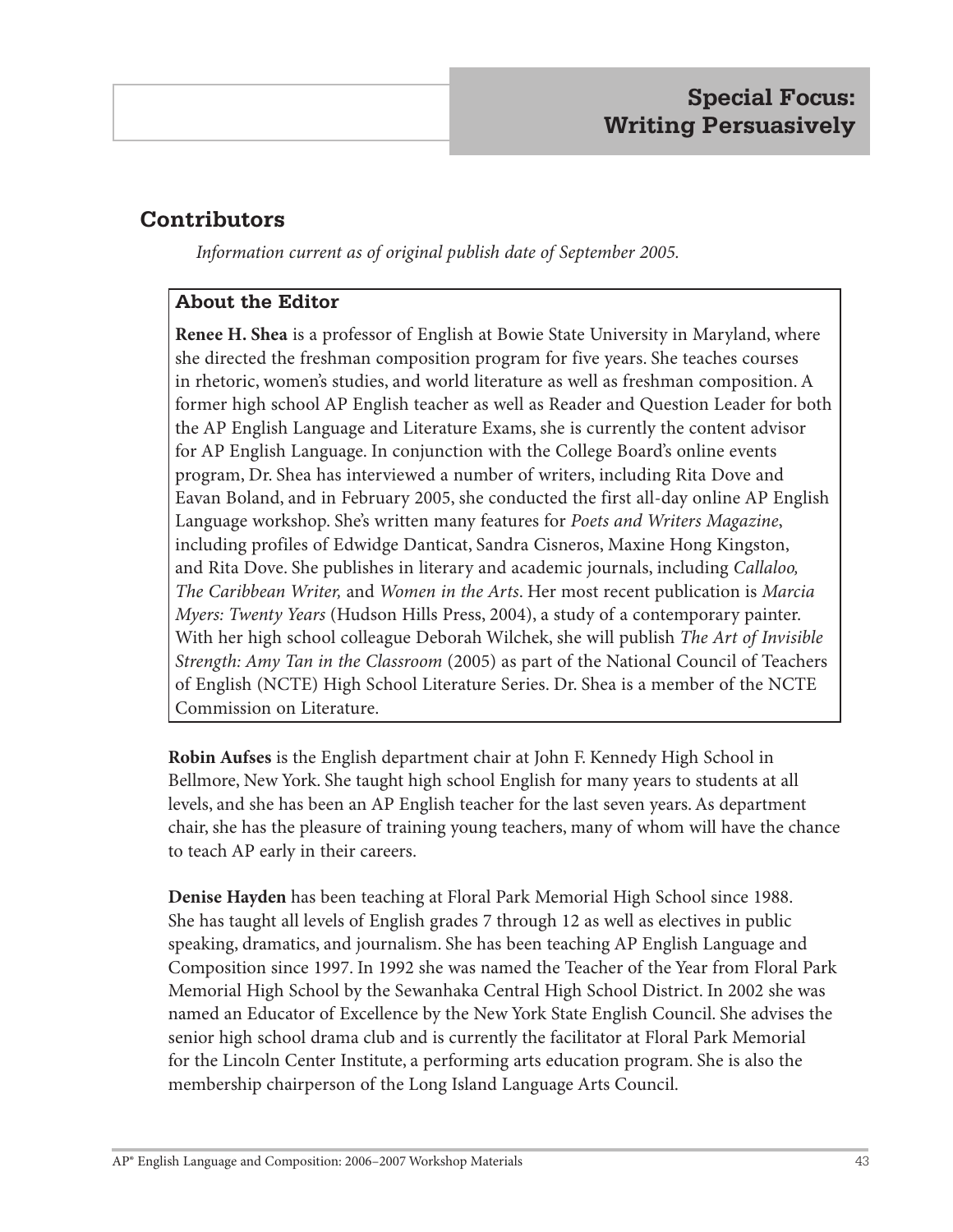**David Jolliffe** is a professor of English at DePaul University and Chief Reader for the AP English Language and Composition Examination. In fall 2005, he will become the inaugural Brown Chair in English Literacy at the University of Arkansas. With Hephzibah Roskelly, he is coauthor of *Everyday Use: Rhetoric at Work in Reading and Writing* (Pearson/Longman, 2005).

**Mary Jo Potts** is a member of the faculty of the Webb School of Knoxville, Tennessee, where she serves as dean of faculty, head of the English department, and most significantly, an AP English teacher. Since 1977 she has been teaching AP English, and since 1981 she has been associated with various aspects of the AP English program: as an AP Reader, Table Leader, and Question Leader; a College Board AP and English Vertical Teams® consultant; the primary author of the *Teacher's Guide: AP English Language and Composition* (1998), and a member of the AP English Development Committee (1998–2002). A recipient of the Tennessee Association of Independent Schools' Smothers Award for Excellence in Teaching, she currently serves as a member of the College Board English Academic Advisory Committee.

**Kathleen Puhr** has taught English for 28 years in Illinois and Missouri. She has been an AP English Language Reader since 1991 and has served as Table Leader and Question Leader. She is a member of the AP English Development Committee as well. Among her publications have been articles in *Modern Fiction Studies*, *English Journal*, *Twentieth-Century Literature*, and *English Leadership Quarterly*.

**Sylvia Sarrett** teaches English at Hillsborough High School, Tampa, Florida. She is an AP English Language and Composition Table Leader, a former chair of the College Board English Academic Advisory Committee, and a consultant in AP English Language, AP English Literature, and SAT workshops. On occasion she has been known to write a poem or two, even to have them published.

**Lawrence Scanlon** has taught AP English Language and AP English Literature for the last 15 years at Brewster High School in New York. A Reader and Table Leader for the AP English Language and Composition Exam since 1995, this year he is a Question Leader. He works as a consultant for the College Board for both English Language and Literature, for the Pre-AP: Interdisciplinary Strategies for English and Social Studies workshop, and as an AP mentor. He has taught the AP English Language and Literature courses at numerous AP institutes and currently does so in New York, in Philadelphia, and in Bellevue, Washington. He has received the State University of New York Dean's Award for Excellence in Teaching, the New York State Council for the Humanities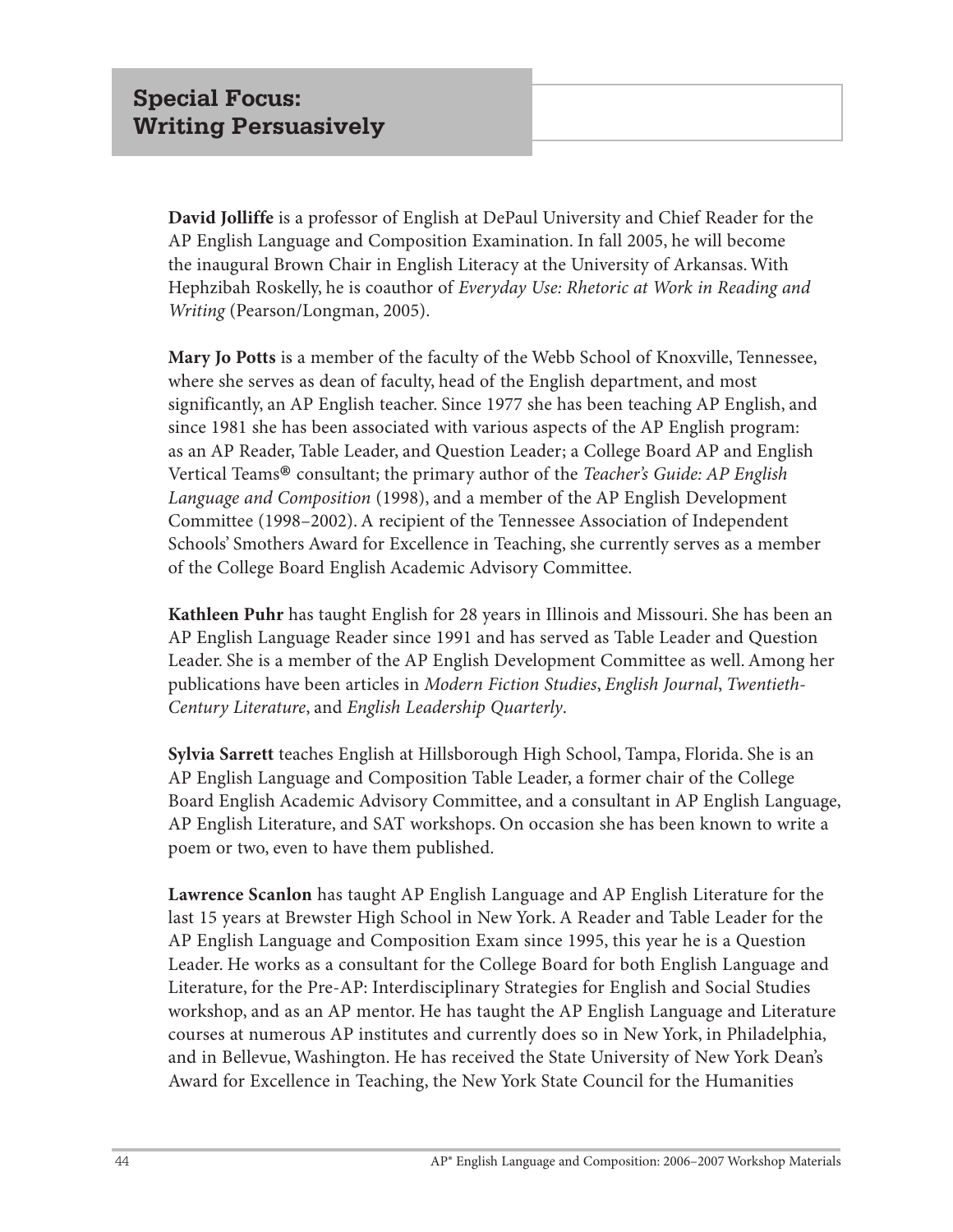Mentor Award, and the National Scholastic Writing Outstanding Educator Award. He has published on the teaching of writing and on technology in *The English Record* and is coauthor, with Renee Shea, of *Teaching Nonfiction in AP English: A Teachers' Guide*, from Bedford/St. Martin's.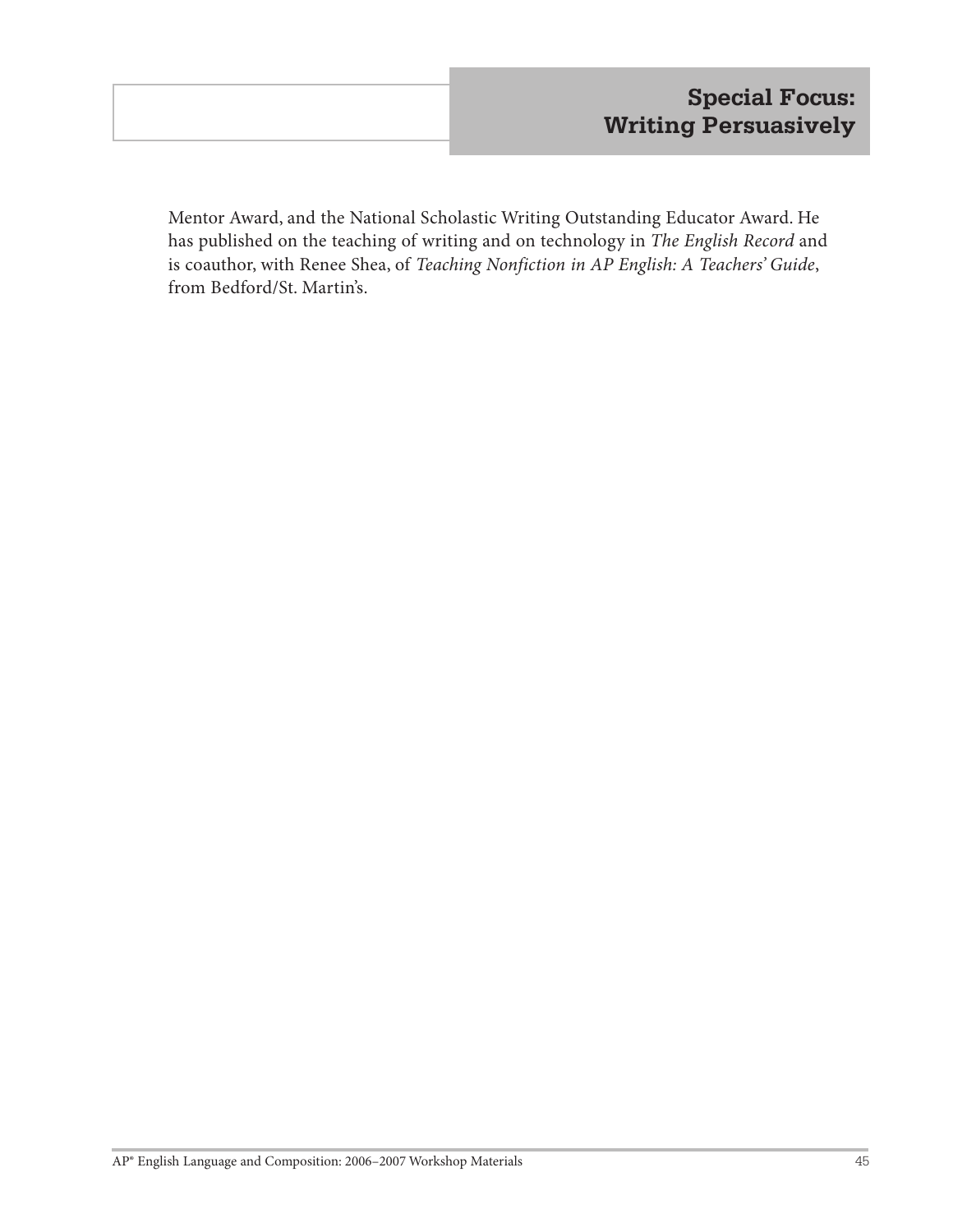# **Contact Us**

#### **College Board Regional Offices**

#### **National Office**

Advanced Placement Program 45 Columbus Avenue New York, NY 10023-6992 212 713-8066 Email: ap@collegeboard.org

#### **AP Services**

P.O. Box 6671 Princeton, NJ 08541-6671 609 771-7300 877 274-6474 (toll free in the U.S. and Canada) Email: apexams@info.collegeboard.org

#### **AP Canada Office**

1708 Dolphin Avenue, Suite 406 Kelowna, BC, Canada V1Y 9S4 250 861-9050 800 667-4548 (toll free in Canada only) Email: gewonus@ap.ca

#### **AP International Office**

Serving all countries outside the U.S. and Canada 45 Columbus Avenue New York, NY 10023-6992 212 373-8738 Email: apintl@collegeboard.org

#### **Middle States Regional Office**

Serving Delaware, District of Columbia, Maryland, New Jersey, New York, Pennsylvania, Puerto Rico, and the U.S. Virgin Islands 2 Bala Plaza, Suite 900 Bala Cynwyd, PA 19004-1501 866 392-3019 Email: msro@collegeboard.org